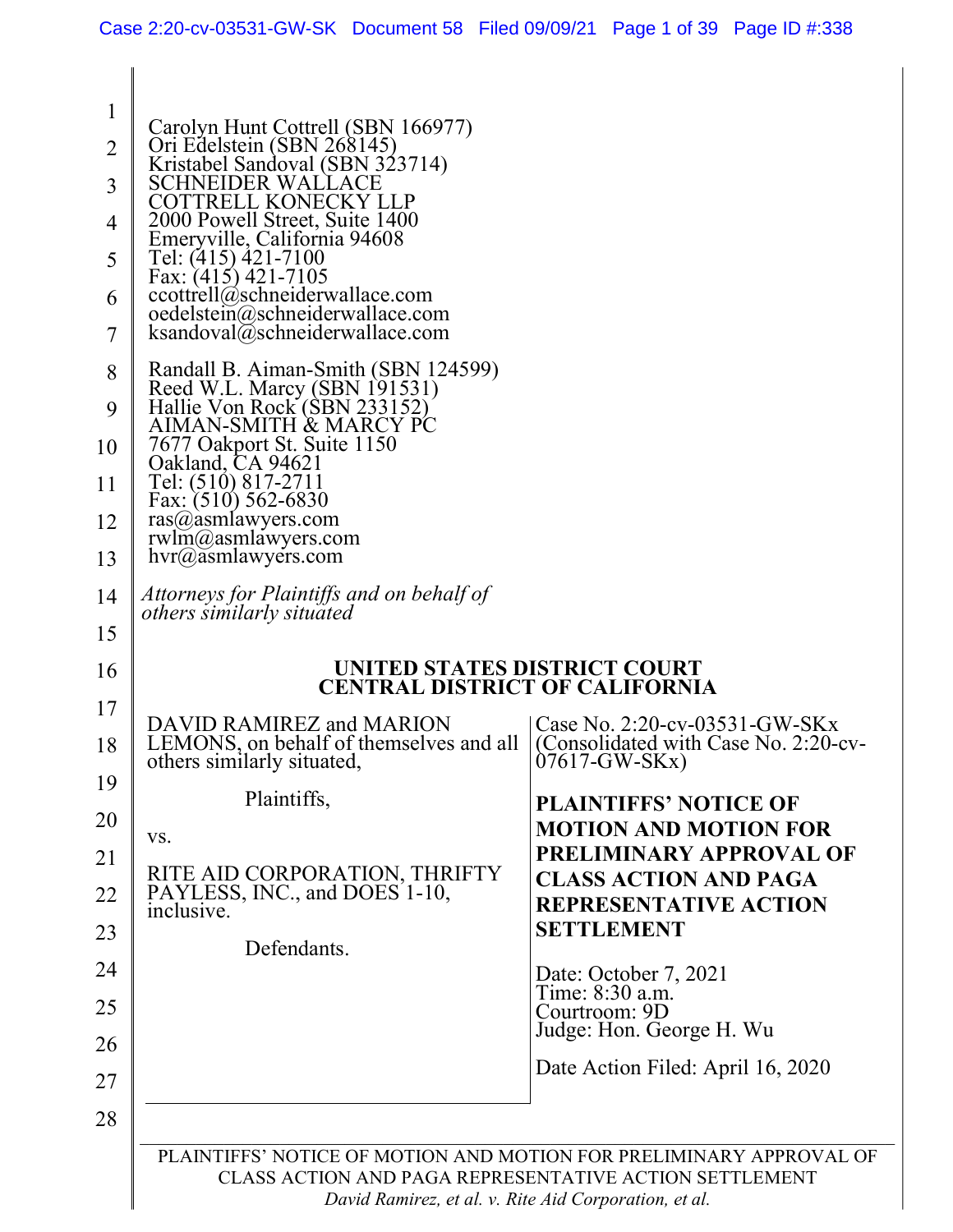1 2 TO THE HONORABLE COURT, ALL PARTIES, AND THEIR ATTORNEYS OF RECORD:

3 4 5 6 7 8 9 10 11 12 NOTICE IS HEREBY GIVEN that on October 7, 2021, at 8:30 a.m., or as soon thereafter as the Court may hear them, in Courtroom 9D, 350 West 1st Street, 9th Floor, Los Angeles, CA, 90012, Courtroom 9D, 9th Floor, before Hon. George H. Wu of the United States District Court, Central District of California, Plaintiffs David Ramirez and Marion Lemons, on behalf of themselves and all others similarly situated ("Plaintiffs"), move the Court for preliminary approval of the Class Action and Private Attorneys General Act Settlement Agreement and Release (the "Settlement Agreement" or the "Settlement," attached as Exhibit 1 to the accompanying Declaration of Carolyn Hunt Cottrell). The Settlement resolves all of the claims in this action on a class basis. In particular, Plaintiffs move for orders:

13

(1) Granting preliminary approval of the Settlement Agreement;

14

(2) Conditionally certifying the Settlement Class for settlement purposes;

15 16 (3) Approving the proposed schedule and procedure for completing the final approval process for the Settlement, including setting the Final Approval Hearing;

17

18

(4) Approving the Class Notice as it pertains to the Settlement Class (attached as Exhibit A to the Settlement Agreement);

19 20 (5) Preliminarily appointing and approving Schneider Wallace Cottrell Konecky LLP and Aiman-Smith & Marcy PC as Class Counsel for the Settlement Class;

21 22 (6) Preliminarily approving Class Counsel's request for attorneys' fees and costs;

23 24 (7) Preliminarily appointing and approving Plaintiffs David Ramirez and Marion Lemons as Class Representatives for the Settlement Class;

25 26 (8) Preliminarily appointing and approving JND Legal Administration ("JND") as the Settlement Administrator for the Settlement Class; and

28

27

(9) Authorizing the Settlement Administrator to mail and email the approved

PLAINTIFFS' NOTICE OF MOTION AND MOTION FOR PRELIMINARY APPROVAL OF CLASS ACTION AND PAGA REPRESENTATIVE ACTION SETTLEMENT Ramirez, et al. v. Rite Aid Corporation, et al.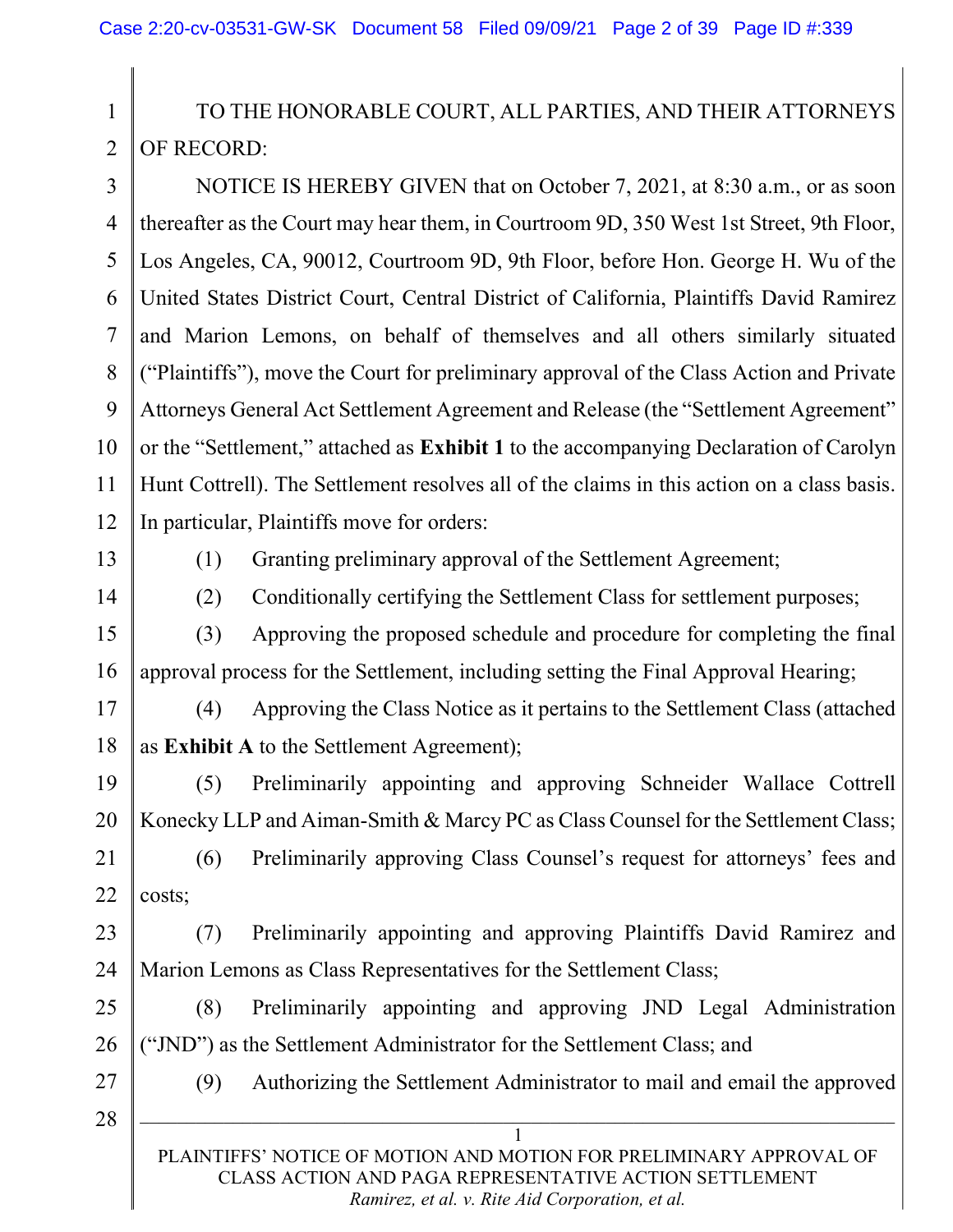1  $\overline{2}$ 3 4 5 6 7 8 Class Notice to the Settlement Class as set forth in the Settlement Agreement. Plaintiffs bring this Motion pursuant to Federal Rules of Civil Procedure 23(e). The Motion is based on this notice, the following Memorandum of Points and Authorities, the Declarations of Carolyn Hunt Cottrell and Hallie Von Rock, and all other records, pleadings, and papers on file in the consolidated action and such other evidence or argument as may be presented to the Court at the hearing on this Motion. Plaintiffs also submit a Proposed Order Granting Preliminary Approval of Class Action Settlement with their moving papers.

22

23

24

25

26

27

28

Date: September 9, 2021 Respectfully submitted,

\_\_\_\_\_\_\_\_\_\_\_\_\_\_\_\_\_\_\_\_\_\_\_\_\_\_\_\_\_\_

Carolyn Hunt Cottrell Ori Edelstein Kristabel Sandoval SCHNEIDER WALLACE COTTRELL KONECKY LLP

Randall B. Aiman-Smith Reed W.L. Marcy Hallie Von Rock AIMAN-SMITH & MARCY PC

Attorneys for Plaintiffs and on Behalf of Other Similarly Situated

PLAINTIFFS' NOTICE OF MOTION AND MOTION FOR PRELIMINARY APPROVAL OF CLASS ACTION AND PAGA REPRESENTATIVE ACTION SETTLEMENT Ramirez, et al. v. Rite Aid Corporation, et al.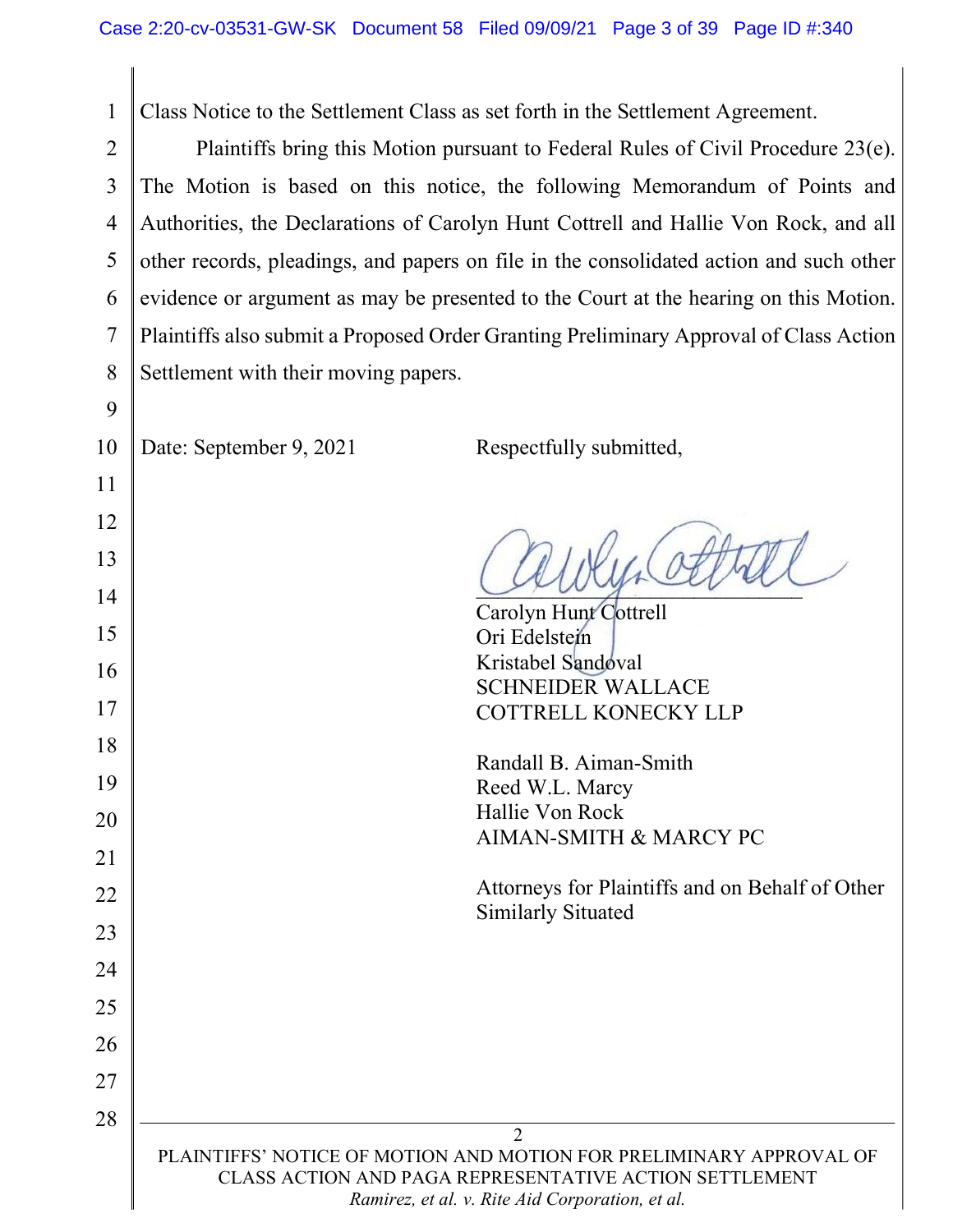| 1              |                |                 | <b>TABLE OF CONTENTS</b>                                                                                                                                                         |
|----------------|----------------|-----------------|----------------------------------------------------------------------------------------------------------------------------------------------------------------------------------|
| $\overline{2}$ | $\mathbf{I}$ . |                 |                                                                                                                                                                                  |
| 3              | II.            |                 |                                                                                                                                                                                  |
| 4              | III.           |                 |                                                                                                                                                                                  |
| 5              |                | A <sub>1</sub>  |                                                                                                                                                                                  |
| 6              |                | <b>B.</b>       |                                                                                                                                                                                  |
| 7              |                | $\mathcal{C}$ . |                                                                                                                                                                                  |
| 8              | IV.            |                 |                                                                                                                                                                                  |
| 9              |                | $\mathsf{A}$ .  |                                                                                                                                                                                  |
| 10             |                | <b>B.</b>       |                                                                                                                                                                                  |
| 11             |                | $\mathbf{C}$ .  |                                                                                                                                                                                  |
| 12             |                | D.              |                                                                                                                                                                                  |
| 13             |                | E.              |                                                                                                                                                                                  |
| 14             | $V_{\cdot}$    |                 |                                                                                                                                                                                  |
| 15             |                | A <sub>1</sub>  | The Court Should Grant Preliminary Approval of the Settlement 10                                                                                                                 |
| 16             |                | <b>B.</b>       |                                                                                                                                                                                  |
| 17             |                |                 | $\mathbf{1}$ .                                                                                                                                                                   |
| 18             |                |                 | Plaintiffs' claims raise common issues of fact or law 12<br>2.                                                                                                                   |
| 19             |                |                 | Plaintiffs' claims are typical of the claims of the Class.  12<br>3.                                                                                                             |
| 20             |                |                 | Plaintiffs and Class Counsel will adequately represent<br>4.                                                                                                                     |
| 21             |                |                 | The Rule $23(b)(3)$ requirements for class certification<br>5.                                                                                                                   |
| 22             |                |                 |                                                                                                                                                                                  |
| 23             |                | $\mathbf{C}$ .  |                                                                                                                                                                                  |
| 24             |                |                 | The terms of the Settlement are fair, reasonable, and adequate. 16<br>1.                                                                                                         |
| 25             |                |                 | 2.                                                                                                                                                                               |
| 26             |                |                 | The Parties' formal and informal discovery enabled them<br>to make informed decisions regarding settlement 17                                                                    |
| 27             |                |                 |                                                                                                                                                                                  |
| 28             |                |                 | $\mathbf{i}$                                                                                                                                                                     |
|                |                |                 | PLAINTIFFS' NOTICE OF MOTION AND MOTION FOR PRELIMINARY APPROVAL OF<br>CLASS ACTION AND PAGA REPRESENTATIVE ACTION SETTLEMENT<br>Ramirez, et al. v. Rite Aid Corporation, et al. |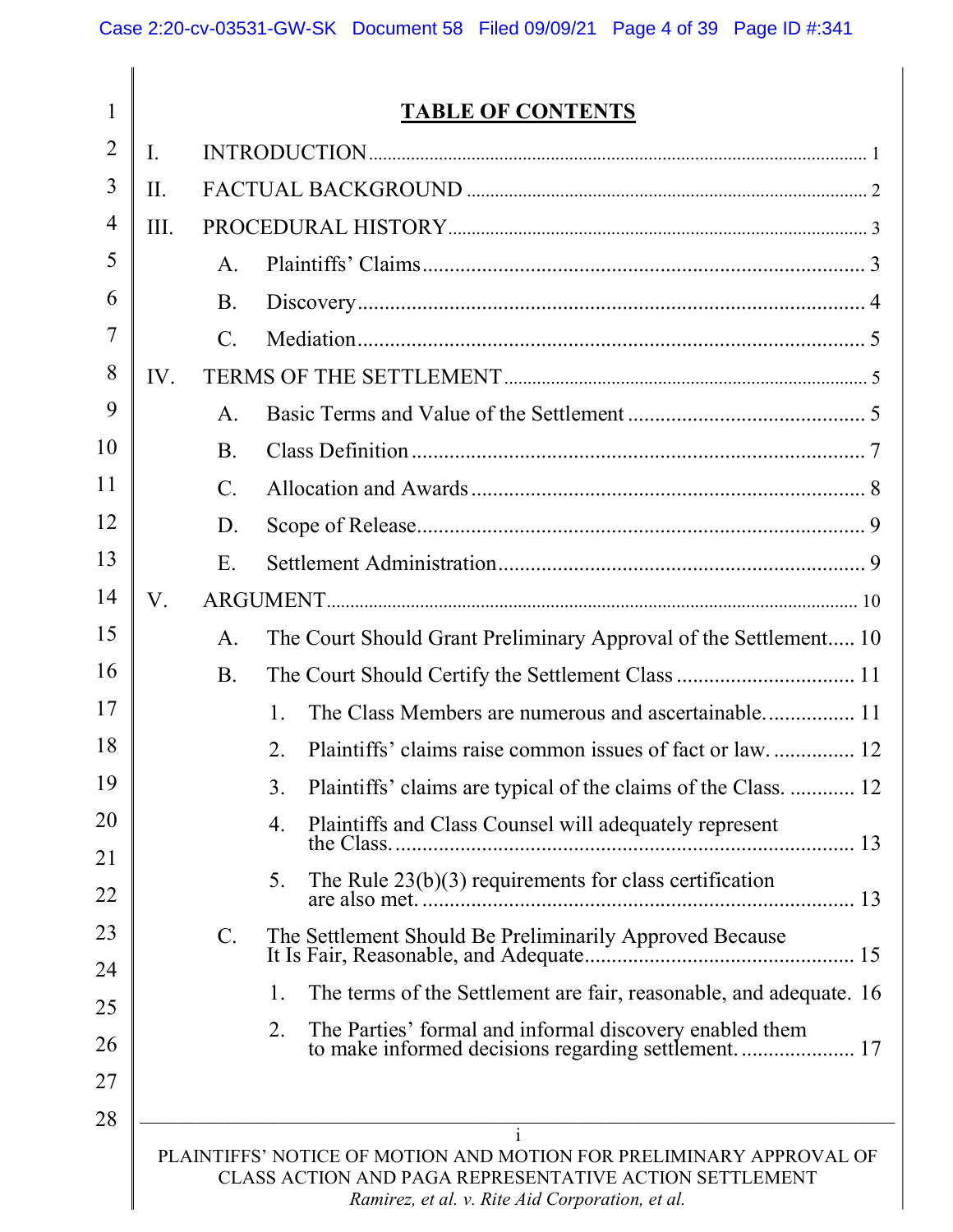| 1              |     |    | 3.                                                                                                                                                                                                      |
|----------------|-----|----|---------------------------------------------------------------------------------------------------------------------------------------------------------------------------------------------------------|
| $\overline{2}$ |     |    |                                                                                                                                                                                                         |
| 3              |     |    | The Settlement is the product of informed, non-collusive,<br>and arm's-length negotiations between experienced counsel.  19<br>4.                                                                       |
| 4              |     | D. | The Service Awards to Representative Plaintiffs are Reasonable  20                                                                                                                                      |
| 5              |     | Ε. |                                                                                                                                                                                                         |
| 6<br>7         |     | F. | The Proposed Notice of Settlement and Claims Process Are                                                                                                                                                |
| 8              |     | G. |                                                                                                                                                                                                         |
| 9              | VI. |    |                                                                                                                                                                                                         |
| 10             |     |    |                                                                                                                                                                                                         |
| 11             |     |    |                                                                                                                                                                                                         |
| 12             |     |    |                                                                                                                                                                                                         |
| 13             |     |    |                                                                                                                                                                                                         |
| 14             |     |    |                                                                                                                                                                                                         |
| 15             |     |    |                                                                                                                                                                                                         |
| 16             |     |    |                                                                                                                                                                                                         |
| 17             |     |    |                                                                                                                                                                                                         |
| 18             |     |    |                                                                                                                                                                                                         |
| 19             |     |    |                                                                                                                                                                                                         |
| 20             |     |    |                                                                                                                                                                                                         |
| 21             |     |    |                                                                                                                                                                                                         |
| 22             |     |    |                                                                                                                                                                                                         |
| 23             |     |    |                                                                                                                                                                                                         |
| 24             |     |    |                                                                                                                                                                                                         |
| 25             |     |    |                                                                                                                                                                                                         |
| 26             |     |    |                                                                                                                                                                                                         |
| 27             |     |    |                                                                                                                                                                                                         |
| 28             |     |    |                                                                                                                                                                                                         |
|                |     |    | $\ddot{\mathbf{i}}$<br>PLAINTIFFS' NOTICE OF MOTION AND MOTION FOR PRELIMINARY APPROVAL OF<br>CLASS ACTION AND PAGA REPRESENTATIVE ACTION SETTLEMENT<br>Ramirez, et al. v. Rite Aid Corporation, et al. |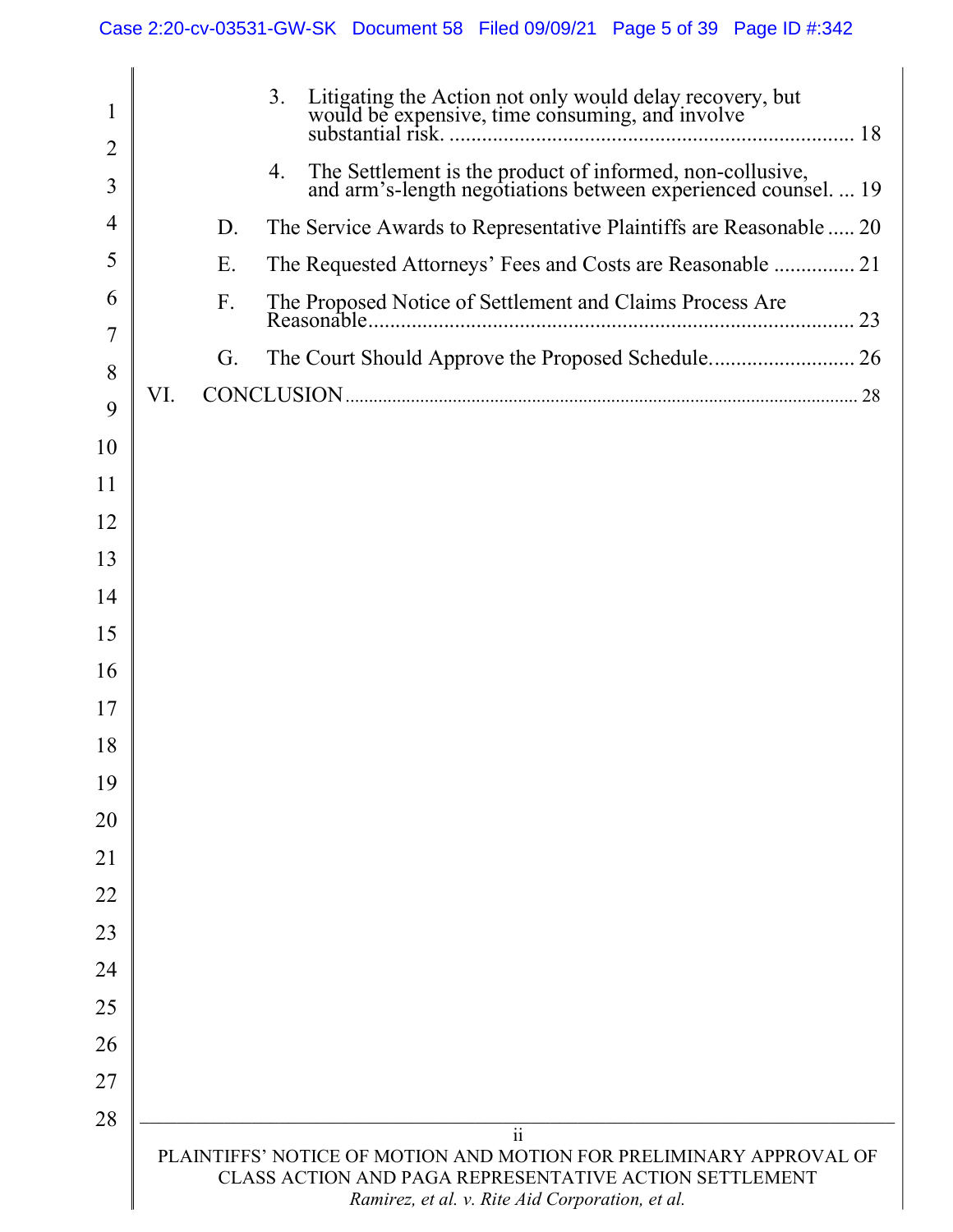#### iii PLAINTIFFS' NOTICE OF MOTION AND MOTION FOR PRELIMINARY APPROVAL OF CLASS ACTION AND PAGA REPRESENTATIVE ACTION SETTLEMENT Ramirez, et al. v. Rite Aid Corporation, et al. 1  $\mathcal{L}$ 3 4 5 6 7 8 9 10 11 12 13 14 15 16 17 18 19 20 21 22 23 24 25 26 27 28 TABLE OF AUTHORITIES Cases Amchem Prod., Inc. v. Windsor 521 U.S. 591 (1997) .................................................................................................. 15 Balderas v. Massage Envy Franchising, LLP 2014 WL 3610945 (N.D. Cal. July 21, 2014) ........................................................... 16 Benton v. Telecom Network Specialists, Inc. 220 Cal.App.4th 701 (Cal. Ct. App. 2014) ............................................................... 14 Boyd v. Bechtel Corp. 485 F.Supp. 610 (N.D. Cal. 1979) ............................................................................ 17 Carter v. Anderson Merchandisers, LP No. EDCV 08-0025-VAP OPX, 2010 WL 1946784 (C.D. Cal. May 11, 2010) ...... 19 Caudle v. Sprint/United Mgmt. Co. No. C 17-06874 WHA, 2018 WL 6618280 (N.D. Cal. Dec. 18, 2018) ................... 11 Churchill Village, LLC. v. Gen. Elec. 361 F.3d 566 (9th Cir. 2004) ............................................................................... 15, 24 Eisen v. Carlisle & Jacquelin 417 U.S. 156 (1974) .................................................................................................. 23 Fry v. Hayt, Hayt & Landau 198 F.R.D. 461 (E.D. Pa. 2000) .......................................................................... 12, 13 Hanlon v. Chrysler Corp. 150 F.3d 1011 (9th Cir. 1998) ............................................................................ passim Ikonen v. Hartz Mountain Corp. 122 F.R.D. 258 (S.D. Cal. 1988) ............................................................................... 11 In re Activision Sec. Litig. 723 F.Supp. 1373 (N.D. Cal. 1989) .......................................................................... 22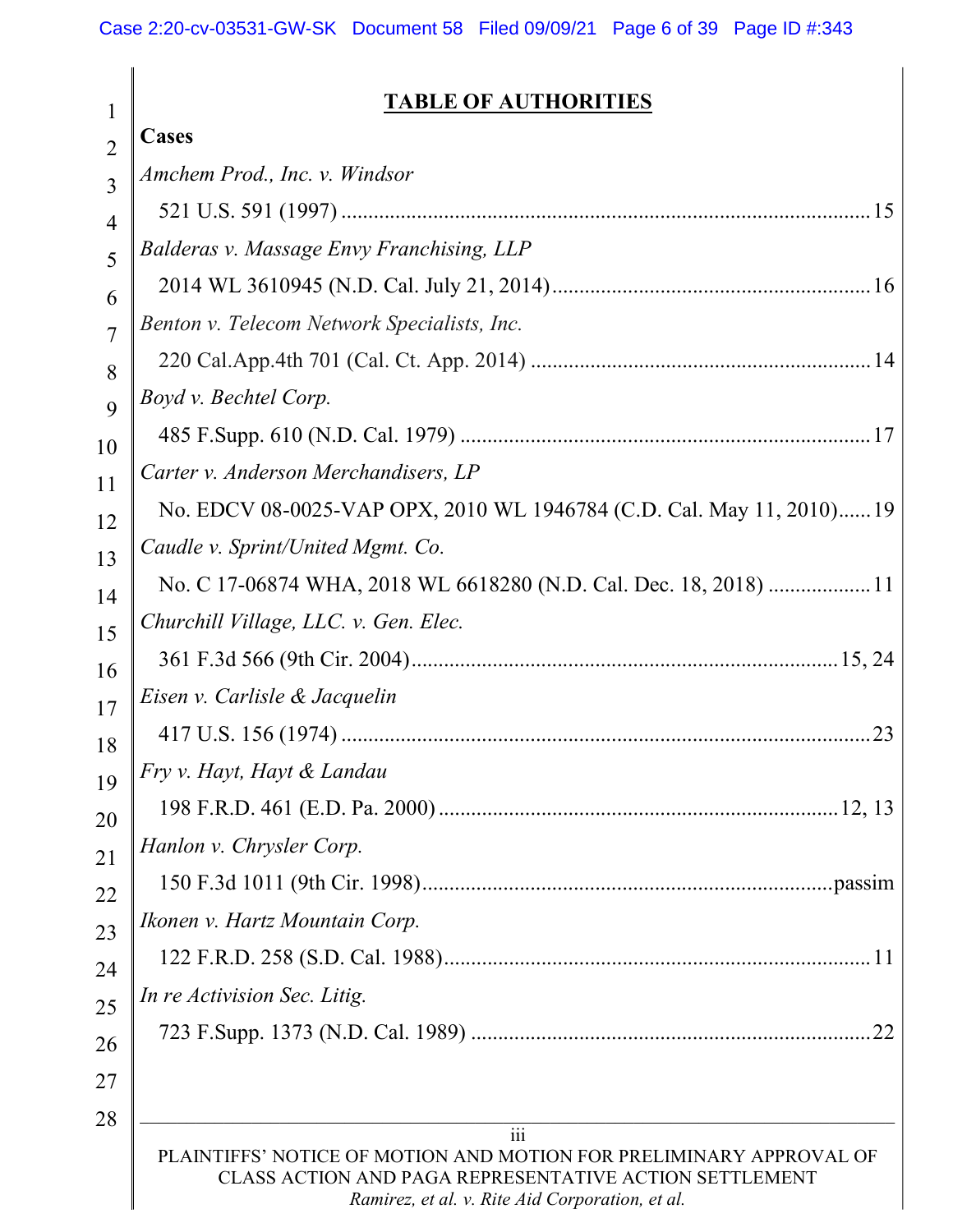| $\mathbf{1}$ | In re AutoZone, Inc., Wage & Hour Employment Practices Litig.                                                                                                                           |
|--------------|-----------------------------------------------------------------------------------------------------------------------------------------------------------------------------------------|
| 2            |                                                                                                                                                                                         |
| 3            | In re Mego Fin. Corp. Sec. Litig.                                                                                                                                                       |
| 4            |                                                                                                                                                                                         |
| 5            | In re Syncor ERISA Litig.                                                                                                                                                               |
| 6            |                                                                                                                                                                                         |
| 7            | Kilbourne v. Coca-Cola Co.                                                                                                                                                              |
| 8            | No. 14CV984-MMA BGS, 2015 WL 5117080 (S.D. Cal. July 29, 2015) 18                                                                                                                       |
| 9            | Knight v. Red Door Salons, Inc.                                                                                                                                                         |
| 10           |                                                                                                                                                                                         |
| 11           | Laffitte v. Robert Half International, Inc.                                                                                                                                             |
| 12           |                                                                                                                                                                                         |
| 13           | Lewis v. Starbucks Corp.                                                                                                                                                                |
| 14           | No. 2:07-cv-00490-MCE-DAD, 2008 WL 4196690 (E.D. Cal. Sept. 11, 2008)  17                                                                                                               |
| 15           | Ma v. Covidien Holding, Inc.                                                                                                                                                            |
| 16           |                                                                                                                                                                                         |
| 17           | Mangold v. Cal. Pub. Utils. Comm'n                                                                                                                                                      |
| 18           |                                                                                                                                                                                         |
| 19           | $\parallel$ Monterrubio v. Best Buy Stores, L.P.                                                                                                                                        |
| 20           |                                                                                                                                                                                         |
| 21           | Mullane v. Cent. Hanover Bank & Trust Co.                                                                                                                                               |
| 22           |                                                                                                                                                                                         |
| 23           | Noyes v. Kelly Servs., Inc.                                                                                                                                                             |
| 24           | 2:02-CV-2685-GEB-CMK, 2008 WL 3154681 (E.D. Cal. Aug. 4, 2008)22                                                                                                                        |
| 25           | Officers for Justice v. Civil Serv. Comm'n                                                                                                                                              |
| 26           |                                                                                                                                                                                         |
| 27           |                                                                                                                                                                                         |
| 28           | iv                                                                                                                                                                                      |
|              | PLAINTIFFS' NOTICE OF MOTION AND MOTION FOR PRELIMINARY APPROVAL OF<br><b>CLASS ACTION AND PAGA REPRESENTATIVE ACTION SETTLEMENT</b><br>Ramirez, et al. v. Rite Aid Corporation, et al. |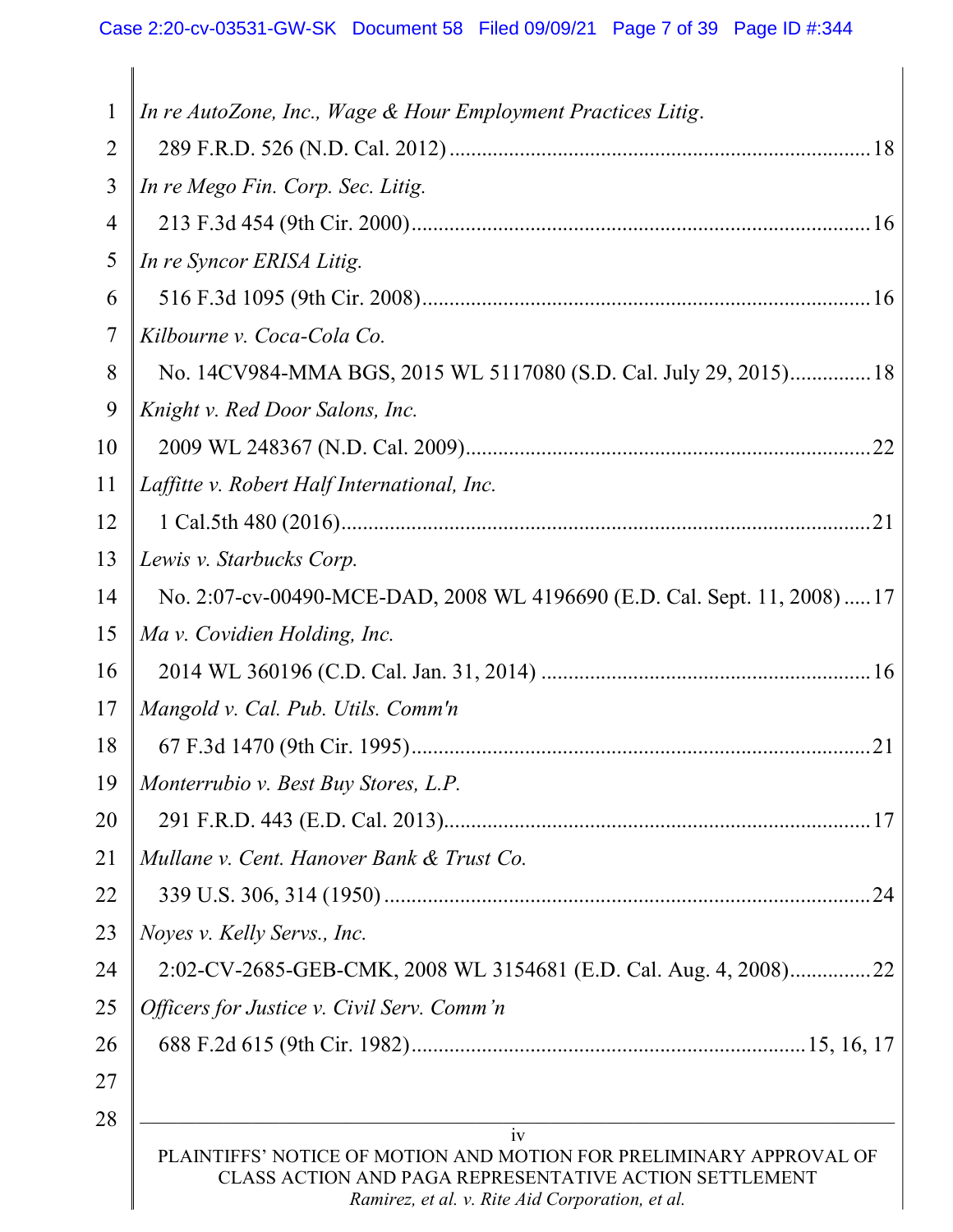# Case 2:20-cv-03531-GW-SK Document 58 Filed 09/09/21 Page 8 of 39 Page ID #:345

| $\mathbf{1}$ | Phillips Petroleum Co. v. Shutts                                                                                                                                                 |
|--------------|----------------------------------------------------------------------------------------------------------------------------------------------------------------------------------|
| 2            |                                                                                                                                                                                  |
| 3            | Regino Primitivo Gomez, et al. v. H&R Gunlund Ranches, Inc.                                                                                                                      |
| 4            |                                                                                                                                                                                  |
| 5            | Rodriguez v. Disner                                                                                                                                                              |
| 6            |                                                                                                                                                                                  |
| 7            | Romero v. Producers Dairy Foods, Inc.                                                                                                                                            |
| 8            |                                                                                                                                                                                  |
| 9            | Shaw v. AMN Healthcare, Inc.                                                                                                                                                     |
| 10           |                                                                                                                                                                                  |
| 11           | Silber v. Mabon                                                                                                                                                                  |
| 12           |                                                                                                                                                                                  |
| 13           | Staton v. Boeing Co.                                                                                                                                                             |
| 14           |                                                                                                                                                                                  |
| 15           | Stovall-Gusman v. W.W. Granger, Inc.                                                                                                                                             |
| 16           |                                                                                                                                                                                  |
| 17           | Van Liew v. North Star Emergency Services, Inc., et al.                                                                                                                          |
| 18           |                                                                                                                                                                                  |
| 19           | Van Vranken v. Atl. Richfield Co.                                                                                                                                                |
| 20           | .20                                                                                                                                                                              |
| 21           | Vasquez v. Coast Valley Roofing                                                                                                                                                  |
| 22           |                                                                                                                                                                                  |
| 23           | Viceral v. Mistras Grp., Inc.,                                                                                                                                                   |
| 24           | Case No. 15-cv-2198-EMC, 2016 WL 5907869 (N.D. Cal. Oct. 11, 2016) 16                                                                                                            |
| 25           | Vizcaino v. Microsoft Corp.                                                                                                                                                      |
| 26           |                                                                                                                                                                                  |
| 27           |                                                                                                                                                                                  |
| 28           | V                                                                                                                                                                                |
|              | PLAINTIFFS' NOTICE OF MOTION AND MOTION FOR PRELIMINARY APPROVAL OF<br>CLASS ACTION AND PAGA REPRESENTATIVE ACTION SETTLEMENT<br>Ramirez, et al. v. Rite Aid Corporation, et al. |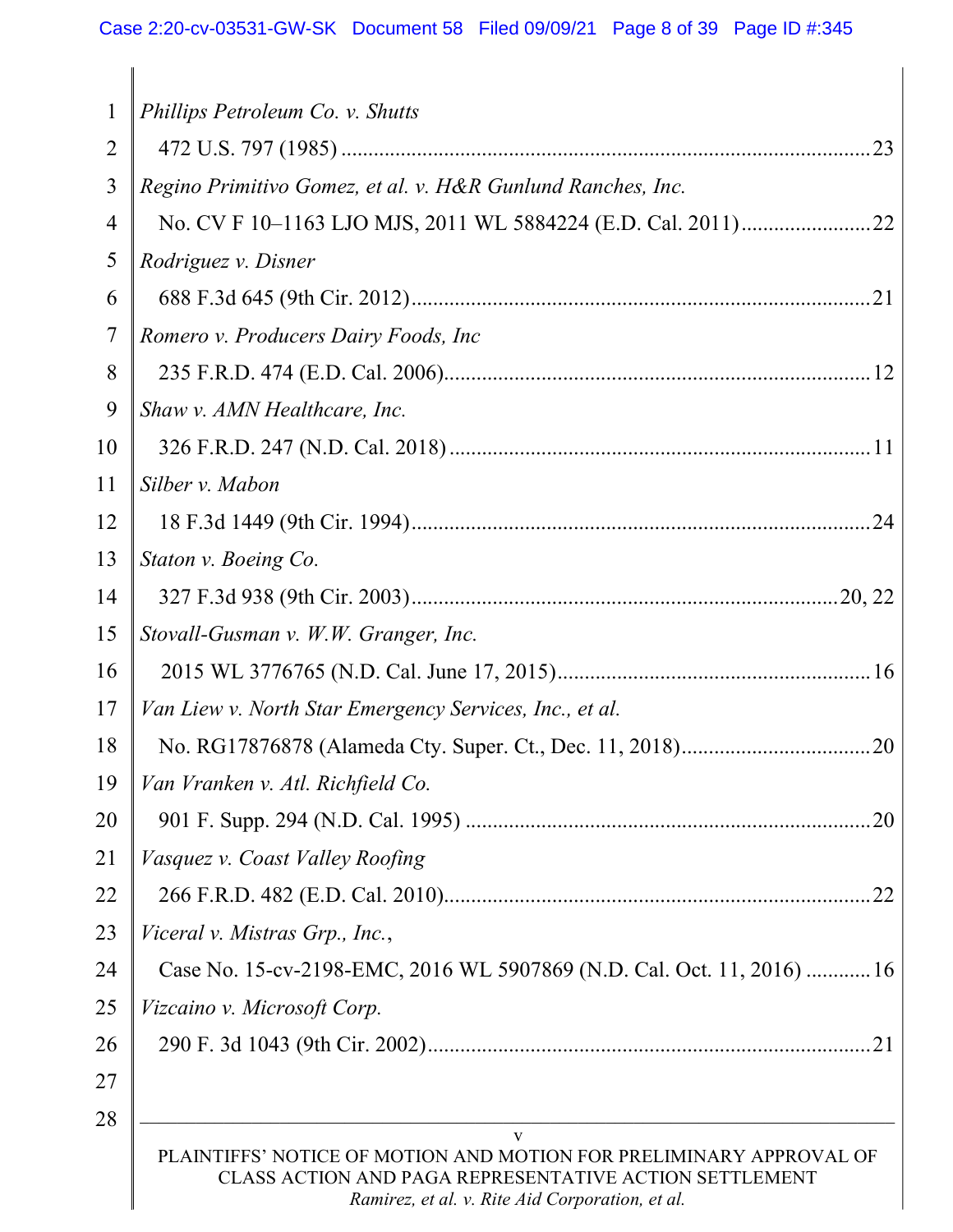| $\mathbf{1}$   | Wang v. Chinese Daily News, Inc.                                                                                                                                                 |
|----------------|----------------------------------------------------------------------------------------------------------------------------------------------------------------------------------|
| $\overline{2}$ |                                                                                                                                                                                  |
| 3              | Wren v. RGIS Inventory Specialists                                                                                                                                               |
| 4              | No. C-06-05778 JCS, 2011 WL 1230826 (N.D. Cal. Apr. 1, 2011)  16, 19, 22                                                                                                         |
| 5              | Yokoyama v. Midland Nat. Life Ins. Co.                                                                                                                                           |
| 6              |                                                                                                                                                                                  |
| $\overline{7}$ | York v. Starbucks Corp.                                                                                                                                                          |
| 8              | No. CV 08-07919 GAF PJWX, 2011 WL 8199987 (C.D. Cal. Nov. 23, 2011) 18                                                                                                           |
| 9              | <b>Rules</b>                                                                                                                                                                     |
| 10             |                                                                                                                                                                                  |
| 11             |                                                                                                                                                                                  |
| 12             |                                                                                                                                                                                  |
| 13             |                                                                                                                                                                                  |
| 14             | <b>Other Authorities</b>                                                                                                                                                         |
| 15             | Conte, Newberg on Class Actions                                                                                                                                                  |
| 16             |                                                                                                                                                                                  |
| 17             | Conte, Newberg on Class Actions                                                                                                                                                  |
| 18             | 24                                                                                                                                                                               |
| 19             | Manual for Complex Litigation, Judicial Role in Reviewing a Proposed Class                                                                                                       |
| 20             | <b>Action Settlement</b>                                                                                                                                                         |
| 21             |                                                                                                                                                                                  |
| 22             | Manual for Complex Litigation, Settlement Notice                                                                                                                                 |
| 23             | .24                                                                                                                                                                              |
| 24             | Posner, Economic Analysis of the Law                                                                                                                                             |
| 25             | 22                                                                                                                                                                               |
| 26             |                                                                                                                                                                                  |
| 27             |                                                                                                                                                                                  |
| 28             | vi                                                                                                                                                                               |
|                | PLAINTIFFS' NOTICE OF MOTION AND MOTION FOR PRELIMINARY APPROVAL OF<br>CLASS ACTION AND PAGA REPRESENTATIVE ACTION SETTLEMENT<br>Ramirez, et al. v. Rite Aid Corporation, et al. |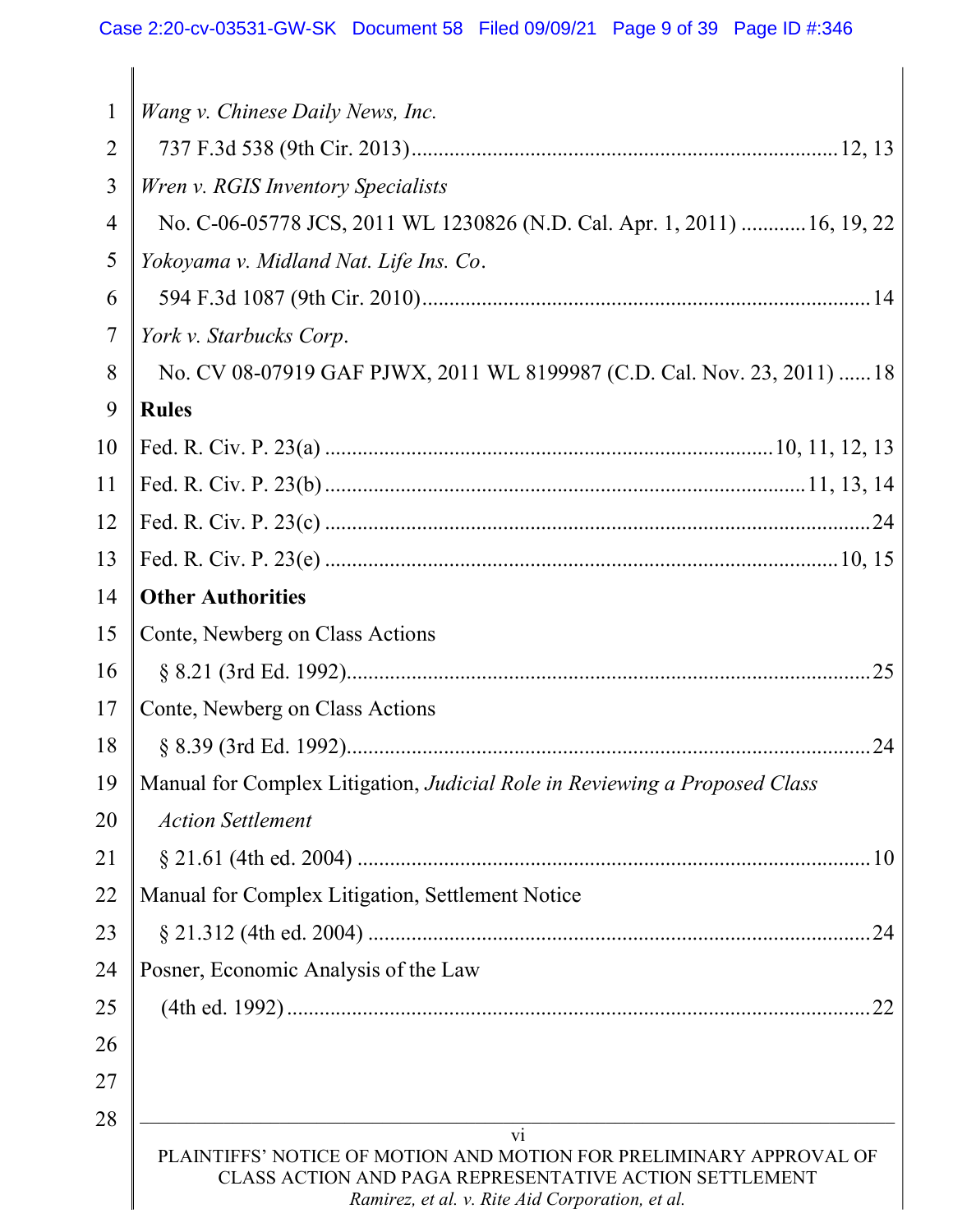1  $\mathfrak{D}$ 

### MEMORANDUM OF POINTS AND AUTHORITIES

## I. INTRODUCTION

3 4 5 6 7 8 9 10 Plaintiffs David Ramirez and Marion Lemons (collectively "Plaintiffs"), having reached a class-wide settlement with Defendants Rite Aid Corporation and Thrifty Payless, Inc. (collectively "Defendants"), seek preliminary approval of the Settlement. After nearly a year and a half of intense litigation, including formal discovery, depositions, amendments to the complaint, informal pre-mediation discovery including outreach to class members, and extensive arm's-length negotiations between counsel, the Parties have reached a global settlement of the Actions, memorialized in the proposed Class Action Settlement Agreement and Release ("Settlement").<sup>1</sup>

11 12 13 14 15 16 Plaintiffs brought this class and Private Attorneys General Act action on behalf of approximately 25,282 current and former hourly, non-exempt workers employed by Defendants in their retail stores in California (the "Class Members"). Plaintiffs contend that Defendants violated California wage and hour laws by failing to compensate Class Members for time spent undergoing security bag checks at the end of their shifts and when exiting the store for meal periods.

17 18 19 20 21 22 The Settlement resolves the Class claims for a total non-reversionary settlement of \$9,000,000. The Settlement provides excellent average recoveries of approximately \$228.92 per Settlement Class Member. With this Settlement, the Parties are resolving numerous wage and hour claims unlikely to have been prosecuted as individual actions. The Settlement is fair, reasonable, and adequate in all respects, and Plaintiffs respectfully request that the Court grant the requested approval.<sup>2</sup>

- 23
- 24

28

PLAINTIFFS' NOTICE OF MOTION AND MOTION FOR PRELIMINARY APPROVAL OF CLASS ACTION AND PAGA REPRESENTATIVE ACTION SETTLEMENT Ramirez, et al. v. Rite Aid Corporation, et al.

<sup>25</sup>  26 <sup>1</sup> The Settlement is attached as Exhibit 1 to the accompanying Declaration of Carolyn Hunt Cottrell ("Cottrell Decl.") in Support of Plaintiffs' Motion for Preliminary Approval of Class and PAGA Representative Action Settlement.

<sup>27</sup>  <sup>2</sup> If the Court is inclined to decide this motion on the papers, the Parties would agree to proceed without a hearing.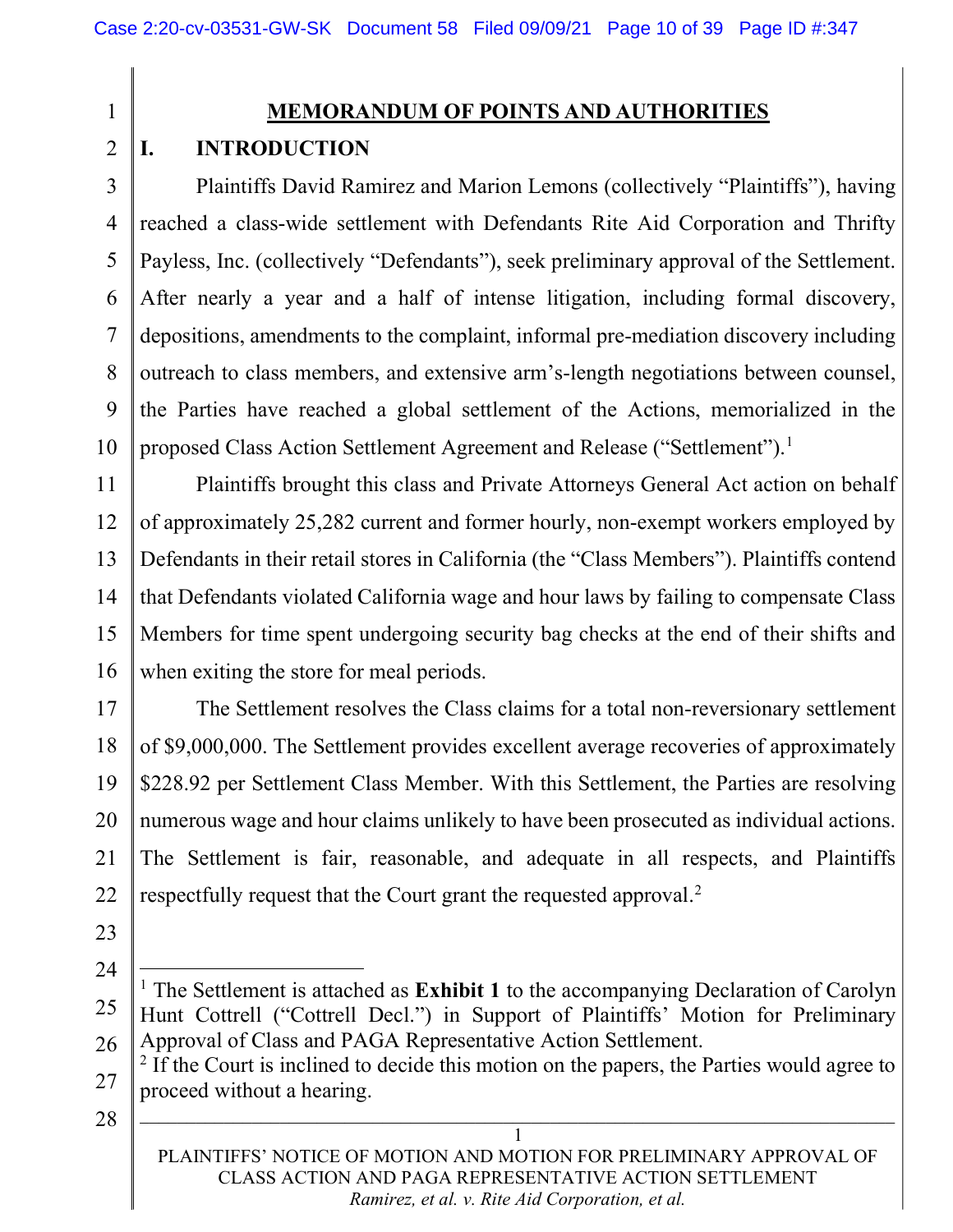1

## II. FACTUAL BACKGROUND

2 3 4 5 6 7 8 Plaintiffs and Settlement Class Members are those individuals who, according to Thrifty Payless, Inc.'s ("TPI") personnel and payroll records, worked for TPI as a nonexempt associate in a Rite Aid retail store in California at any time during the period of April 16, 2016 through the date of the Court's order granting preliminary approval of this Settlement. Cottrell Decl. ¶ 8. The Class is comprised of approximately 25,282 individuals. Id. Defendants operate a chain of drugstores throughout the United States, and approximately 550 stores in California.  $Id \P$ 9.

9 10 11 12 13 14 15 16 17 18 19 20 21 22 Plaintiffs allege that Class Members experience wage and hour violations in their work for Defendants. Id  $\P$  10. In particular, Plaintiffs allege that Defendants routinely require their employees to wait in security-check lines and undergo security-checks while off-the-clock. Id  $\P$  11. Class Members are also subjected to searches while they are clocked out for unpaid periods purported by Defendants to be meal periods, resulting in meal periods of less than 30 minutes. *Id*. Class Members remain under Defendants' direction and control during these searches. Id. The time spent waiting for and undergoing these security-checks is compensable, but nevertheless goes unpaid. Id. This results in Defendants' failure to pay Class Members for all hours worked, including at the minimum wage and overtime rates, and failure to provide timely, legally compliant meal breaks to the Class Members. Id. It also results in derivative claims for Defendants' failure to pay all wages due on regularly scheduled paydays and at separation of employment, and failure to provide accurate itemized wage statements. Id.

As a result of these alleged violations, Plaintiffs allege that Defendants systematically violated the California Labor Code. Throughout the relevant time period, Plaintiffs allege that Defendants eschewed their obligations by (1) failing to pay Plaintiffs, Class Members, and Aggrieved Employees for all hours worked; (2) failing to pay Plaintiffs, Class Members, and Aggrieved Employees all minimum wages owed;

28

27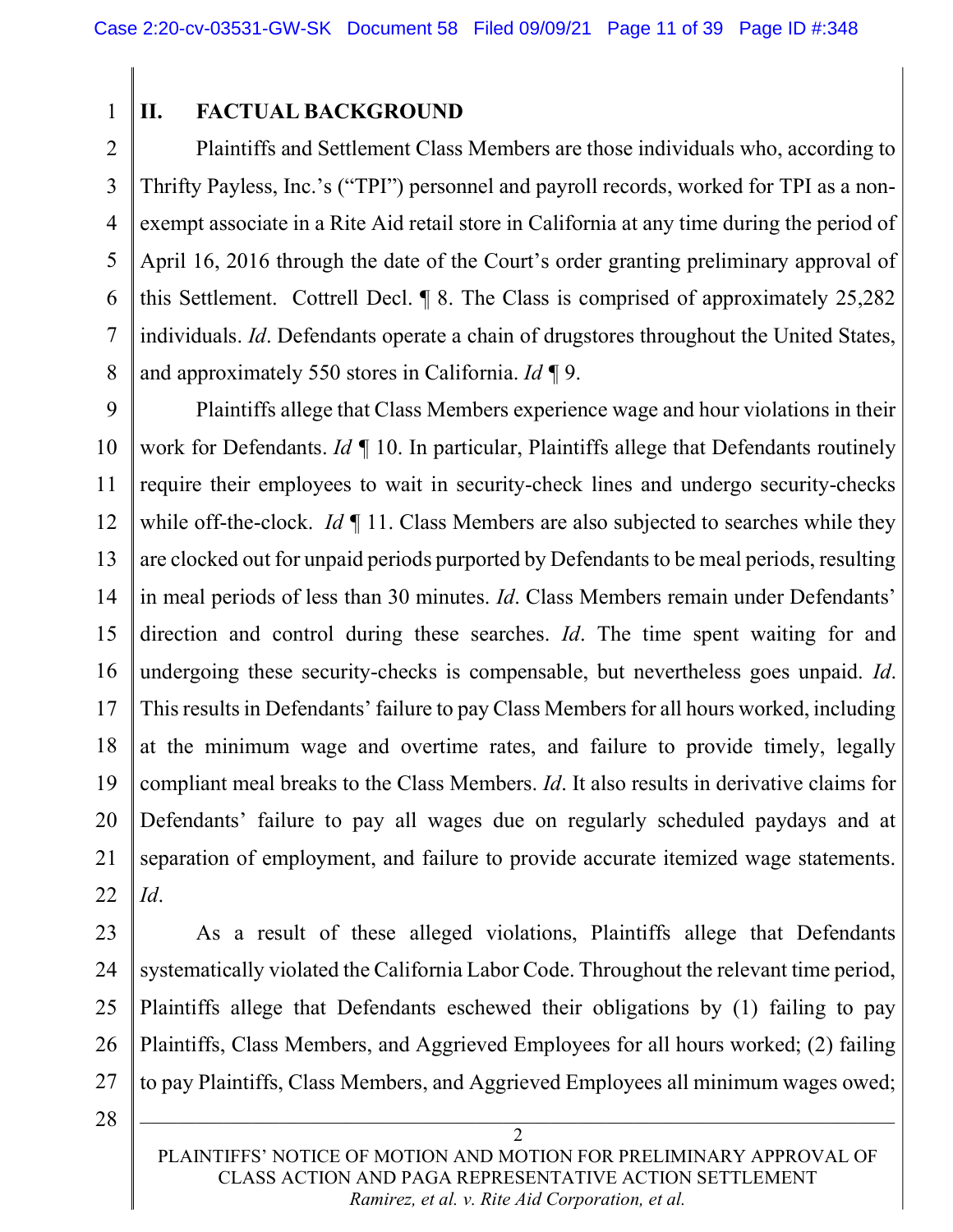1 2 3 4 5 6 7 (3) failing to pay Plaintiffs, Class Members, and Aggrieved Employees overtime wages; (4) failing to provide Plaintiffs, Class Members, and Aggrieved Employees lawful meal periods; (5) failing to provide Plaintiffs, Class Members, and Aggrieved Employees accurate, itemized wage statements; (6) failing to pay Plaintiffs, Class Members, and Aggrieved Employees all wages due on regularly-scheduled paydays; and (7) failing to pay Plaintiffs, Class Members, and Aggrieved Employees all wages due at separation of employment.

8 9 10 11 Defendants have at all times denied, and continue to deny, all of these allegations, and deny any and all liability for Plaintiffs' claims. They further deny that Plaintiffs' allegations are appropriate for class and/or representative treatment for any purpose other than for settlement purposes.

12 13

## III. PROCEDURAL HISTORY

A. Plaintiffs' Claims

14 15 16 17 18 19 20 21 22 23 Plaintiff David Ramirez filed his Class Action Complaint on April 16, 2020 and a First Amended Complaint on July 20, 2020 adding Thrifty Payless, Inc. as an additional defendant to the action. See ECF 1 and 23. Plaintiff Ramirez also filed a PAGA only action against Defendants on June 24, 2020. Plaintiff Marion Lemons filed her complaint on May 6, 2020, and then First Amended Class Action Complaint on July 31, 2020, in the United States District Court for the Northern District of California, seeking relief to represent a Class and PAGA Aggrieved Employees consisting of all individuals employed at any Rite Aid store in California as a non-exempt employee during the respective relevant time periods. See Case No. 2:20-cv-07617-GW-SK, Dkt Nos. 1 and 21.

24 25 26 27 Thereafter, the parties were ordered to file a consolidated complaint ("Consolidated Complaint"), which they did on December 30, 2020. See ECF 46. The Consolidated Complaint asserts claims for failure to pay for all hours worked, failure to pay minimum wages, failure to pay overtime wages, failure to provide meal periods,

28

PLAINTIFFS' NOTICE OF MOTION AND MOTION FOR PRELIMINARY APPROVAL OF CLASS ACTION AND PAGA REPRESENTATIVE ACTION SETTLEMENT Ramirez, et al. v. Rite Aid Corporation, et al.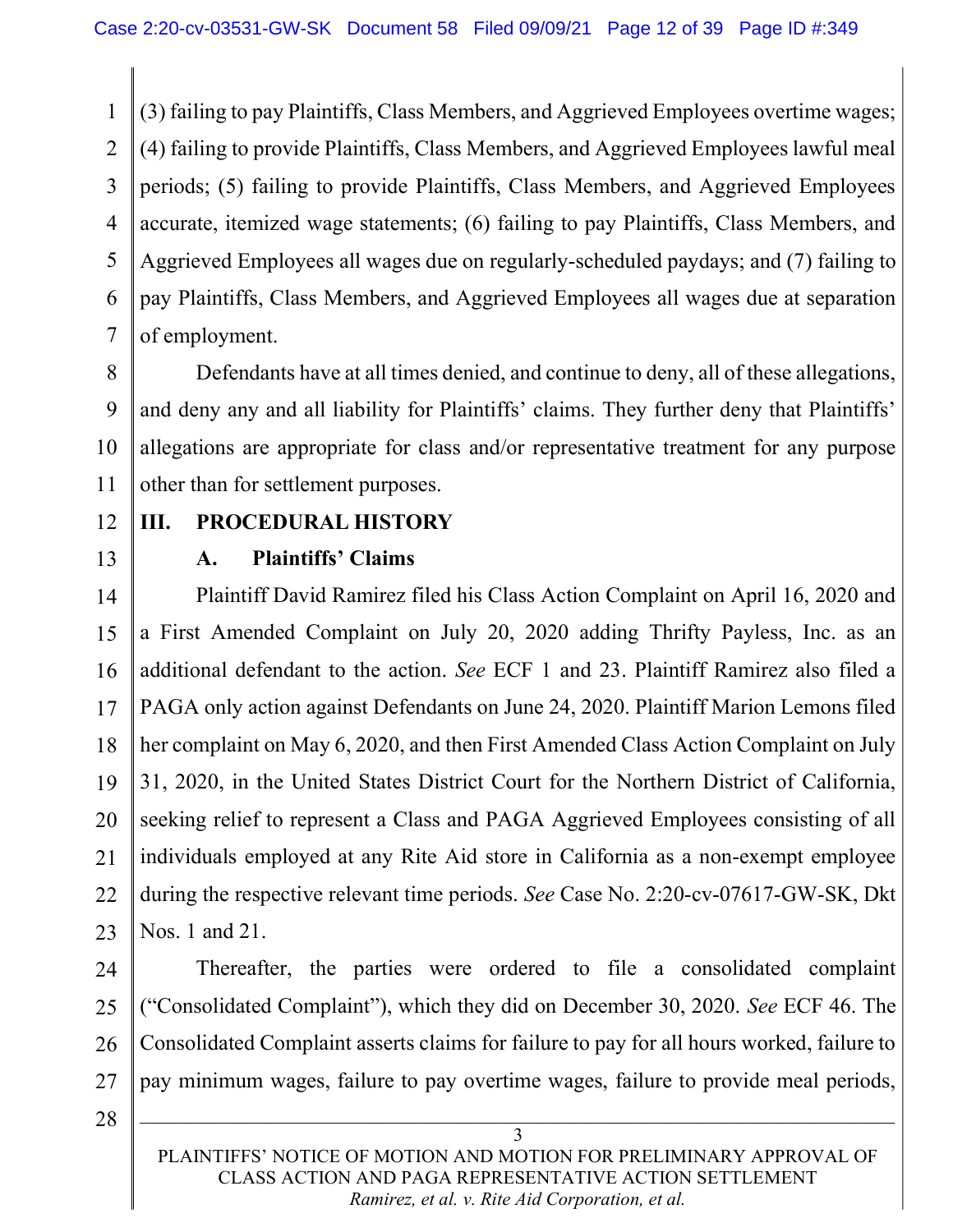1 2 3 4 5 failure to provide accurate itemized wage statements, waiting time penalties, failure to pay all wages due on regularly-scheduled paydays, violation of California Business and Professions Code Section 17200, and seeks an injunction and penalties under PAGA against Defendants based on time that associates allegedly spent waiting for and undergoing bag checks while off the clock. Id.

6

### B. Discovery

7 8 9 The Parties discussed the potential for early mediation and ultimately agreed to mediate the action with well-respected mediator Jeff Ross on February 10, 2021. Cottrell Decl. ¶ 12.

10 11 12 13 14 15 16 17 18 19 The Parties engaged in extensive discovery, both formal and informal, throughout the litigation and in preparation for mediation. Cottrell Decl. ¶ 13. On September 23, 2020, Plaintiff Ramirez served written discovery, consisting of Requests for Production of Documents and Special Interrogatories, on each of the Defendants. Id ¶ 14. On October 27, 2020, Plaintiff Lemons also served written discovery, consisting of Requests for Production of Documents and Special Interrogatories, on each of the Defendants. Von Rock Decl. ¶ 4. The Parties also served a set of consolidated Requests for Production of Documents on or about December 9, 2020. Cottrell Decl., ¶ 14. Plaintiffs later served a second set of Requests for Production, and Plaintiffs Lemons served her interrogatories. Id.

20 21 Plaintiffs each also responded to several sets of discovery. Id. Plaintiffs were also each deposed in advance of mediation. Id.

22 23 24 25 26 27 In addition, Defendants informally provided documents and specific information Plaintiffs requested in order to prepare for mediation, including but not limited to payroll and timekeeping data for the Class Members and Aggrieved Employees, policy documents, contact information for a sampling of approximately 10% of the Class Members, and various figures and data points for the Class. *Id* 15. Class Counsel used this information to perform a detailed investigation of Defendants' timekeeping and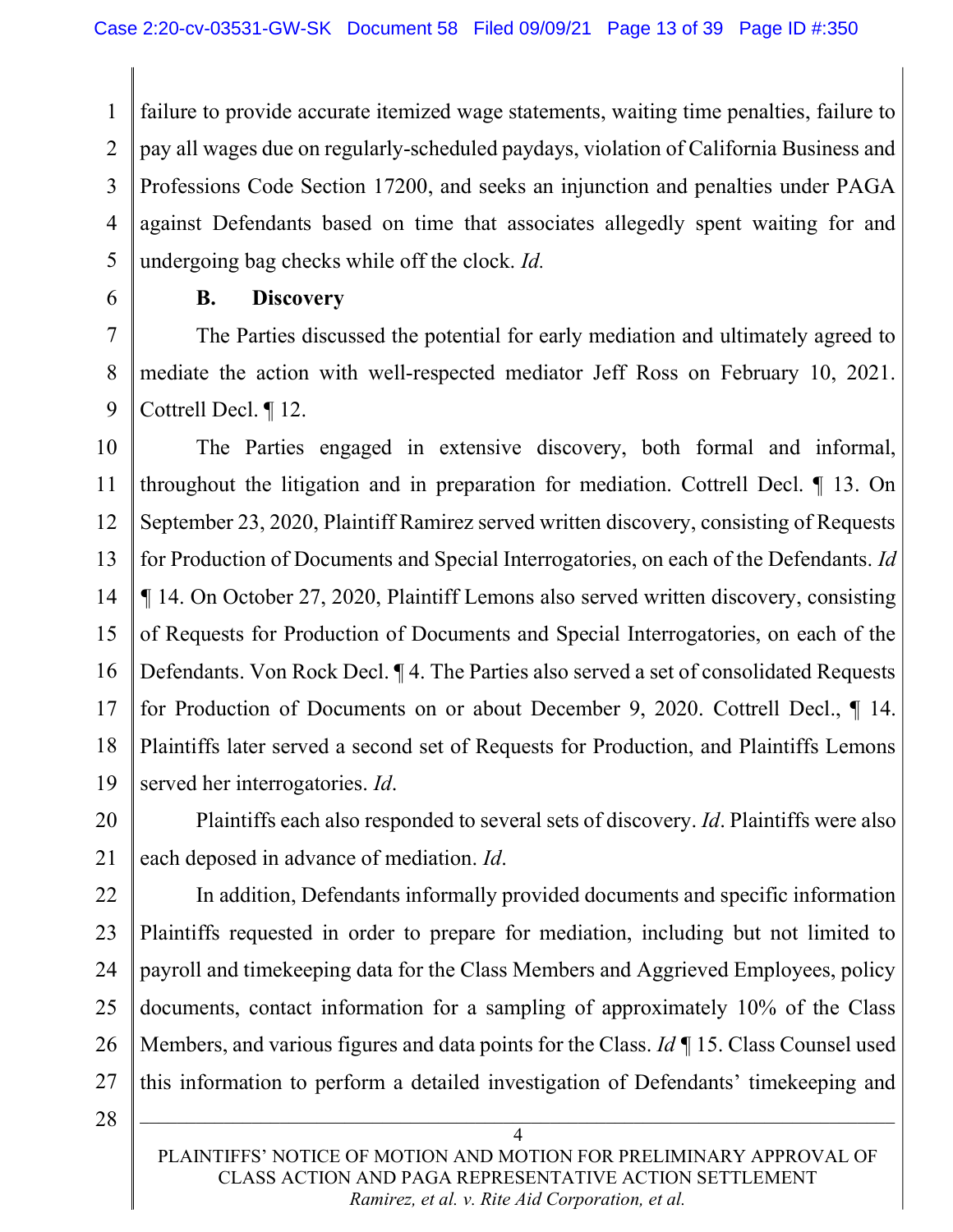1 2 payroll policies and practices, which included numerous intake interviews with Class Members and a comprehensive damages analysis. Id  $\P$  16.

- 3 For purposes of mediation, Plaintiffs also took a limited purpose Rule 30(b)(6) deposition of Defendants' representative. Id ¶ 17.
- 5

4

## C. Mediation

6 7 8 9 10 11 12 The Parties participated in a full-day mediation with mediator Jeff Ross on March 12, 2021. Id ¶ 18. With the assistance of Mr. Ross, who has vast experience mediating wage and hour disputes, counsel engaged in serious and arm's-length negotiations. Id. The case did not settle on the date of the mediation, and negotiations continued through Mr. Ross. Id  $\P$  19. Ultimately, the Parties accepted a mediator's proposal, which culminated in an agreement in principle to settle for \$9,000,000, on June 3, 2021. Id  $\P$ 20.

13 14 15 16 17 18 After the agreement to settle, counsel for the Parties extensively met and conferred over the detailed terms of the settlement for purposes of executing a longform settlement agreement and worked to finalize the Settlement Agreement and corresponding notice documents, subject to the Court's approval.  $Id \P 21$ . Several drafts and revisions were circulated in order to arrive at the final settlement. Id. The Settlement Agreement was fully executed on September 9, 2021. Id ¶ 21.

19 20

## IV. TERMS OF THE SETTLEMENT

A. Basic Terms and Value of the Settlement

21 22 23 24 25 26 27 Defendants have agreed to pay a non-reversionary Gross Settlement Amount of \$9,000,000 to settle all aspects of the case. Id  $\P$  23. The Net Settlement Amount is defined as the Gross Settlement Amount, less deductions for: Service Payment Awards to the Plaintiffs (not to exceed \$10,000.00 each), attorneys' fees to Class Counsel (not to exceed 33.33%, or \$2,999,700.00), Class Counsel costs (not to exceed \$27,000.00), administrative expenses to the Settlement Administrator, JND Legal Administration ("JND"), (estimated at \$98,023.00), and payment to the Labor & Workforce

28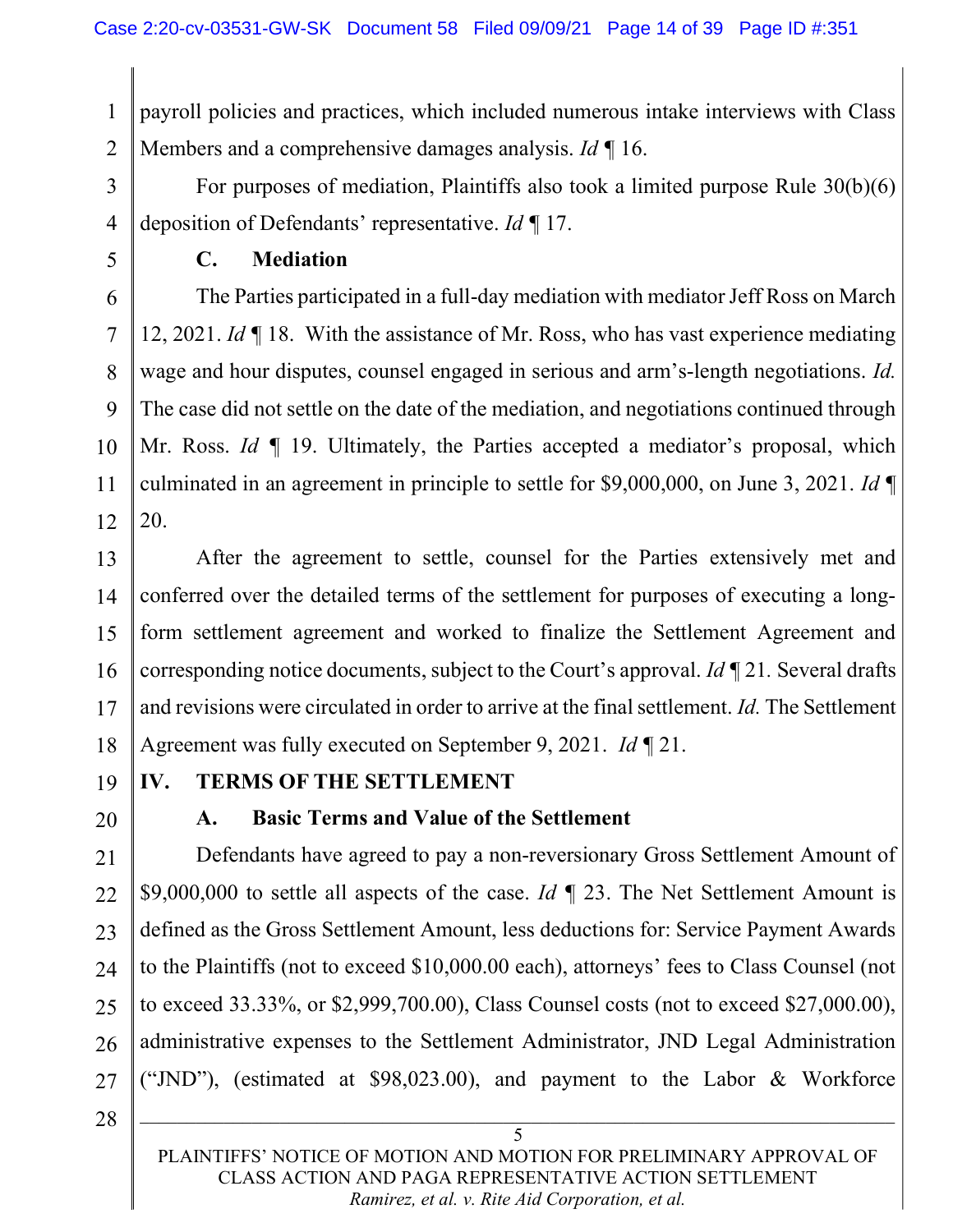1  $\mathfrak{D}$ Development Agency ("LWDA") for its 75% share of the PAGA penalties  $(\$67,500.00).$ <sup>3</sup> Id.

3 4 5 6 7 8 9 10 The Gross Settlement Amount is a negotiated amount that resulted from substantial arms' length negotiations and significant investigation and analysis by Class Counsel. Id ¶ 25. Class Counsel based their damages analysis and settlement negotiations on the discovery propounded, including payroll and timekeeping data. *Id*. Based on the analysis of the documents and data produced by Defendants and interviews with Class Members, Plaintiffs made reasonable assumptions regarding the wage and hour violation rates, including that Class Members' waiting for and undergoing the bag searches took an estimated 1 minute per shift.  $Id \P 26$ .

11 12 13 14 15 16 Using these assumptions and other datapoints derived from the timekeeping and payroll information, and interviews with Class Members, and further assuming that Plaintiffs and the Class Members would certify all of their claims and prevail at trial, Class Counsel calculated the total potential exposure if Plaintiffs prevailed on all of their claims at approximately \$59,265,040.20. Id ¶27. The total amount of damages is broken down as follows:

17 18 19 Plaintiffs calculated the substantive unpaid wages and unpaid meal period premiums incurred as a result of the security checks at approximately \$15,219,791. Id ¶ 28.

- 20 21 The Class Members also have derivative claims under the California Labor Code for waiting time penalties, wage statements, and PAGA penalties. Id  $\P$  29. These claims
- 22 23 24 25 26 27 <sup>3</sup> The Parties agree to allocate \$90,000.00 of the Gross Settlement Amount to the settlement of the PAGA claims, which the Parties believe in good faith is a fair and reasonable apportionment. The Settlement Administrator shall pay 75%, or \$67,500.00, of this amount to the LWDA, and 25% remain as part of the Net Settlement Amount. Id | 24. The Net PAGA Settlement Amount is to be divided equally amongst all PAGA Aggrieved Employees (i.e., Participating Class Members who worked for TPI as a nonexempt associate in a Rite Aid retail store in California at any time between April 20, 2019 and the date of preliminary approval). *Id.*
- 28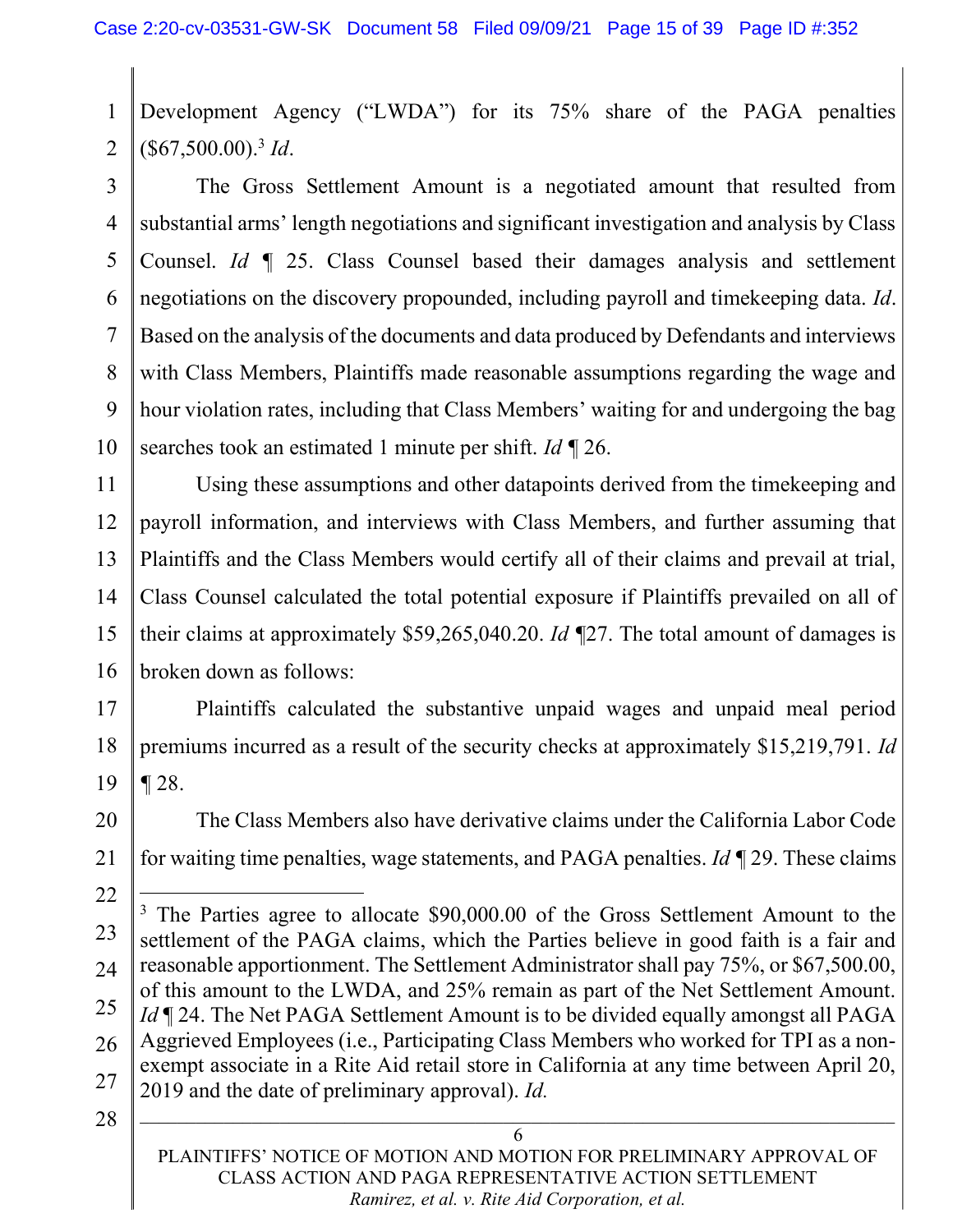1 2 3 4 5 are premised on, and rise and fall with, the substantive violations. Id. Plaintiffs' reasonable assessment for the total value of these derivative claims is approximately \$44,045,250. Id. Totaling these estimated substantive and derivative damages across the Settlement Class yields the total estimated damages amount for the entire action of approximately \$59,265.040. Id.

6 7 8 9 10 The Gross Settlement Amount of \$9,000,000 represents more than 59% of the approximately \$15,219,791 that Plaintiffs calculated for the substantive unpaid wages and meal break claims. Id  $\P$  30. Factoring the derivative claims, the Gross Settlement Amount is more than 15% of the total estimated damages for all claims. Id. Again, these figures are based on Plaintiffs' assessment of a best-case-scenario.

11 12 13 14 15 16 17 The Settlement will result in immediate and certain payment to Class Members of meaningful amounts. Id  $\P$  32. The average recovery is approximately \$228.92 per Class Member (this amount divides the net Settlement Class recovery by total number of Class Members).<sup>4</sup> *Id*. This amount provides significant compensation to the Class Members, and the Settlement provides an excellent recovery in the face of expanding and uncertain litigation. Id. In light of all of the risks, the settlement amount is fair, reasonable, and adequate. Id.

18

### B. Class Definition

19 20 21 22 23 The Settlement Class to be certified for settlement purposes only under Federal Rule of Civil Procedure 23, includes: those individuals who worked for TPI as a nonexempt associate in a Rite Aid retail store in California at any time during the period of April 16, 2016 through the date of the Court's order granting preliminary approval of this Settlement. Settlement Agreement ¶ 11.b.

- 24
- 25 26

28

<sup>&</sup>lt;sup>4</sup> The averages provided here assume all Class Members participate in the Settlement and that each member worked identical lengths of employment.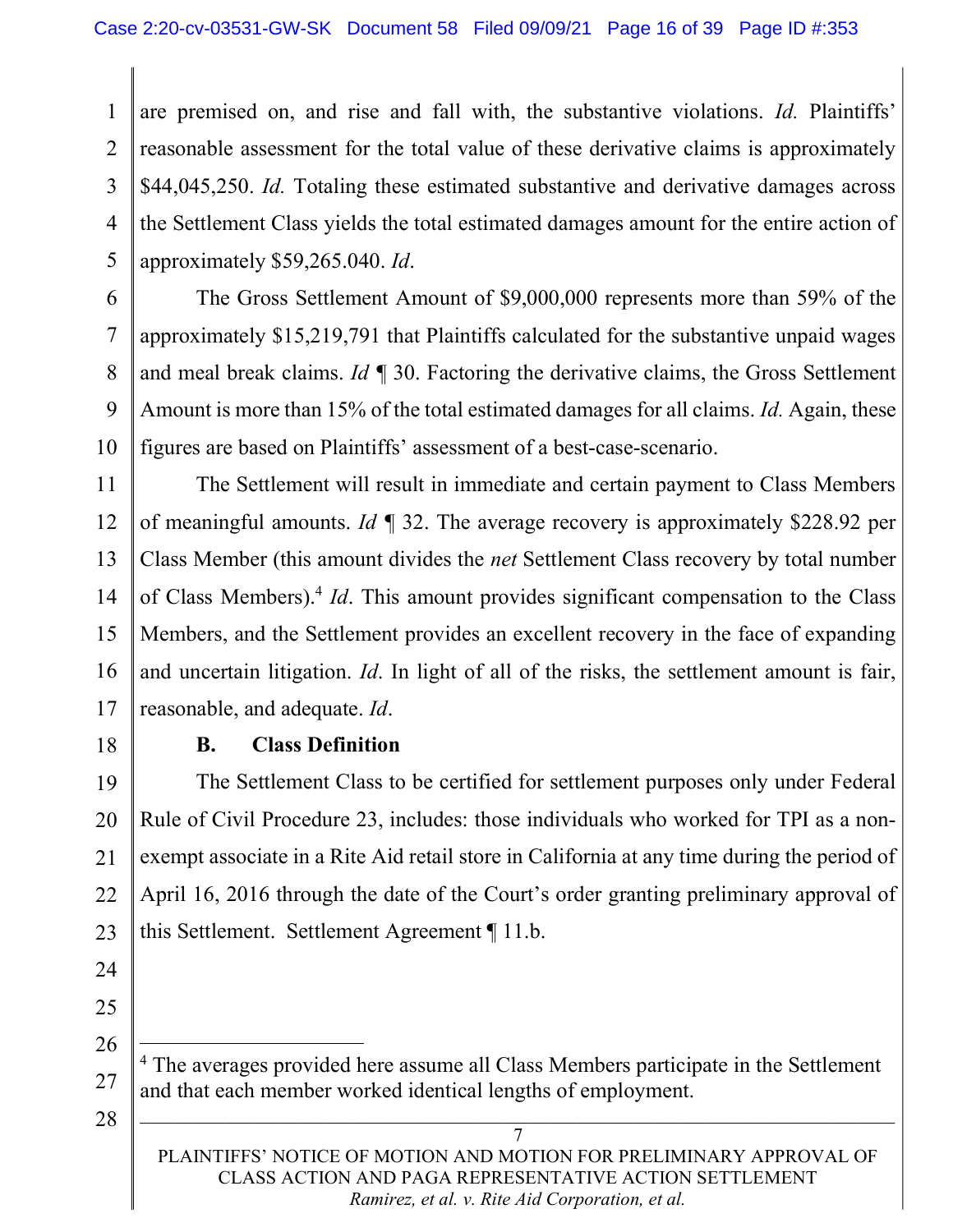1

### C. Allocation and Awards

 $\overline{2}$ 3 4 5 6 7 8 9 10 11 The Net Settlement Amount to be paid to Class Members is approximately \$5,787,777.00. Cottrell Decl. at ¶ 34. Class Members will receive a settlement award check without the need to submit a claim form. *Id*  $\P$  35. Participating Class Members shall be eligible to receive a share of the Net Settlement Amount based on their pro-rata percentage of workweeks (determined by dividing the number of weeks worked by the Participating Class Member during the Class Period, by the total number of weeks worked by all Participating Class Members during the Class Period), such that the Participating Class Members shall receive a dollar amount calculated by multiplying each of their respective percentages by the Net Settlement Amount. Cottrell Decl. at ¶ 36; Settlement Agreement ¶ 14.

12 13 14 15 16 17 18 19 20 21 22 23 24 Settlement Awards shall be paid by the Settlement Administrator within 10 business days of the Payment Date.<sup>5</sup> Cottrell Decl. at ¶ 38. Settlement Award checks will remain valid for 180 days from the date of their issuance. Cottrell Decl. at  $\P$  39; Settlement Agreement ¶ 28.g. After the 180 days, if the total residual amount is \$100,000.00 or greater, a second distribution will occur on a *pro rata* basis to those Class Members who cashed their Settlement Award check. Cottrell Decl. at ¶ 40; Settlement Agreement ¶ 33.a.ii. If the total residual amount of uncashed settlement checks is less than \$100,000.00, then the amount will revert to Legal Aid at Work as a cy pres beneficiary. Cottrell Decl. at ¶ 40; Settlement Agreement ¶ 33.a.i. Legal Aid at Work is a nonprofit organization that provides legal services assisting low-income, working families and promotes better understanding of the conditions, policies, and institutions that affect the well-being of workers and their families and communities. Cottrell Decl. at ¶ 41.

25

28

27

PLAINTIFFS' NOTICE OF MOTION AND MOTION FOR PRELIMINARY APPROVAL OF CLASS ACTION AND PAGA REPRESENTATIVE ACTION SETTLEMENT Ramirez, et al. v. Rite Aid Corporation, et al.

<sup>26</sup>   $<sup>5</sup>$  The Payment Date is the later of 14 days after the entry of judgment, 14 days after</sup> the last day to appeal (if an objection is made), or 14 days after judgment is affirmed following appeal. Settlement Agreement ¶ 20.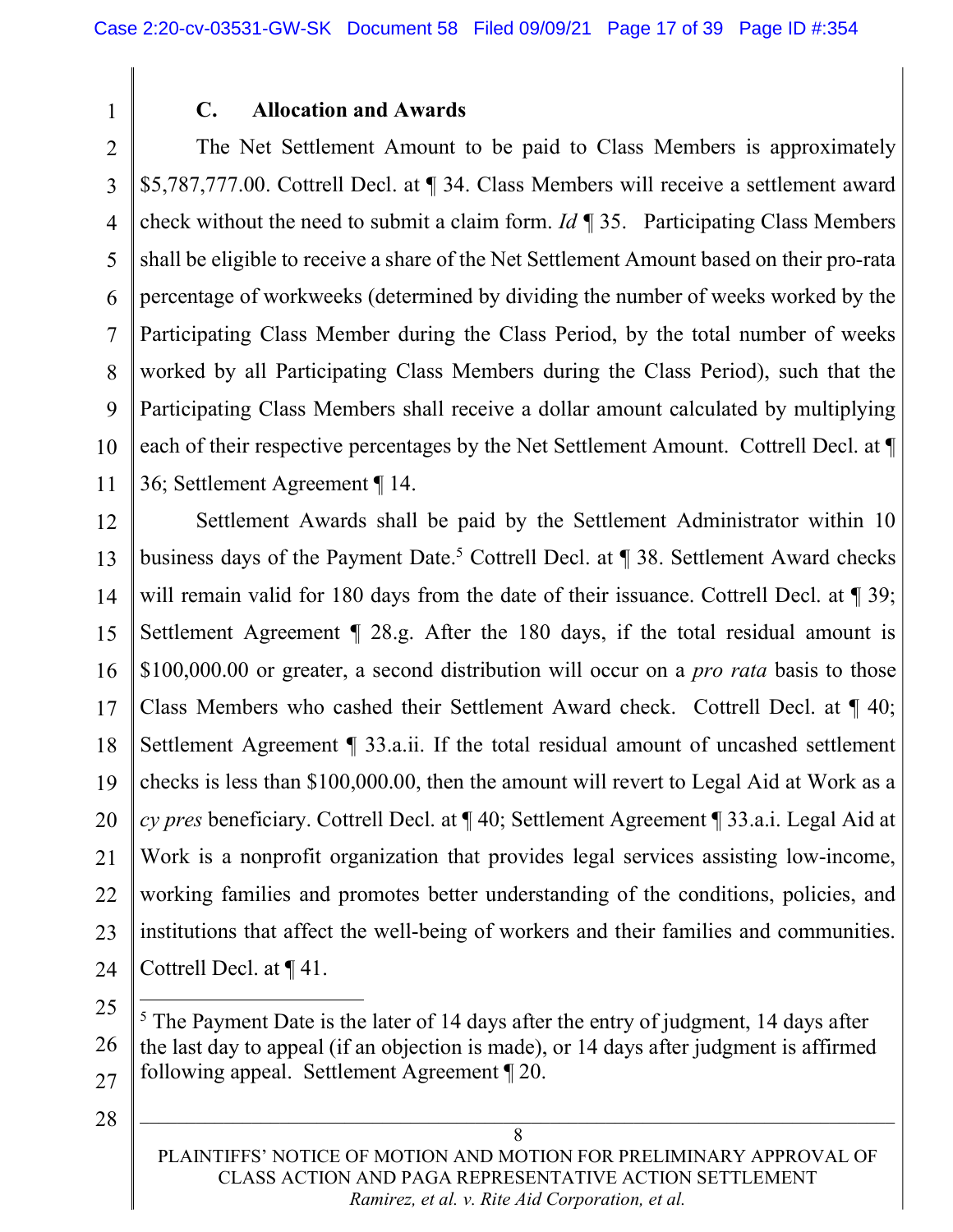### D. Scope of Release

 $\overline{2}$ 3 4 5 6 7 8 Upon the Final Approval by the Court, and subject to the exclusions described below, each Participating Class Member fully releases all claims that were raised in the litigation and all claims that could have been brought based on the facts alleged in the complaint. Cottrell Decl. at ¶ 42; Settlement Agreement ¶ 37. Participating Class Members also release their claims under the Fair Labor Standards Act of 1938, as amended, 29 U.S.C. §§ 201, et seq., that are or could be based on the same factual allegations in the Consolidated Action. Id.

9 10 11 Plaintiffs also agree to a general release from all known and unknown claims they may have against the Released Parties. Cottrell Decl. at ¶ 44; Settlement Agreement ¶ 17, and Exhibits B & C.

12 13 14 15 This Settlement does not release any Class Member's claims as alleged in the operative complaint in Kristal Nucci v. Rite Aid Corporation, et al., United States District Court, Northern District of California, Case No. 19-CV-1434. Cottrell Decl. at ¶ 45; Settlement Agreement ¶ 37.c.

16

1

### E. Settlement Administration

17 18 19 20 21 22 23 24 25 26 27 The Parties have agreed to use JND Legal Administration ("JND") to administer the Settlement, for total fees and costs currently estimated at \$98,023.00. Cottrell Decl. ¶ 46-50 (describing settlement administration process). JND will distribute the Notices of Settlement via U.S. mail and email, re-mail any Notice Packets returned as nondeliverable but with forwarding addresses, and re-mail the Notice Packet to any new address obtained by way of skip-trace. Cottrell Decl. ¶ 48; Settlement Agreement ¶ 28.b. JND will also receive and process requests for exclusion forms and workweek disputes, calculate the settlement payments, calculate all applicable payroll taxes, withholdings, and deductions; and prepare and issue all disbursements to Participating Class Members, Service Awards to Plaintiffs, payment to the LWDA payment, payment to Class Counsel for fees and costs, and payment to itself for fees in administering the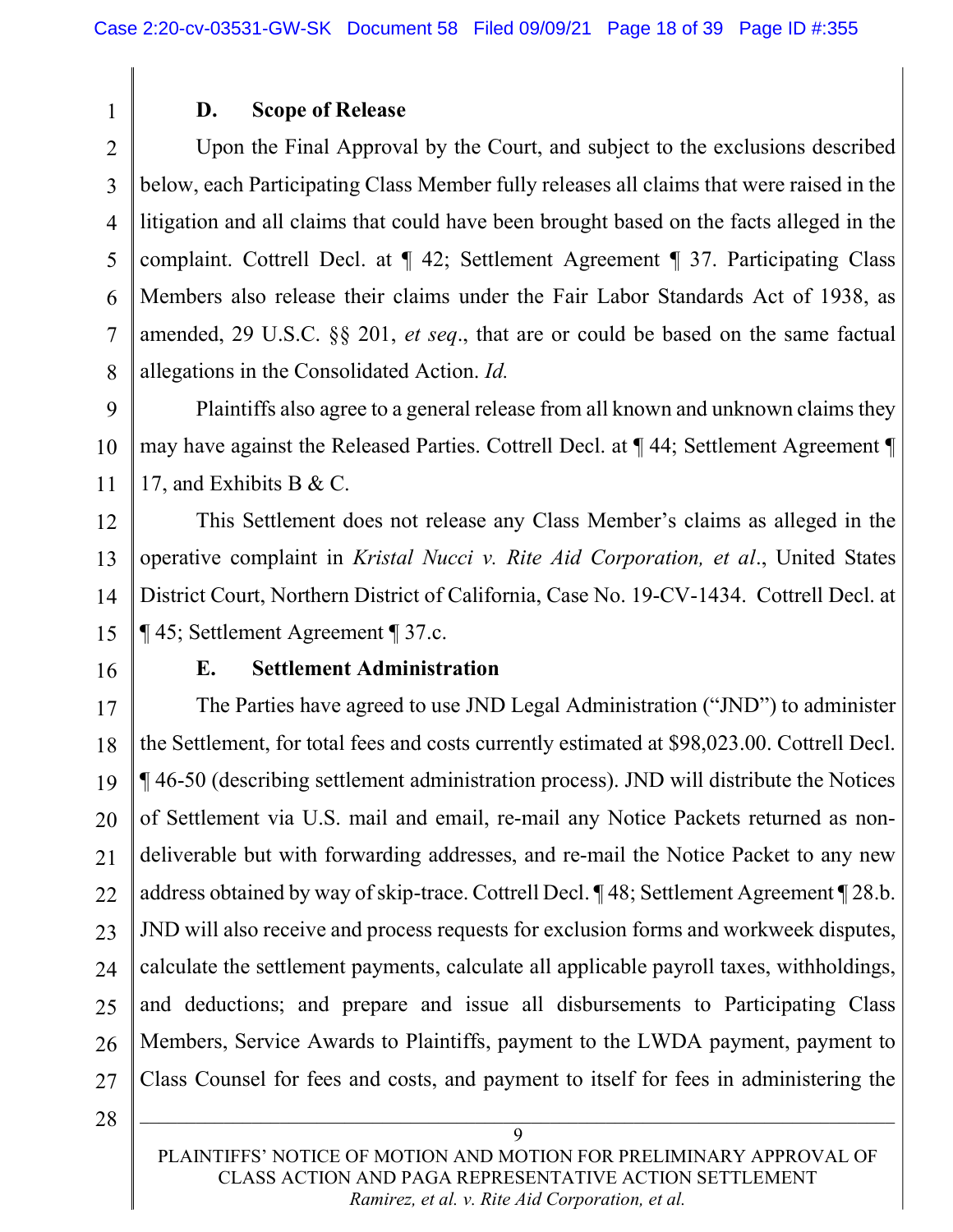settlement. Cottrell Decl. ¶ 49; Settlement Agreement ¶¶ 28-29.

2 3 4 5 6 7 JND will also create a website for the Settlement, which will allow Class Members to view the Class Notice (in generic form), the Settlement Agreement, and all papers filed by Class Counsel to obtain preliminary and final approval of the Settlement Agreement. Cottrell Decl. ¶ 50; Settlement Agreement ¶ 28.c. The Settlement Administrator will also establish a toll-free call center for telephone inquiries from Class Members. Id.

8

1

### V. ARGUMENT

9

## A. The Court Should Grant Preliminary Approval of the Settlement

10 11 12 13 14 15 16 17 18 19 20 21 22 23 24 25 26 27 A certified class action may only be settled with court approval. See Fed. R. Civ. P. 23(e). Court approval of a class action settlement requires three steps: (1) preliminary approval of the proposed settlement upon a written motion; (2) dissemination of notice of the settlement to all class members; and (3) a final settlement approval hearing at which objecting class members may be heard, and at which evidence and argument concerning the fairness, adequacy, and reasonableness of the settlement is presented. Manual for Complex Litigation, Judicial Role in Reviewing a Proposed Class Action Settlement, § 21.61 (4th ed. 2004). The decision to approve or reject a proposed settlement is committed to the sound discretion of the court. See Hanlon v. Chrysler Corp., 150 F.3d 1011, 1027 (9th Cir. 1998). Rule 23 requires that all class action settlements satisfy two primary prerequisites before a court may grant certification for purposes of preliminary approval: (1) that the settlement class meets the requirements for class certification if it has not yet been certified; and (2) that the settlement is fair, reasonable, and adequate. Fed. R. Civ. P. 23(a), (e)(2); Hanlon, 150 F.3d at 1020. As discussed below, this class action settlement satisfies the requirements of Rule 23(a) and (b), and it is fair, reasonable, and adequate in accordance with Rule  $23(e)(2)$ . Cottrell Decl. ¶ 51. Accordingly, the Court should preliminarily approve the Settlement. Id.

28

PLAINTIFFS' NOTICE OF MOTION AND MOTION FOR PRELIMINARY APPROVAL OF CLASS ACTION AND PAGA REPRESENTATIVE ACTION SETTLEMENT Ramirez, et al. v. Rite Aid Corporation, et al.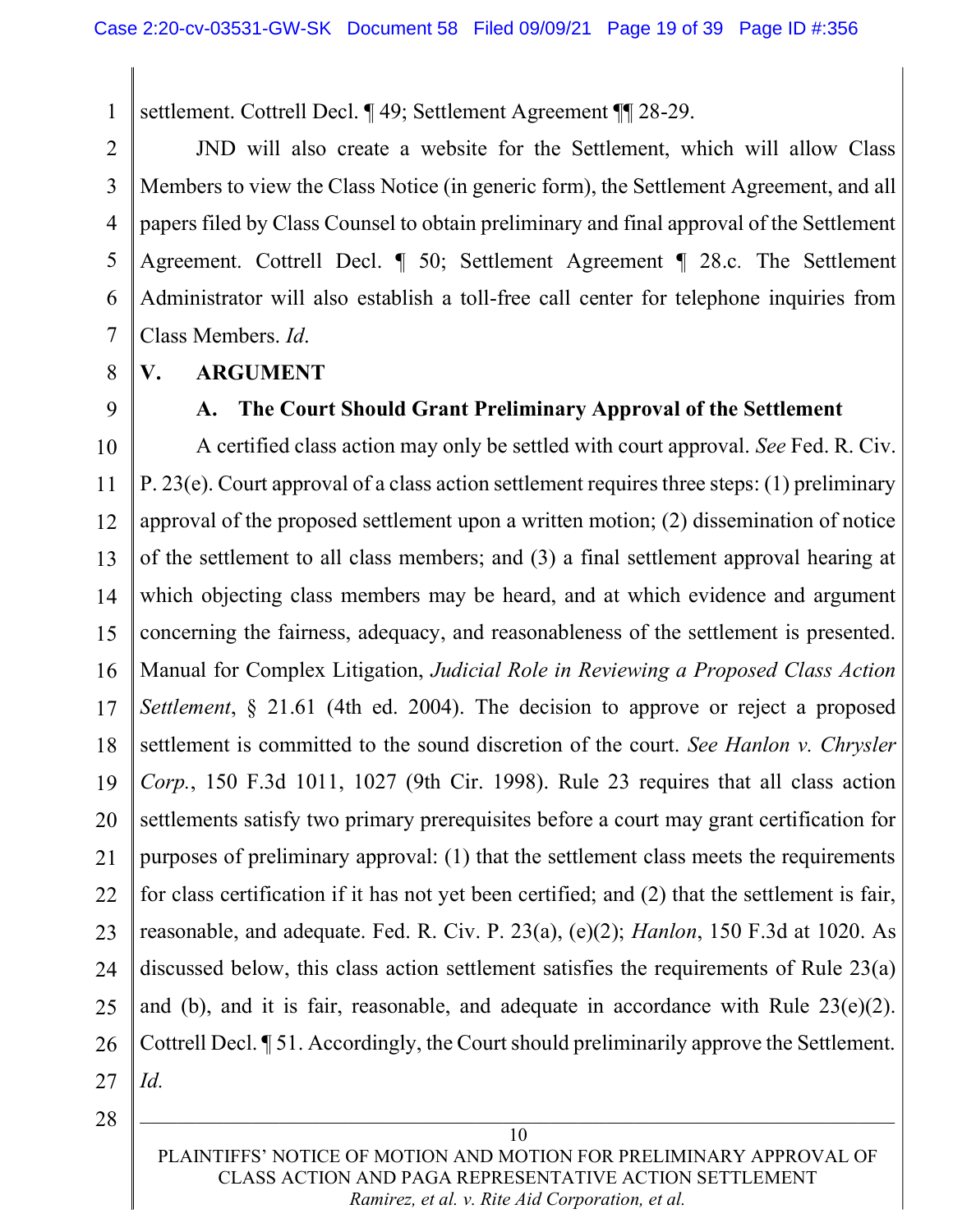1

## B. The Court Should Certify the Settlement Class<sup>6</sup>

 $\overline{2}$ 3 4 5 6 7 8 9 10 11 12 13 14 A class may be certified under Rule 23 if (1) the class is so numerous that joinder of all members individually is "impracticable"; (2) questions of law or fact are common to the class; (3) the claims or defenses of the class representative are typical of the claims or defenses of the class; and (4) the person representing the class is able to fairly and adequately protect the interests of all members of the class. Fed. R. Civ. P. 23(a). Furthermore, Rule 23(b)(3) provides that a class action seeking monetary relief may only be maintained if "the court finds that the questions of law or fact common to class members predominate over any questions affecting only individual members, and that a class action is superior to other available methods for fairly and efficiently adjudicating the controversy." Fed. R. Civ. P. 23(b)(3). Applying this standard, numerous cases similar to this case have certified classes of employees who have suffered wage and hour violations under California wage and hour laws.<sup>7</sup> Likewise, Plaintiffs contend that the Settlement Class meets all of these requirements.

15

### 1. The Class Members are numerous and ascertainable.

16 17 18 19 The numerosity prerequisite demands that a class be large enough that joinder of all members would be impracticable. Fed. R. Civ. P.  $23(a)(1)$ . Courts routinely find numerosity satisfied with classes of at least forty members. See, e.g., Ikonen v. Hartz Mountain Corp., 122 F.R.D. 258, 262 (S.D. Cal. 1988); Romero v. Producers Dairy

20

<sup>21</sup>  22 23 <sup>6</sup> Plaintiffs acknowledge that, in the event that the Settlement is not approved by the Court, class certification would be contested by Defendants, and Defendants fully reserve and do not waive any arguments and challenges regarding the propriety of class action certification.

<sup>24</sup>  25 26 27 <sup>7</sup> See, e.g., Caudle v. Sprint/United Mgmt. Co., No. C 17-06874 WHA, 2018 WL 6618280, at \*7 (N.D. Cal. Dec. 18, 2018) (certifying California Rule 23 class in a case asserting policy-driven wage violations); Shaw v. AMN Healthcare, Inc., 326 F.R.D. 247, 275 (N.D. Cal. 2018) (certifying California Rule 23 class in a case asserting policydriven off-the-clock, overtime, and meal and rest break violations, in joint employment context).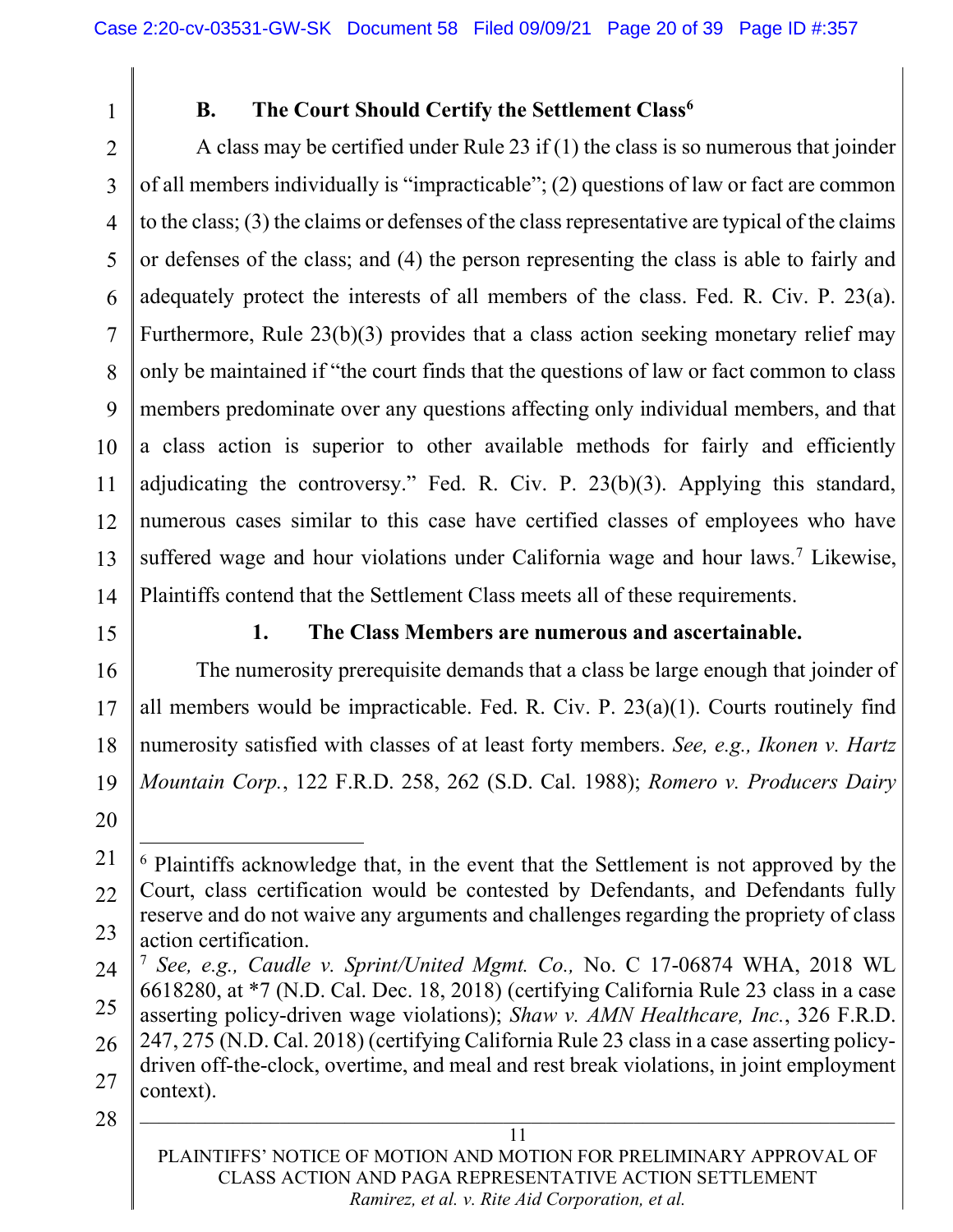1 2 3 Foods, Inc., 235 F.R.D. 474, 485 (E.D. Cal. 2006). The approximately 25,282 Class Members render the class so large as to make joinder impracticable. Cottrell Decl. ¶ 52. The Class Members are readily identifiable from Defendants' payroll records. *Id.* 

4

5

6

7

8

9

10

## 2. Plaintiffs' claims raise common issues of fact or law.

The commonality requirement of Rule  $23(a)(2)$  "is met if there is at least one common question or law or fact." Fry v. Hayt, Hayt & Landau, 198 F.R.D. 461, 467 (E.D. Pa. 2000). Plaintiffs "need not show that every question in the case, or even a preponderance of questions, is capable of classwide resolution." Wang v. Chinese Daily News, Inc., 737 F.3d 538, 544 (9th Cir. 2013). "[E]ven a single common question" can satisfy the commonality requirement of Rule  $23(a)(2)$ . *Id.* 

11 12 13 14 15 16 17 18 19 Plaintiffs contend that common questions of law and fact predominate here. The wage and hour violations at issue are borne of Defendants' standardized policies, practices, and procedures regarding security check and/or bag checks that Defendants impose, creating pervasive issues of fact and law that are amenable to resolution on a class-wide basis. Id. Class Members are subject to the same: timekeeping, payroll, compensation, security check, and meal period policies and practices. Id. Plaintiffs' other derivative claims will rise or fall with the primary claims. Id. Because these questions can be resolved at the same juncture, Plaintiffs contend the commonality requirement is satisfied for the Class. *Id.* 

20

### 3. Plaintiffs' claims are typical of the claims of the Class.

21 22 23 24 25 26 27 "Rule  $23(a)(3)$  requires that the claims of the named parties be typical of the claims of the members of the class." Fry, 198 F.R.D. at 468. "[A] representative's claims are 'typical' if they are reasonably coextensive with those of absent class members; they need not be substantially identical." *Hanlon*, 150 F.3d at 1020. Here, Plaintiffs contend that their claims are typical of those of all other Class Members. Cottrell Decl. ¶ 55. They were subject to the alleged illegal policies and practices that form the basis of the claims asserted in this case. *Id*. Interviews with Class Members

28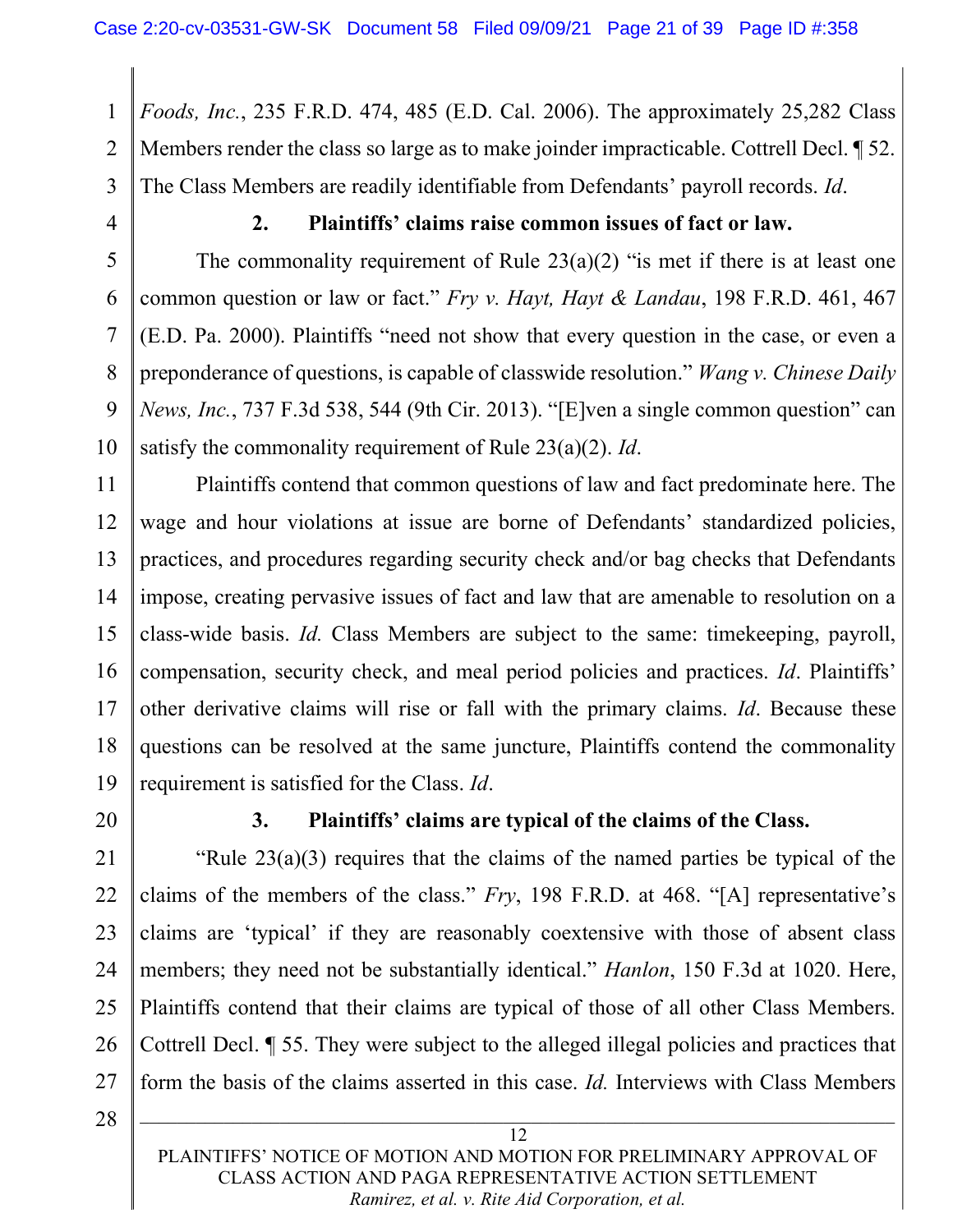1 2 3 4 and review of documents and data confirm that the employees throughout California were subjected to the same alleged illegal policies and practices to which Plaintiffs were subjected. Id  $\P$  56. Thus, Plaintiffs contend that the typicality requirement is also satisfied. *Id.* 

- 5
- 6

# 4. Plaintiffs and Class Counsel will adequately represent the Class.

7 8 9 10 11 12 13 14 15 16 17 To meet the adequacy of representation requirement in Rule 23(a)(4), Plaintiffs must show "(1) that the putative named plaintiff has the ability and the incentive to represent the claims of the class vigorously; (2) that he or she has obtained adequate counsel, and (3) that there is no conflict between the individual's claims and those asserted on behalf of the class."  $Fry$ , 198 F.R.D. at 469. Plaintiffs' claims are in line with the claims of the Class Members, and Plaintiffs' claims are not antagonistic to the claims of Class Members. Cottrell Decl. ¶ 57. Plaintiffs have prosecuted this case with the interests of the Class Members in mind. Id. Moreover, Class Counsel has extensive experience in class action and employment litigation, including wage and hour class actions, and do not have any conflict with the Class. Id ¶¶ 5-7, 58; Von Rock Decl. ¶ 20.

18

19

5. The Rule 23(b)(3) requirements for class certification are also met.

20 21 22 23 24 25 26 Under Rule 23(b)(3), Plaintiffs must demonstrate that common questions "predominate over any questions affecting only individual members" and that a class action is "superior to other available methods for fairly and efficiently adjudicating the controversy." "The predominance analysis under Rule 23(b)(3) focuses on 'the relationship between the common and individual issues' in the case and 'tests whether proposed classes are sufficiently cohesive to warrant adjudication by representation.'" Wang, 737 F.3d at 545.

27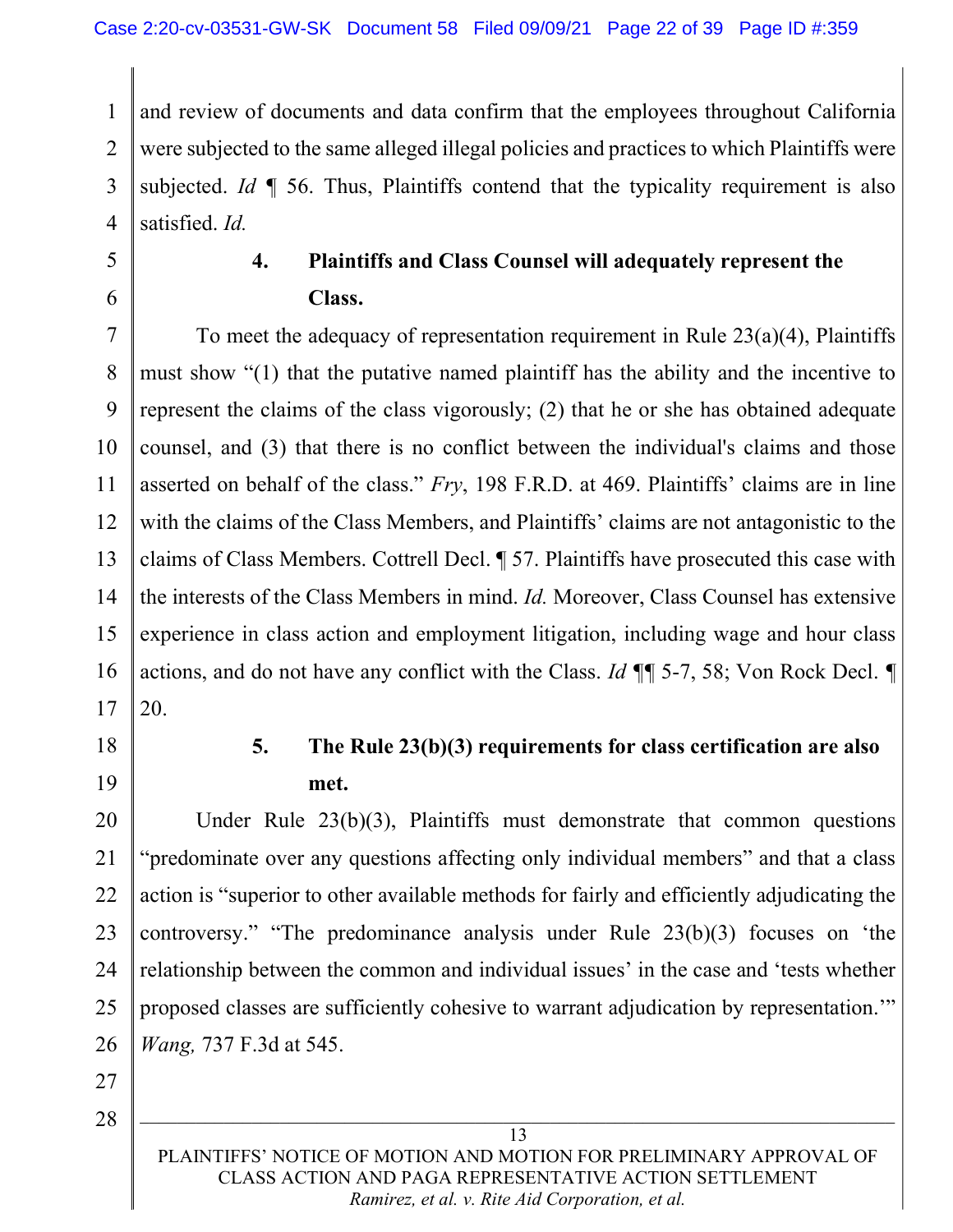1 2 3 4 5 6 7 8 9 10 Here, Plaintiffs contend the common questions raised in this action predominate over any individualized questions concerning the Class Members. Cottrell Decl. ¶ 59. The Class is entirely cohesive because resolution of Plaintiffs' claims hinge on the uniform policies and practices of Defendants, rather than the treatment the Class Members experienced on an individual level. Id. Namely, the predominate questions relate to whether Class Members are entitled to be compensated for the time spent undergoing security checks. As a result, Plaintiffs contend that the resolution of these alleged class claims would be achieved through the use of common forms of proof, such as Defendants' policies, and would not require inquiries specific to individual Class Members.<sup>8</sup> Id.

11 12 13 14 15 16 17 18 Further, Plaintiffs contend that the class action mechanism is a superior method of adjudication compared to a multitude of individual suits. Id  $\P$  60. To determine whether the class approach is superior, courts are to consider: (A) the class members' interests in individually controlling the prosecution or defense of separate actions; (B) the extent and nature of any litigation concerning the controversy already begun by or against class members; (C) the desirability or undesirability of concentrating the litigation of the claims in the particular forum; and (D) the likely difficulties in managing a class action. Fed. R. Civ. P.  $23(b)(3)(A)$ -(D).

19 20 Here, the Class Members do not have a strong interest in controlling their individual claims. Cottrell Decl. ¶ 61. The action involves thousands of workers with very similar, but relatively small, claims for monetary injury. Id. If the Class Members

21

23

<sup>22</sup> 

<sup>24</sup>  25 26 27 <sup>8</sup> Although the amount of time worked off-the-clock during security checks and number of missed meal periods may vary, these are damages questions and should not impact class certification. Yokoyama v. Midland Nat. Life Ins. Co., 594 F.3d 1087, 1094 (9th Cir. 2010). The fact that individual inquiry might be necessary to determine whether individual employees were able to take breaks despite the Defendant's allegedly unlawful policy is not a proper basis for denying certification. Benton v. Telecom Network Specialists, Inc., 220 Cal.App.4th 701 (Cal. Ct. App. 2014).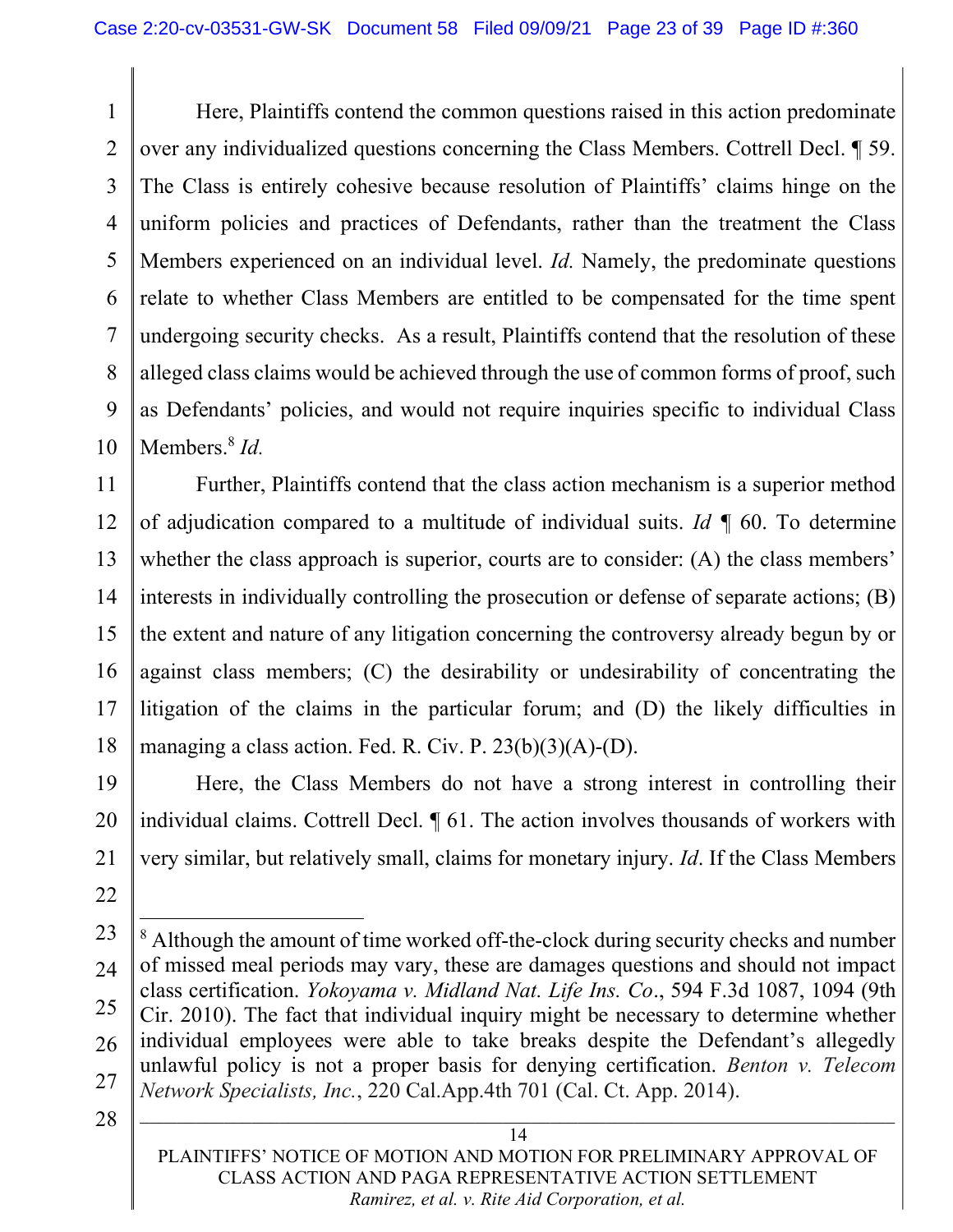1 2 3 4 5 6 7 proceeded on their claims as individuals, their many individual suits would require duplicative discovery and duplicative litigation, and each Class Member would have to personally participate in the litigation effort to an extent that would never be required in a class proceeding. Id. Thus, Plaintiffs contend that the class action mechanism would efficiently resolve numerous substantially identical claims at the same time while avoiding a waste of judicial resources and eliminating the possibility of conflicting decisions from repetitious litigation and arbitrations. *Id.* 

8 9 10 11 12 13 14 The issues raised by the present case are much better handled collectively by way of a settlement. Id  $\P$  62. Manageability is not a concern in the settlement context. Amchem Prod., Inc. v. Windsor, 521 U.S. 591, 593 (1997). The Settlement presented by the Parties provides finality, ensures that workers receive redress for their relatively modest claims, and avoids clogging the legal system with numerous cases. Cottrell Decl.  $\llbracket$  63. Accordingly, class treatment is efficient and warranted, and the Court should conditionally certify the Class for settlement purposes. *Id.* 

- 15
- 16

# C. The Settlement Should Be Preliminarily Approved Because It Is Fair, Reasonable, and Adequate

17 18 19 20 21 22 23 24 25 26 27 In deciding whether to approve a proposed class settlement, the Court must find that the proposed settlement is "fair, reasonable, and adequate." Fed. R. Civ. P.  $23(e)(2)$ ; Officers for Justice v. Civil Serv. Comm'n, 688 F.2d 615, 625 (9th Cir. 1982); Lynn's Food Stores, 679 F.2d at 1354-55; Otey, 2015 WL 6091741, at \*4. Included in this analysis are considerations of: (1) the strength of the plaintiff's case; (2) the risk, expense, complexity, and likely duration of further litigation; (3) the risk of maintaining class action status throughout the trial; (4) the amount offered in settlement; (5) the extent of discovery completed and the stage of the proceedings; (6) the experience and views of counsel; (7) the presence of a governmental participant; and (8) the reaction of the class members to the proposed settlement. Churchill Village, LLC. v. Gen. Elec., 361 F.3d 566, 575 (9th Cir. 2004) (citing Hanlon, 150 F.3d at 1026). Importantly, courts

28

PLAINTIFFS' NOTICE OF MOTION AND MOTION FOR PRELIMINARY APPROVAL OF CLASS ACTION AND PAGA REPRESENTATIVE ACTION SETTLEMENT Ramirez, et al. v. Rite Aid Corporation, et al.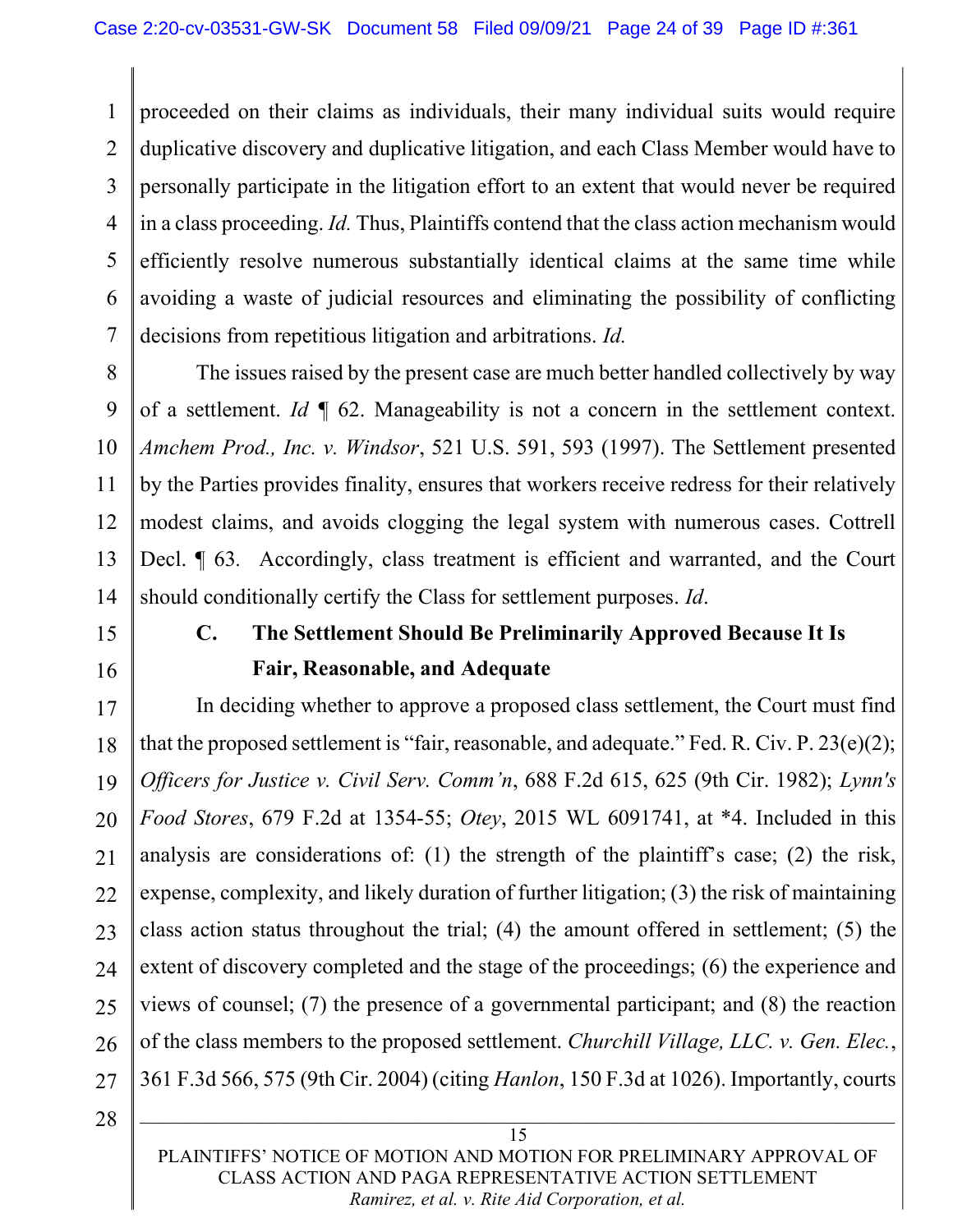1 2 3 4 5 6 7 apply a presumption of fairness, where, as is the case here, "the settlement is recommended by class counsel after arm's-length bargaining." Wren v. RGIS Inventory Specialists, No. C-06-05778 JCS, 2011 WL 1230826, at \*6 (N.D. Cal. Apr. 1, 2011). There is also "a strong judicial policy that favors settlements, particularly where complex class action litigation is concerned." In re Syncor ERISA Litig., 516 F.3d 1095, 1101 (9th Cir. 2008). In light of these factors, the proposed settlement is fair, reasonable, and adequate.

8

### 1. The terms of the Settlement are fair, reasonable, and adequate.

9 10 11 12 13 14 15 16 17 18 19 20 21 In evaluating the fairness of a proposed settlement, courts compare the settlement amount with the estimated maximum damages recoverable in a successful litigation. In re Mego Fin. Corp. Sec. Litig., 213 F.3d 454, 459 (9th Cir.2000). Courts routinely approve settlements that provide a fraction of the maximum potential recovery. See, e.g., Officers for Justice, 688 F.2d at 623; Viceral v. Mistras Grp., Inc., Case No. 15 cv-2198-EMC, 2016 WL 5907869, at \*7 (N.D. Cal. Oct. 11, 2016) (approving wage and hour settlement which represented 8.1% of the total verdict value). <sup>9</sup> A review of the Settlement Agreement reveals the fairness, reasonableness, and adequacy of its terms. Cottrell Decl. ¶ 64. The Gross Settlement Amount of \$9,000,000, represents more than 59% of the approximate \$15,219,791 that Plaintiffs calculated for the substantive unpaid wages and meal break violation claims. Id. When including the derivative claims and potential PAGA penalties that would have been owed to all Class Members, the Gross Settlement Amount represents more than 15% of the approximate total exposure.

- 22
- 23
- 24
- 

 $9$  See also Stovall-Gusman v. W.W. Granger, Inc., 2015 WL 3776765, at  $*4$  (N.D. Cal.

<sup>25</sup>  26 27 June 17, 2015) ("10% gross and 7.3% net figures are 'within the range of reasonableness'"); *Balderas v. Massage Envy Franchising, LLP*, 2014 WL 3610945, at \*5 (N.D. Cal. July 21, 2014) (gross settlement amount of 8% of maximum recovery and net settlement amount of 5%); Ma v. Covidien Holding, Inc., 2014 WL 360196, at \*4-5 (C.D. Cal. Jan. 31, 2014) (9.1% of "the total value of the action" is within the range of reasonableness).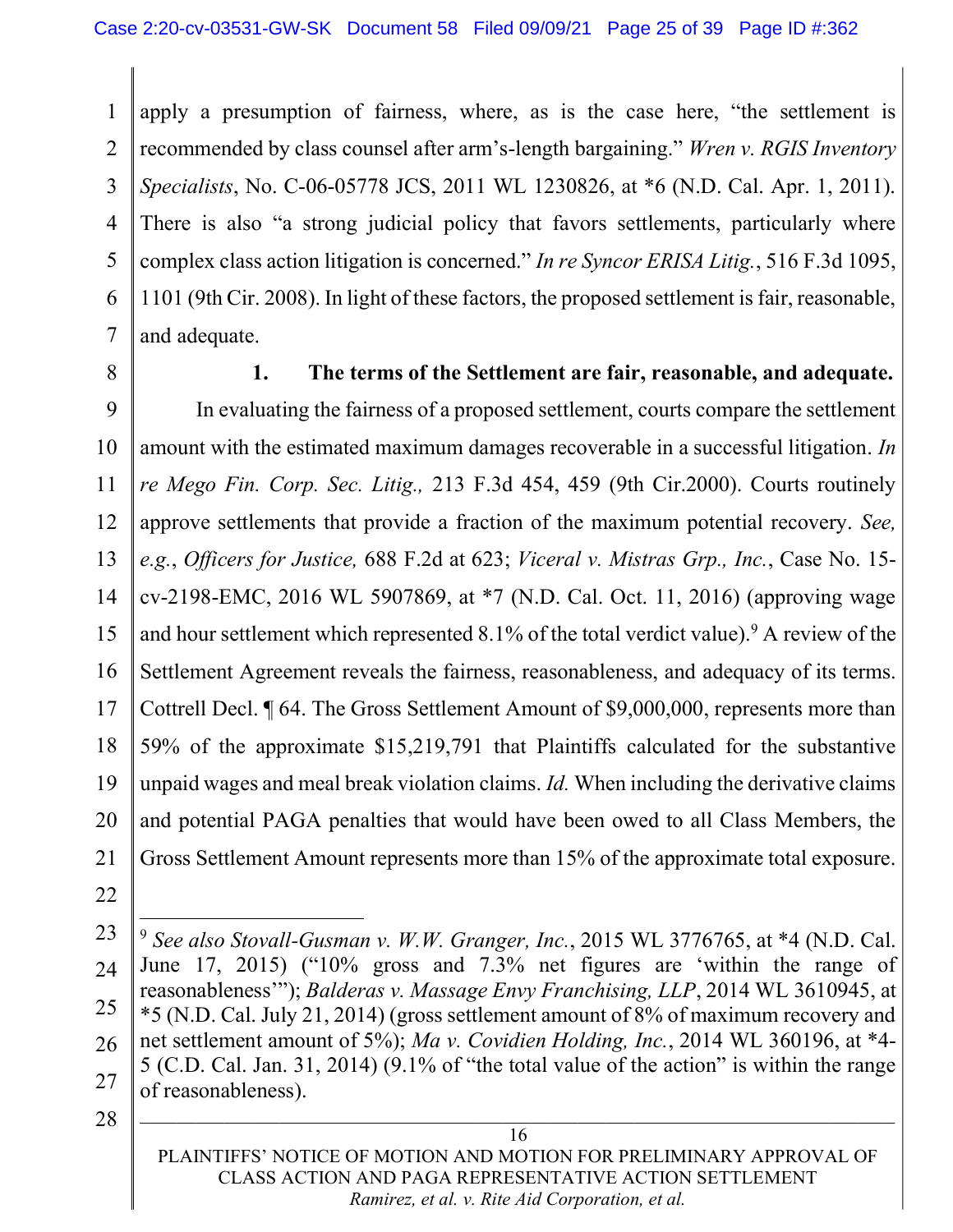1 2 3 4 5 Id. Again, these figures are based on Plaintiffs' assessment of a best-case-scenario. Id ¶ 65. To obtain such a result at trial(s), Plaintiffs would have to prove that each Class Member worked off-the-clock for at least 1 minute during each security check, endured meal break violations, and that Defendants acted knowingly or in bad faith. *Id.* These figures would of course be disputed and hotly contested. Id.

The final settlement amount takes into account the substantial risks inherent in any class action wage and hour case, as well as the procedural posture of the Actions and the specific defenses asserted by Defendants, many of which are unique to this case. Id ¶ 66; see Officers for Justice, 688 F.2d at 623. The result is within the reasonable standard when considering the difficulty and risks presented by pursuing further litigation. *Id.* 

12

13

6

7

8

9

10

11

# 2. The Parties' formal and informal discovery enabled them to make informed decisions regarding settlement.

14 15 16 17 18 19 20 The amount of discovery completed prior to reaching a settlement is important because it bears on whether the Parties and the Court have sufficient information before them to assess the merits of the claims. See, e.g., Boyd v. Bechtel Corp., 485 F.Supp. 610, 617, 625 (N.D. Cal. 1979); Lewis v. Starbucks Corp., No. 2:07-cv-00490-MCE-DAD, 2008 WL 4196690, at \*6 (E.D. Cal. Sept. 11, 2008). Informal discovery may also assist parties with "form[ing] a clear view of the strengths and weaknesses of their cases." Monterrubio v. Best Buy Stores, L.P., 291 F.R.D. 443, 454 (E.D. Cal. 2013).

21 22 23 24 25 26 27 The Parties engaged in extensive discovery that has enabled both sides to assess the claims and potential defenses in this action, including formal and informal written discovery, as well as the depositions of both Plaintiffs as well as of Defendants. Cottrell Decl. ¶¶ 12-17, 67; Von Rock Decl. ¶ 4. This allowed the Parties to accurately assess the legal and factual issues that would arise if the case proceeded to trial. Id. In addition, in reaching this Settlement, Class Counsel relied on their substantial litigation experience in similar wage and hour class actions. Id ¶¶ 5-7, 68. Class Counsel's

28

PLAINTIFFS' NOTICE OF MOTION AND MOTION FOR PRELIMINARY APPROVAL OF CLASS ACTION AND PAGA REPRESENTATIVE ACTION SETTLEMENT Ramirez, et al. v. Rite Aid Corporation, et al.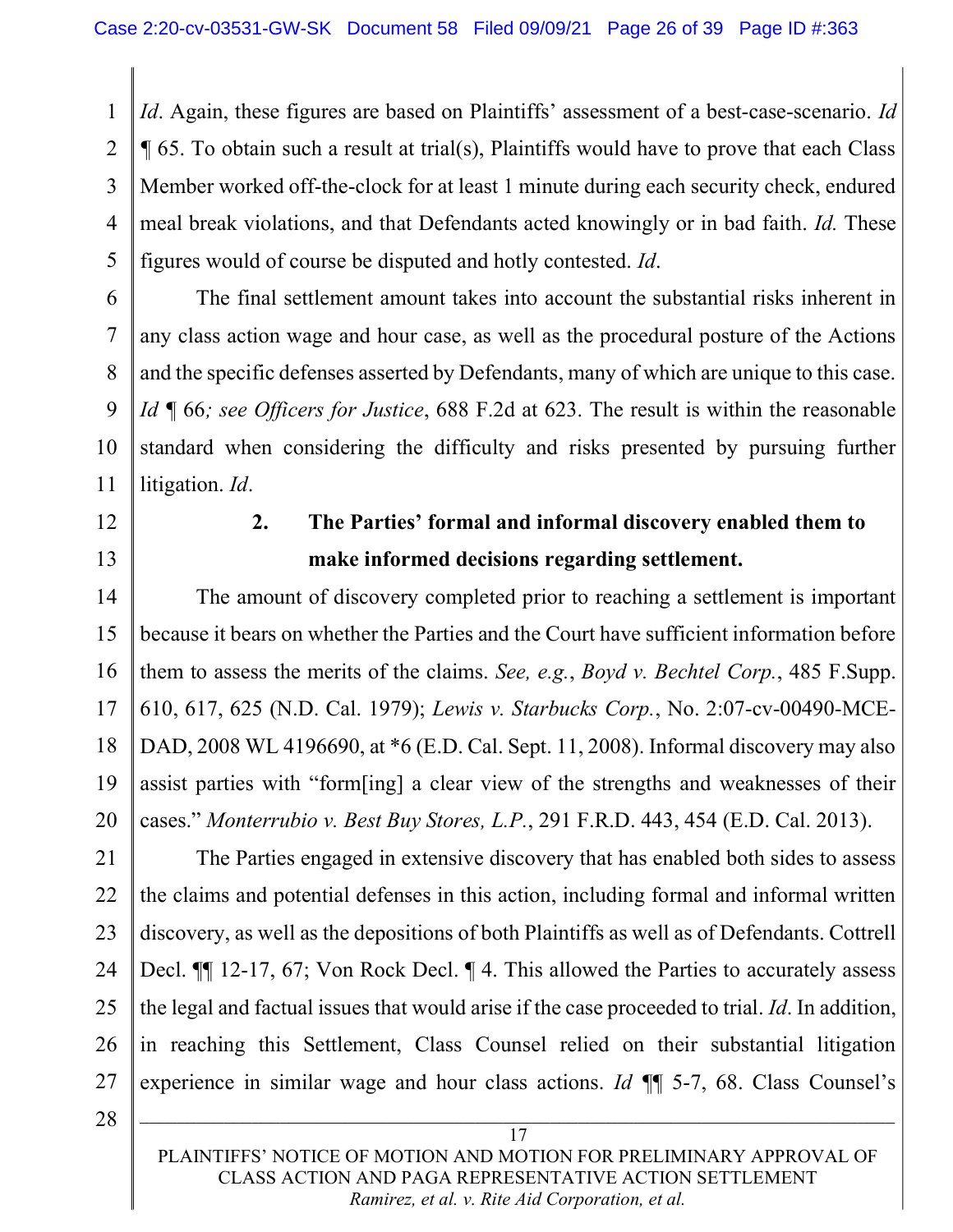1 2 3 4 liability and damages evaluation was premised on a careful and extensive analysis of the effects of Defendants' compensation policies and practices on Class Members' pay. Id ¶ 69. Ultimately, facilitated by mediator Jeff Ross, the Parties used this information and discovery to fairly resolve the litigation. Id  $\P$  70.

5

6

# 3. Litigating the Action not only would delay recovery, but would be expensive, time consuming, and involve substantial risk.

7 8 9 10 11 12 13 14 The monetary value of the proposed Settlement represents a fair compromise given the risks and uncertainties posed by continued litigation. Cottrell Decl. ¶ 71. If the Action were to go to trial as a class action, the fees and costs would certainly exceed the fees and costs requested here. Id  $\P$  72. Litigating the class action claims would require substantial additional preparation and discovery. Id. It would require depositions of experts, the presentation of percipient and expert witnesses at trial, as well as the consideration, preparation, and presentation of voluminous documentary evidence and the preparation and analysis of expert reports. Id.

15 16 17 18 19 20 21 22 23 Recovery of the damages and penalties previously referenced would also require complete success and certification of all of Plaintiffs' claims, a questionable feat in light of developments in wage and hour and class action law as well as the legal and factual grounds that Defendants have asserted to defend this action. Id  $\P$  73. Off-the-clock claims may pose difficulty to certify for class treatment, given that the nature, cause, and amount of the off-the-clock work may vary based on the individualized circumstances of the worker.<sup>10</sup> In addition, certification of off-the-clock work claims is complicated by the lack of documentary evidence and reliance on employee testimony. Id  $\P$  74. While Plaintiffs are confident that they would establish that common policies

24

25

26

27

<sup>10</sup> See. e.g., In re AutoZone, Inc., Wage & Hour Employment Practices Litig., 289 F.R.D. 526, 539 (N.D. Cal. 2012), aff'd, No. 17-17533, 2019 WL 4898684 (9th Cir. Oct. 4, 2019); Kilbourne v. Coca-Cola Co., No. 14CV984-MMA BGS, 2015 WL 5117080, at \*14 (S.D. Cal. July 29, 2015); York v. Starbucks Corp., No. CV 08-07919 GAF PJWX, 2011 WL 8199987, at \*30 (C.D. Cal. Nov. 23, 2011).

28

PLAINTIFFS' NOTICE OF MOTION AND MOTION FOR PRELIMINARY APPROVAL OF CLASS ACTION AND PAGA REPRESENTATIVE ACTION SETTLEMENT Ramirez, et al. v. Rite Aid Corporation, et al.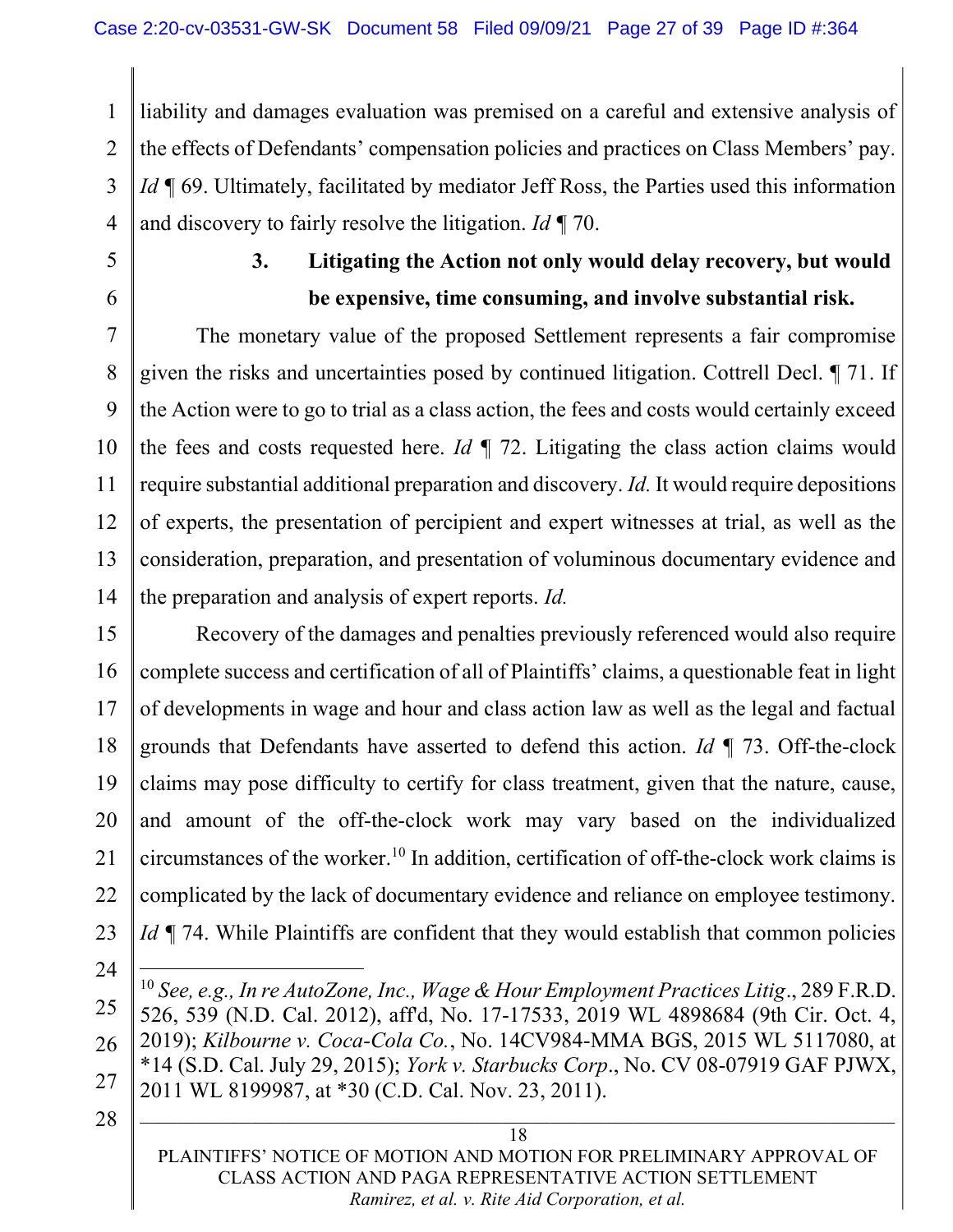1 2 3 and practices give rise to the off-the-clock work for Class Members, Plaintiffs face the risk that the Court would decline to certify the Class altogether, or for at least some claims. Id  $\P$  75.

4 In contrast to litigating this suit, resolving this case by means of the Settlement will yield a prompt, certain, and very substantial recovery for the Class Members. Id  $\P$ 76. Such a result will benefit the Parties and the court system. Id. It will bring finality to the Action and will foreclose the possibility of expanding litigation. Id.

8

9

5

6

7

# 4. The Settlement is the product of informed, non-collusive, and arm's-length negotiations between experienced counsel.

10 11 12 13 14 15 16 17 Courts routinely presume a settlement is fair where it is reached through arm'slength bargaining. See Hanlon, 150 F.3d at 1027; Wren, 2011 WL 1230826, at \*14. Furthermore, where counsel are well-qualified to represent the proposed class in a settlement based on their extensive class action experience and familiarity with the strengths and weaknesses of the action, courts find this factor to support a finding of fairness. Wren, 2011 WL 1230826, at \*10; Carter v. Anderson Merchandisers, LP, No. EDCV 08-0025-VAP OPX, 2010 WL 1946784, at \*8 (C.D. Cal. May 11, 2010) ("Counsel's opinion is accorded considerable weight.").

18 19 20 21 22 23 24 25 Here, the settlement was a product of non-collusive, arm's-length negotiations. Cottrell Decl. ¶ 77. The Parties participated in a lengthy mediation session before Jeff Ross, a skilled mediator with many years of experience mediating employment matters. Id. The Parties then spent several weeks discussing settlement and negotiating the settlement agreement, with several rounds of edits related to the terms and details of the Settlement. *Id*  $\P$  78. Plaintiffs are represented by experienced and respected class action litigators who feel strongly that the proposed Settlement achieves an excellent result for the Class Members. Id ¶ 79.

26

27 28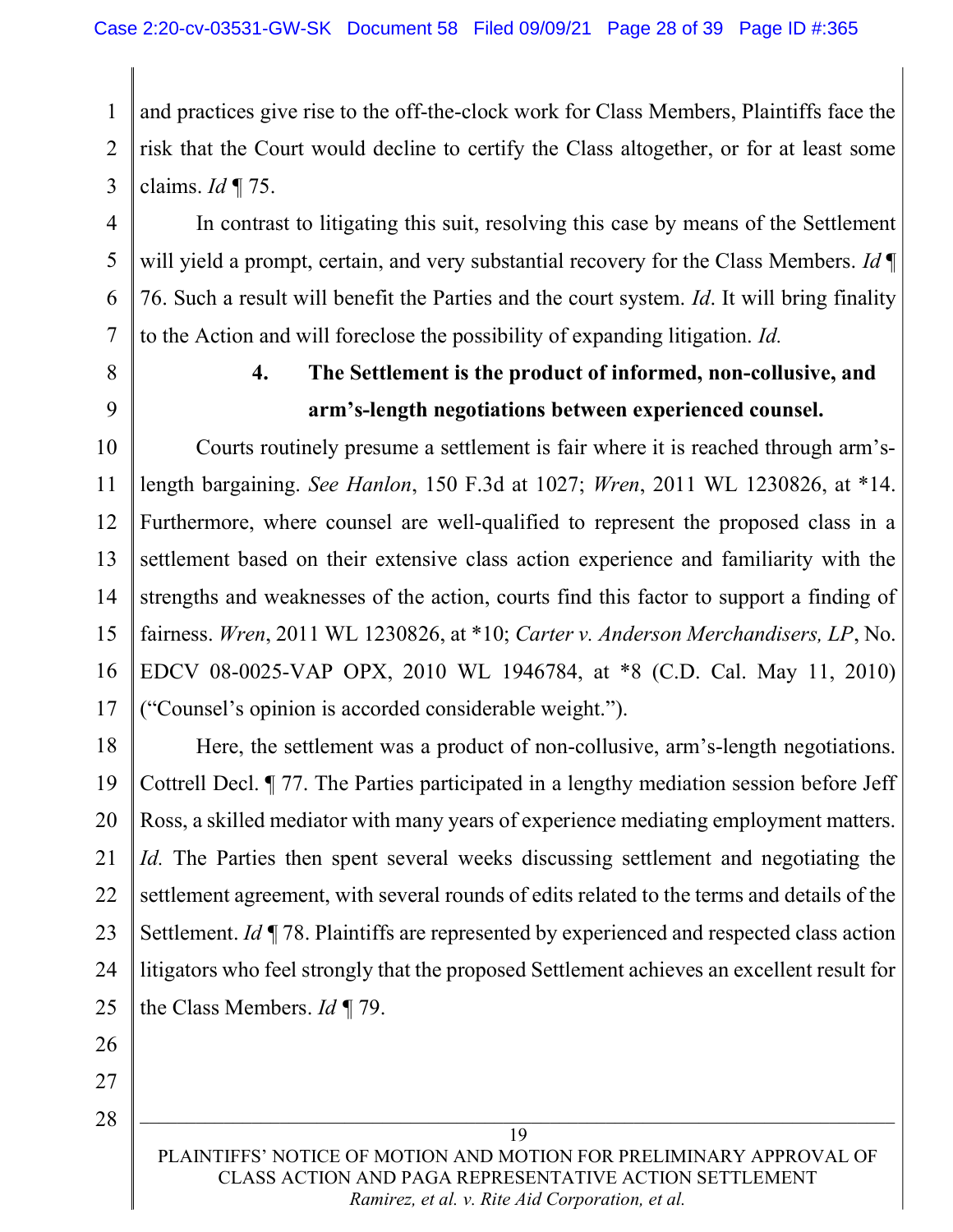1

### D. The Service Awards to Representative Plaintiffs are Reasonable

 $\overline{2}$ 3 4 5 6 7 8 9 10 11 Named plaintiffs in class action litigation are eligible for reasonable service awards. See Staton v. Boeing Co., 327 F.3d 938, 977 (9th Cir. 2003).<sup>11</sup> The service payments of up to \$10,000 for Plaintiffs are intended to compensate them for the critical role they played in this case, including but not limited to responding to discovery and sitting for their depositions, and the time, effort, and risks undertaken in helping secure the result obtained on behalf of the Class Members. Cottrell Decl. ¶ 80; Von Rock Dec. ¶¶ 17-19. In agreeing to serve as Class representatives, these individuals formally agreed to accept the responsibilities of representing the interests of all Class Members. Cottrell Decl. ¶ 81. Defendants do not oppose the requested payments to these representatives as reasonable service awards. Id  $\P$  82.

12 13 14 15 16 17 18 19 20 21 Moreover, the enhancement payments are fair when compared to the payments approved in similar cases. See, e.g., Soto, et al. v. O.C. Communications, Inc., et al., Case No. 3:17-cv-00251-VC, ECF 304 (N.D. Cal. Oct. 23, 2019) (approving \$15,000 and \$10,000 service awards in recent hybrid FLSA/Rule 23 settlement); Guilbaud v. Sprint/United Management Co., Inc., No. 3:13-cv-04357-VC, Dkt. No. 181 (N.D. Cal.) Apr. 15, 2016) (approving \$10,000 service payments for each class representative in FLSA and California state law representative wage and hour action); Van Liew v. North Star Emergency Services, Inc., et al., No. RG17876878 (Alameda Cty. Super. Ct., Dec. 11, 2018) (approving \$15,000 and \$10,000 service awards, respectively, to class representatives in California Labor Code wage and hour class action).

- 22
- 23
- 24

28

<sup>25</sup>  26 27 <sup>11</sup> "Courts routinely approve incentive awards to compensate named plaintiffs for the services they provided and the risks they incurred during the course of the class action litigation." Van Vranken v. Atl. Richfield Co., 901 F. Supp. 294, 300 (N.D. Cal. 1995) (named plaintiff received \$50,000 for work in class action).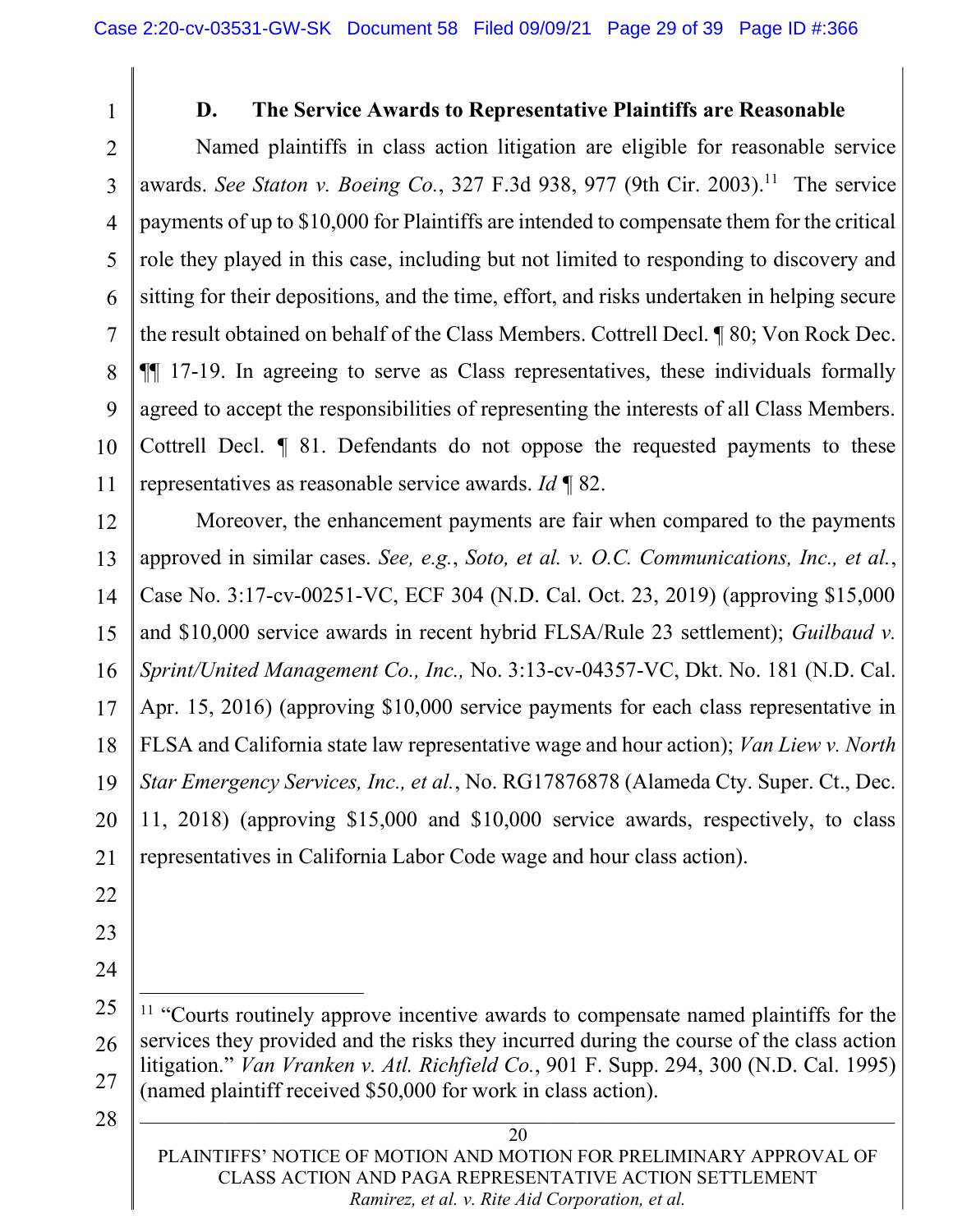### E. The Requested Attorneys' Fees and Costs are Reasonable

 $\overline{2}$ 3 4 5 6 7 In their fee motion to be submitted with the final approval papers, Class Counsel will request a percentage of the common fund, up to 33.33% of the Gross Settlement Amount, or \$2,999,700.00, plus reimbursement of costs up to \$27,000. Cottrell Decl. ¶ 83. At final approval, Class Counsel will provide detailed lodestar information to show the requested fee is reasonable under both the percentage method and a lodestar "crosscheck."  $Id \P 84$ .

8 9 10 11 12 13 At final approval, Plaintiffs will present the factors that district courts in the Ninth Circuit normally consider in awarding attorney's fees, including: (1) the results achieved; (2) the risk of litigation; (3) the skill required and the quality of work; (4) the contingent nature of the fee and the financial burden carried by the plaintiffs; and (5) awards made in similar cases. See Vizcaino v. Microsoft Corp., 290 F. 3d 1043, 1048- 50 (9th Cir. 2002). These factors will support the requested fee award.<sup>12</sup>

14 15 16 17 18 In California, federal and state courts customarily approve payments of attorneys' fees amounting to one-third of the common fund in comparable wage and hour class actions. See, e.g., Soto, et al. v. O.C. Communications, Inc., et al., Case No. 3:17-cv-00251-VC, ECF 304 (N.D. Cal. Oct. 23, 2019) (approving attorneys' fees of one-third of the gross settlement in recent hybrid FLSA/Rule 23 settlement); Regino Primitivo

28

1

PLAINTIFFS' NOTICE OF MOTION AND MOTION FOR PRELIMINARY APPROVAL OF CLASS ACTION AND PAGA REPRESENTATIVE ACTION SETTLEMENT Ramirez, et al. v. Rite Aid Corporation, et al.

<sup>19</sup>  20 21 22 23 24 25 26 27 <sup>12</sup> When a district court exercises diversity jurisdiction over a case consisting of exclusively California claims, as here, California substantive law applies to the calculation of the attorney fee award. See Mangold v. Cal. Pub. Utils. Comm'n, 67 F.3d 1470, 1478-1479 (9th Cir. 1995) (finding state law to be applicable in "in determining not only the right to fees, but also the method of calculating the fees."); see also Rodriguez v. Disner, 688 F.3d 645, 653 fn. 6 (9th Cir. 2012) ("If … we were exercising our diversity jurisdiction, state law would control whether an attorney is entitled to fees and the method of calculating such fees"). Here, Plaintiffs' claims arise exclusively from California law. Accordingly, the Court should apply the method for calculating attorney's fees as set forth by California jurisprudence. See, e.g., Laffitte v. Robert Half International, Inc., 1 Cal.5th 480, 503-506 (2016) (percentage method with a lodestar crosscheck is appropriate in common fund cases).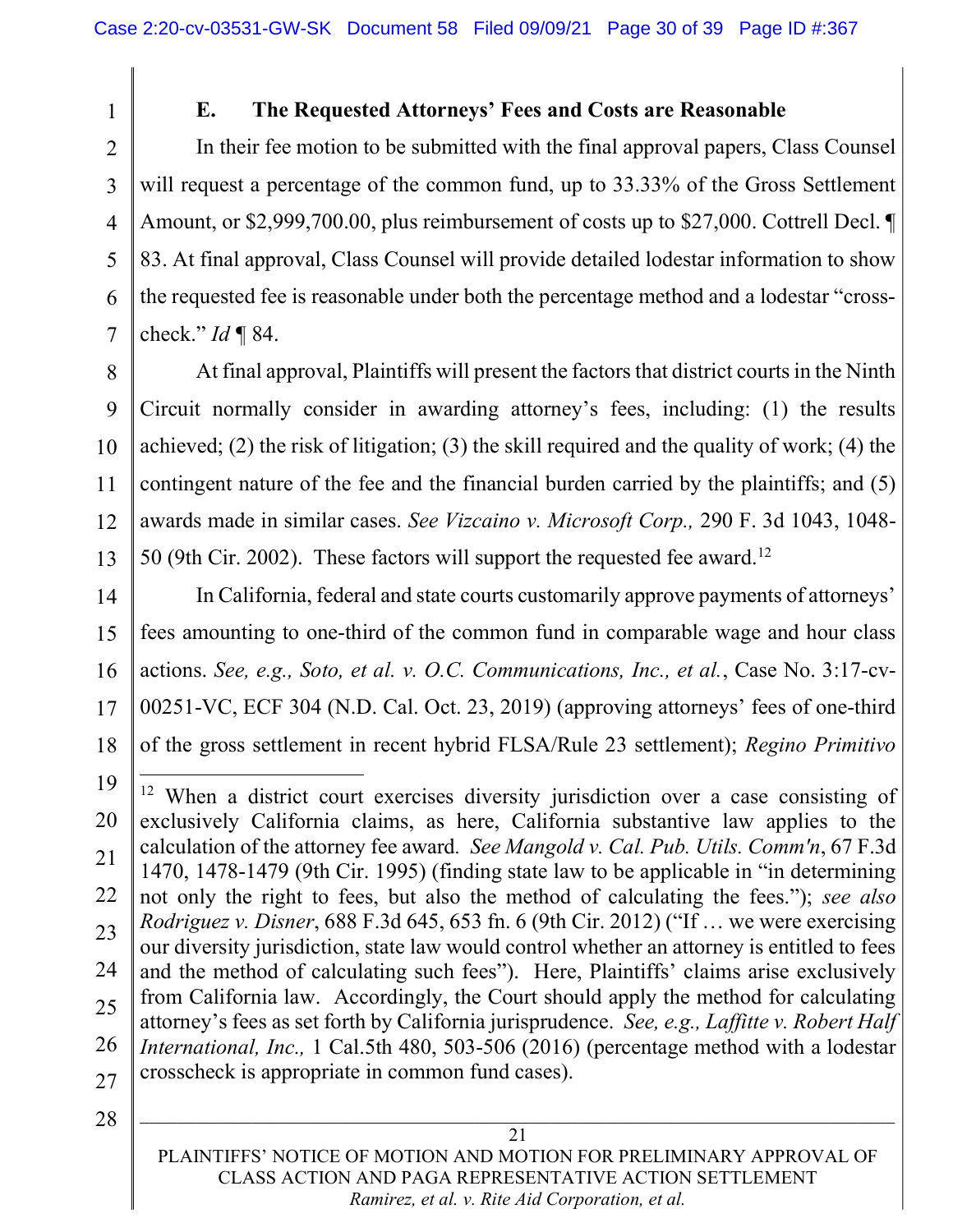1 2 3 4 5 6 7 8 Gomez, et al. v. H&R Gunlund Ranches, Inc., No. CV F 10–1163 LJO MJS, 2011 WL 5884224 (E.D. Cal. 2011) (approving attorneys' fees award equal to 45% of the settlement fund); Wren, 2011 WL 1230826 (approving attorneys' fee award of just under 42% of common fund). These awards fall within the typical range of acceptable attorneys' fees in the Ninth Circuit of 20% to 33 1/3% of the total settlement value, with 25% considered the benchmark. *Vasquez v. Coast Valley Roofing*, 266 F.R.D. 482, 491-492 (E.D. Cal. 2010) (citing Powers v. Eichen, 229 F.3d 1249, 1256 (9th Cir. 2000)); Hanlon, 150 F.3d at 1029; Staton, 327 F.3d at 952.<sup>13</sup>

9 10 11 12 13 14 15 In this case, given the excellent results achieved and the effort expended litigating the Actions, such an upward adjustment from the benchmark is warranted. Cottrell Decl. ¶ 85. There was no guarantee of compensation or reimbursement. Id. Rather, counsel undertook all the risks of this litigation on a completely contingent fee basis. Id. These risks were front and center. Id. Defendants' vigorous and skillful defense further confronted Class Counsel with the prospect of recovering nothing or close to nothing for their commitment to and investment in the case. Id.

16 17 18 19 20 21 22 23 Nevertheless, Plaintiffs and Class counsel committed themselves to developing and pressing Plaintiffs' legal claims to enforce the employees' rights and maximize the class recovery. Id  $\P$  86. During the litigation, counsel had to turn away other less risky cases to remain sufficiently resourced for this one. Id. The challenges that Class Counsel had to confront and the risks they had to fully absorb on behalf of the class here are precisely the reasons for multipliers in contingency fee cases. See, e.g., Noyes v. Kelly Servs., Inc., 2:02-CV-2685-GEB-CMK, 2008 WL 3154681 (E.D. Cal. Aug. 4, 2008); Posner, Economic Analysis of the Law, 534, 567 (4th ed. 1992) ("A contingent fee must

- 24 25 26 27  $13$  The exact percentage varies depending on the facts of the case, and in "most common" fund cases, the award exceeds that benchmark." Id. (citing Knight v. Red Door Salons, Inc., 2009 WL 248367 (N.D. Cal. 2009); In re Activision Sec. Litig., 723 F.Supp. 1373, 1377-78 (N.D. Cal. 1989) ("nearly all common fund awards range around 30%")).
- 28

PLAINTIFFS' NOTICE OF MOTION AND MOTION FOR PRELIMINARY APPROVAL OF CLASS ACTION AND PAGA REPRESENTATIVE ACTION SETTLEMENT Ramirez, et al. v. Rite Aid Corporation, et al.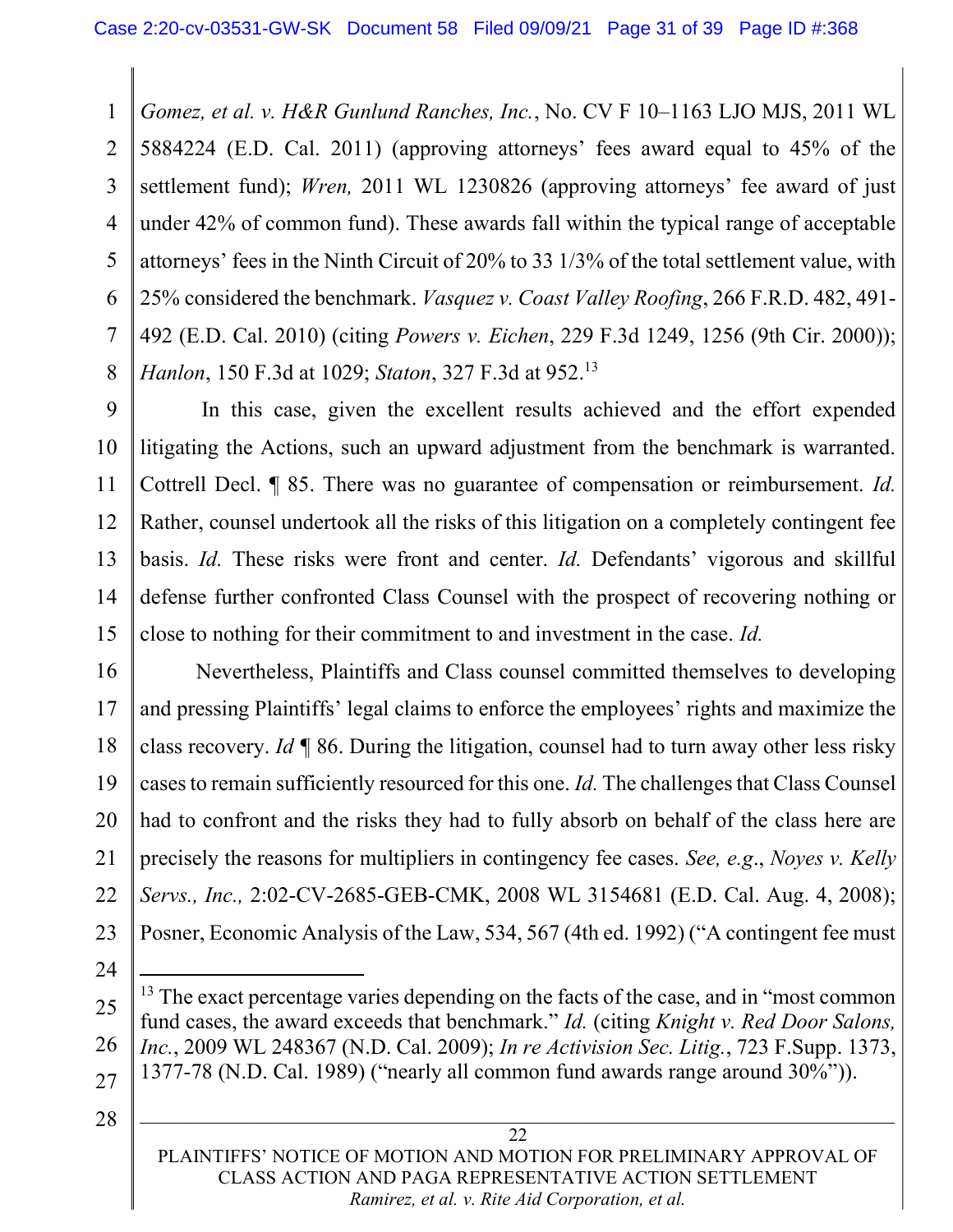1 2 3 be higher than a fee for the same legal services paid as they are performed… because the risk of default (the loss of the case, which cancels the debt of the client to the lawyer) is much higher than that of conventional loans").

4 5 6 7 8 9 10 11 12 13 14 15 16 Attorneys who litigate on a wholly or partially contingent basis expect to receive significantly higher effective hourly rates in cases where compensation is contingent on success, particularly in hard-fought cases where, like in the case at bar, the result is uncertain. Cottrell Decl. ¶ 87. This does not result in any windfall or undue bonus. *Id.* In the legal marketplace, a lawyer who assumes a significant financial risk on behalf of a client rightfully expects that his or her compensation will be significantly greater than if no risk was involved (i.e., if the client paid the bill on a monthly basis), and that the greater the risk, the greater the "enhancement." Id. Adjusting court-awarded fees upward in contingent fee cases to reflect the risk of recovering no compensation whatsoever for hundreds of hours of labor simply makes those fee awards consistent with the legal marketplace, and in so doing, helps to ensure that meritorious cases will be brought to enforce important public interest policies and that clients who have meritorious claims will be better able to obtain qualified counsel. Id.

17 18 19 20 21 The amount of fees and costs requested are clearly set forth in the Notice. Id  $\P$ 88. Accordingly, Plaintiffs respectfully request the Court preliminarily approve the terms of the settlement, including the request for fees and costs. Id  $\P$  89. Any objections by Class Members to the request for fees and costs may be considered by the Court at final approval.  $Id \P 90$ .

- 22
- 23

# F. The Proposed Notice of Settlement and Claims Process Are Reasonable

24 25 26 27 The Court must ensure that Class Members receive the best notice practicable under the circumstances of the case. See Phillips Petroleum Co. v. Shutts, 472 U.S. 797, 811-12 (1985); Eisen v. Carlisle & Jacquelin, 417 U.S. 156, 174-75 (1974). Procedural due process does not guarantee any particular procedure but rather requires only notice

28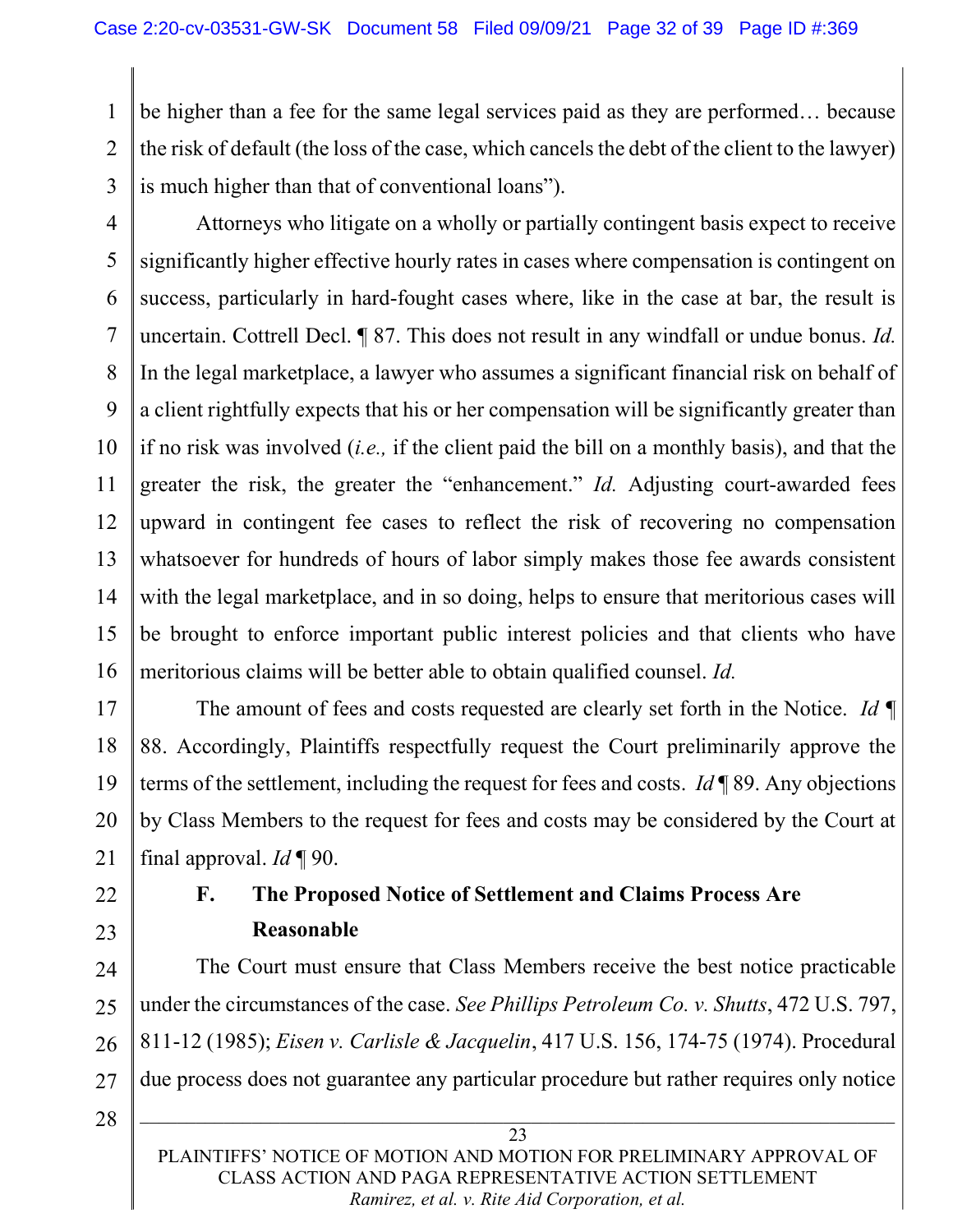1 2 3 4 5 6 reasonably calculated "to apprise interested parties of the pendency of the action and afford them an opportunity to present their objections." Mullane v. Cent. Hanover Bank & Trust Co., 339 U.S. 306, 314 (1950); Silber v. Mabon, 18 F.3d 1449, 1454 (9th Cir. 1994). A settlement notice "is satisfactory if it 'generally describes the terms of the settlement in sufficient detail to alert those with adverse viewpoints to investigate and to come forward and be heard.'" Churchill Village LLC, 361 F.3d at 575.

7 8 9 10 11 12 13 14 15 16 The Notice of Settlement, attached as **Exhibit A** to the Settlement Agreement, is "the best notice practicable." Cottrell Decl.  $\P$  91; Fed. R. Civ. P. 23(c)(2)(B). All Class Members have been identified and the Notice of Settlement will be mailed directly to each Class Member, and emailed to those for whom Defendants have an email address. Cottrell Decl. ¶ 92. The proposed Notice is clear and straightforward, and provides information on the nature of the action and the proposed, the terms and provisions of the Settlement Agreement, and the monetary awards that the Settlement will provide Class Members. Id. In addition, the Parties will provide a settlement website that provides a generic form of the Notice, the Settlement Agreement, and other case related documents and contact information. Id ¶ 93.

17 18 19 20 21 22 23 24 25 26 The proposed Notice fulfills the requirement of neutrality in class notices. Id  $\P$ 94; See Conte, Newberg on Class Actions, § 8.39 (3rd Ed. 1992). It summarizes the proceedings necessary to provide context for the Settlement Agreement and summarizes the terms and conditions of the Settlement, including an explanation of how the settlement amount will be allocated between the Named Plaintiffs, Class Counsel, the Settlement Administrator, and the Class Members, in an informative, coherent and easyto-understand manner, all in compliance with the Manual for Complex Litigation's recommendation that "the notice contain a clear, accurate description of the terms of the settlement." Cottrell Decl. ¶ 94; Manual for Complex Litigation, Settlement Notice § 21.312 (4th ed. 2004).

27

28

PLAINTIFFS' NOTICE OF MOTION AND MOTION FOR PRELIMINARY APPROVAL OF CLASS ACTION AND PAGA REPRESENTATIVE ACTION SETTLEMENT Ramirez, et al. v. Rite Aid Corporation, et al.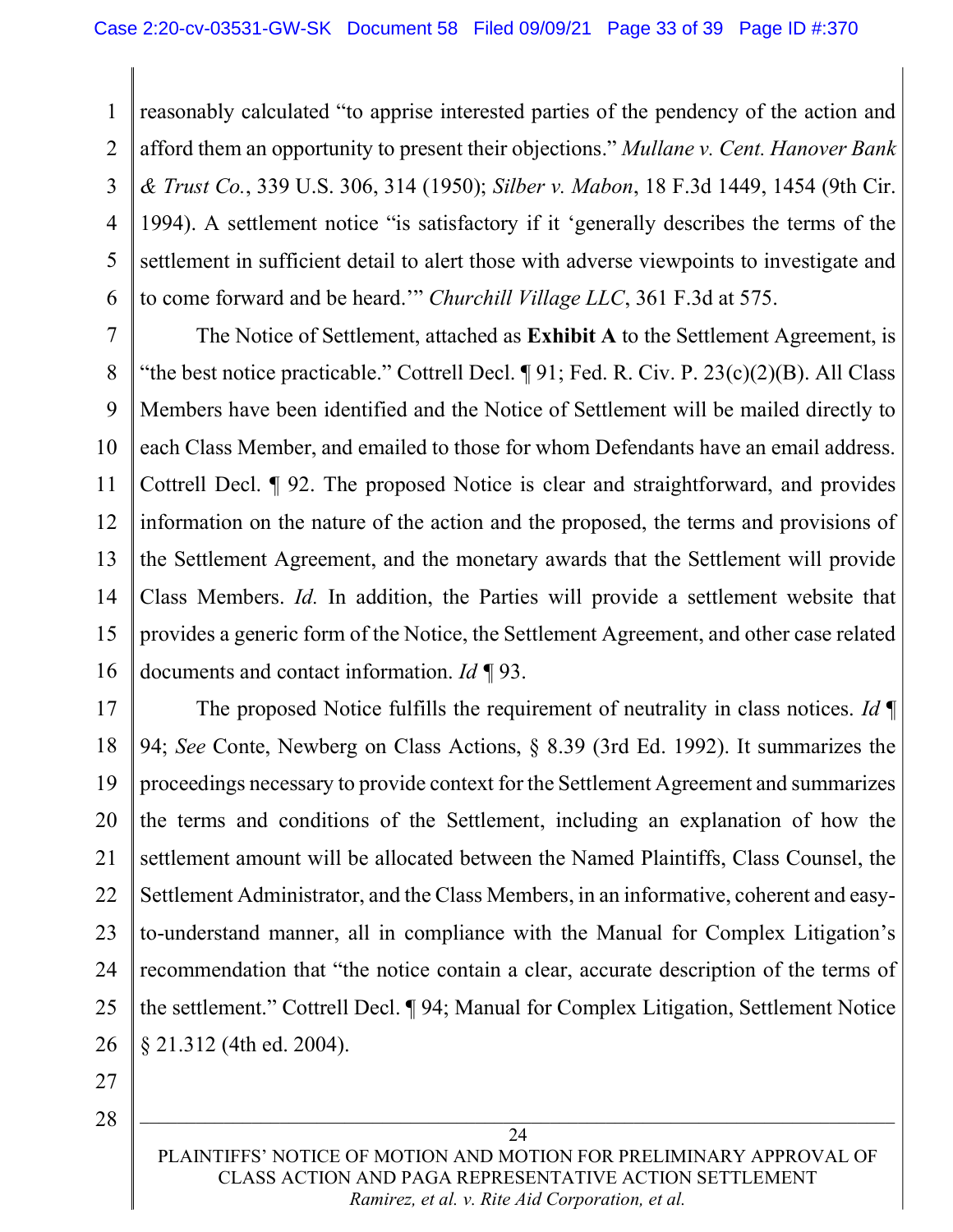1 2 3 4 5 6 7 8 9 10 11 12 13 The Notice of Settlement clearly explains the procedures and deadlines for requesting exclusion from the Settlement and objecting to the Settlement, as well as the consequences of taking or foregoing the various options available to Class Members, and the date, time and place of the Final Approval Hearing. Cottrell Decl. ¶ 95. Pursuant to Rule 23(h), the proposed Notice of Settlement also sets forth the amount of attorneys' fees and costs sought by Plaintiff, as well as an explanation of the procedure by which Class Counsel will apply for them. Id. The Notice of Settlement clearly states that the Settlement does not constitute an admission of liability by Defendants. Id  $\P$  96. Accordingly, the Notice of Settlement complies with the standards of fairness, completeness, and neutrality required of a settlement class notice disseminated under authority of the Court. See Conte, Newberg on Class Actions, §§ 8.21 and 8.39 (3rd Ed. 1992); Manual for Complex Litigation, Certification Notice, § 21.311; Settlement Notice, § 21.312 (4th ed. 2004).

14 15 16 17 18 19 20 21 22 23 Furthermore, reasonable steps will be taken to ensure that all Class Members receive the Notice. Cottrell Decl. ¶ 97. Before mailing, Defendants will provide to the Settlement Administrator an electronic database containing contact information for each Class Member. Id. Before mailing the Notice of Settlement, the Settlement Administrator shall perform a search based on the National Change of Address Database information to update and correct for any known or identifiable mailing address changes. Id. Within 10 days of receipt of the electronic database from Defendants, the Settlement Administrator will mail the Notice of Settlement to each Class Member, and email it to those Class Members for whom email addresses are available. Id.

24 25 26 27 With respect to Notices returned as undelivered, the Settlement Administrator will re-mail any Notices returned to the Settlement Administrator with a forwarding address following receipt of the returned mail. *Id*  $\P$  98. If any Notice is returned to the Settlement Administrator without a forwarding address, the Settlement Administrator

28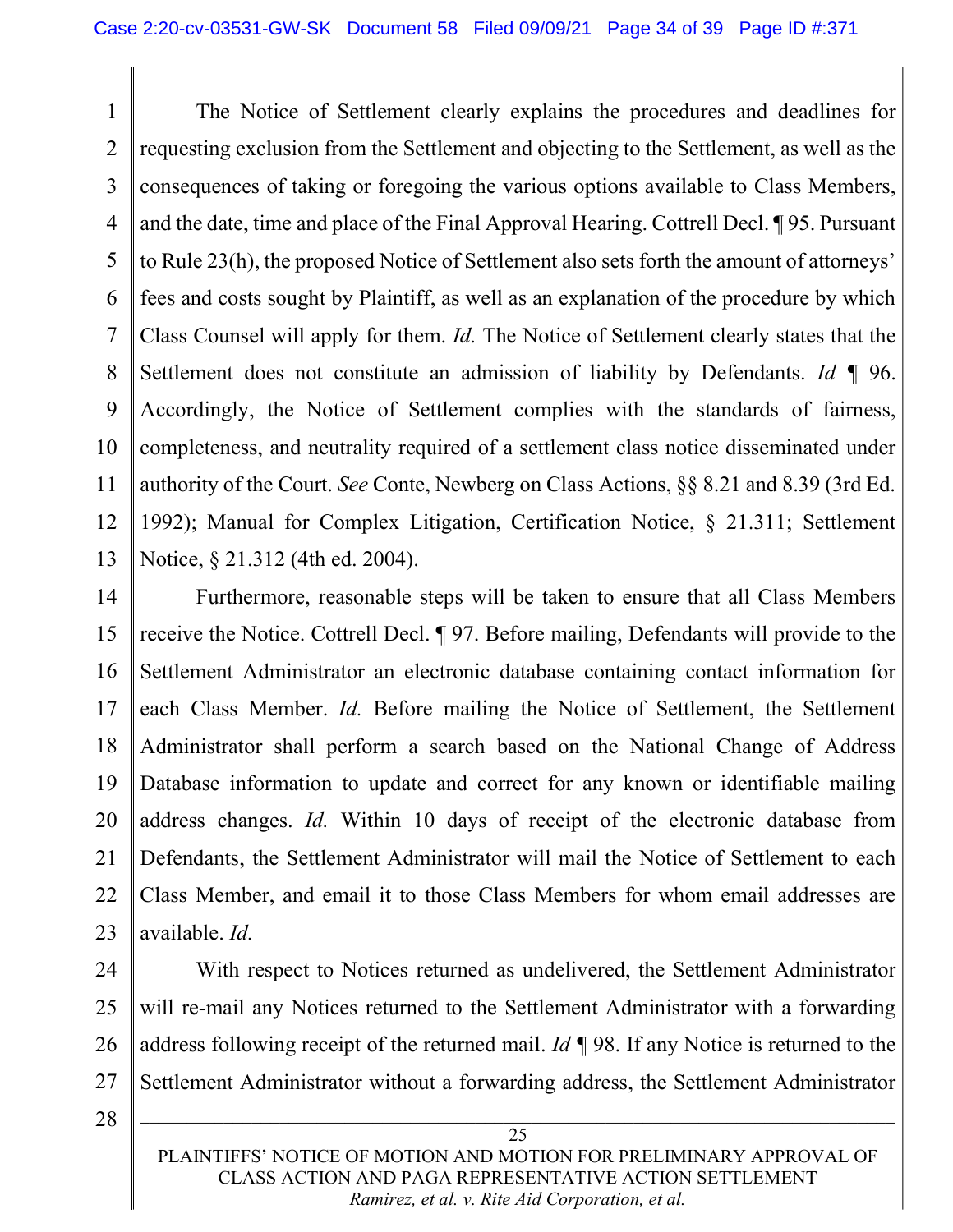1  $\mathfrak{D}$ 3 will undertake reasonable efforts to search for the correct address, including skip tracing, and will promptly re-mail the Notice of Settlement to any newly found address. Id.

4 5 6 7 8 9 10 Class Members will have 30 days from the mailing of the Notice of Settlement to request exclusion or object to the Settlement.  $Id \P 99$ . Any Class Member who does not submit a timely request to exclude themselves from the Settlement will be deemed a Participating Class Member. Id. At least 10 days prior to the final approval hearing, the Administrator shall provide the Court with a declaration of due diligence and proof of mailing with regard to the mailing of the Notice Packet, and all attempts to locate Class Members. Id ¶ 100.

11 12 13 14 15 Because the proposed Notice of Settlement clearly and concisely describes the terms of the Settlement and the awards and obligations for Class Members who participate, and because the Notice will be disseminated in a way calculated to provide notice to as many Class Members as possible, the Notice of Settlement should be preliminarily approved. Id | 101.

16

17

18

### G. The Court Should Approve the Proposed Schedule.

The Settlement Agreement contains the following proposed schedule, which Plaintiffs respectfully request this Court approve:

26 PLAINTIFFS' NOTICE OF MOTION AND MOTION FOR PRELIMINARY APPROVAL OF CLASS ACTION AND PAGA REPRESENTATIVE ACTION SETTLEMENT 19 20 21 22 23 24 25 26 27 28 Date of preliminary approval of the Settlement as to the Class Deadline for Defendants to pay the Administrator all amounts awarded and approved by the Court ("Payment Date") The latest of: • 14 calendar days following the entry of a Judgment finally approving this Settlement • If an objection is filed, 14 calendar days after any deadline to file an appeal has expired

Ramirez, et al. v. Rite Aid Corporation, et al.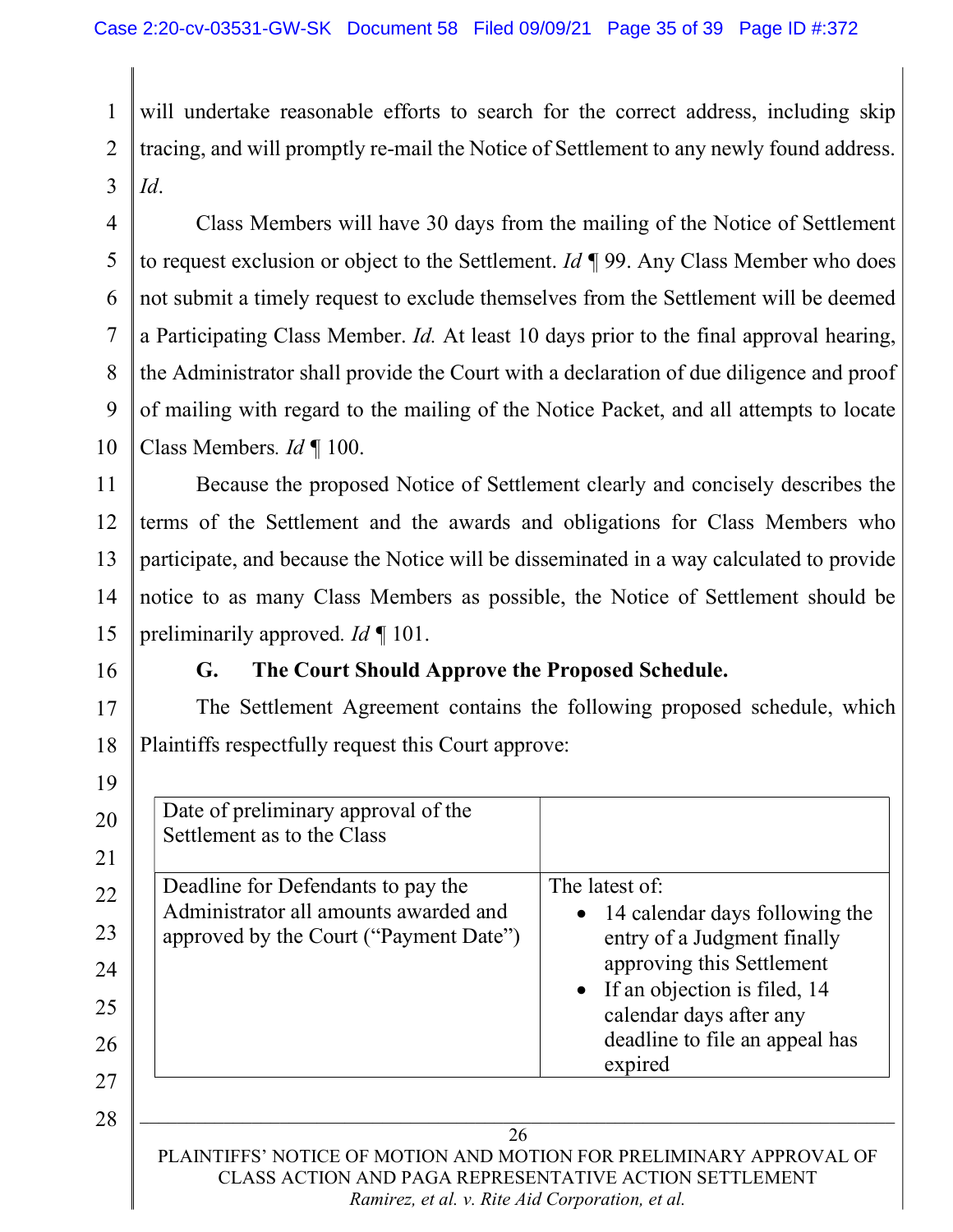|                                                                                                                        | If an appeal has been taken or<br>$\bullet$<br>sought, 14 calendar days after<br>the Judgment is finally                                                                              |
|------------------------------------------------------------------------------------------------------------------------|---------------------------------------------------------------------------------------------------------------------------------------------------------------------------------------|
|                                                                                                                        | affirmed by an appellate court<br>with no possibility of<br>subsequent appeal or judicial<br>review, or the date the<br>$appeal(s)$ or reviews are finally<br>dismissed               |
| Deadline for Defendants to provide to<br>Administrator with electronic database of<br><b>Class Members</b>             | Within 30 calendar days of the<br>Court's Preliminary Approval Order                                                                                                                  |
| Deadline for Administrator to mail and<br>email the Class Notice to Class Members                                      | Within 10 business days after<br>Administrator receives the Class List                                                                                                                |
| Deadline for Settlement Class Members<br>to submit challenges regarding number of<br>workweeks worked                  | Within 30 days after Notice is<br>initially mailed to the class                                                                                                                       |
| Deadline for Settlement Class Members<br>to postmark request to opt-out or file<br>objections to the Settlement        | Within 30 days after Notice is<br>initially mailed to the class                                                                                                                       |
| Deadline for Administrator to provide the<br>Court with a declaration attesting to<br>completion of the notice process | At least 10 days prior to the Final<br><b>Approval Hearing</b>                                                                                                                        |
| Deadline for filing of Final Approval<br>Motion                                                                        | According to Local Rule 6-1                                                                                                                                                           |
| Final Approval Hearing                                                                                                 | To be set by the Court                                                                                                                                                                |
| <b>Effective Date</b>                                                                                                  | Upon execution by all Parties, Class<br>Counsel, Defendants' counsel, and<br>Final Approval from the Court,<br>following Notice to Class Members<br>and a formal fairness hearing and |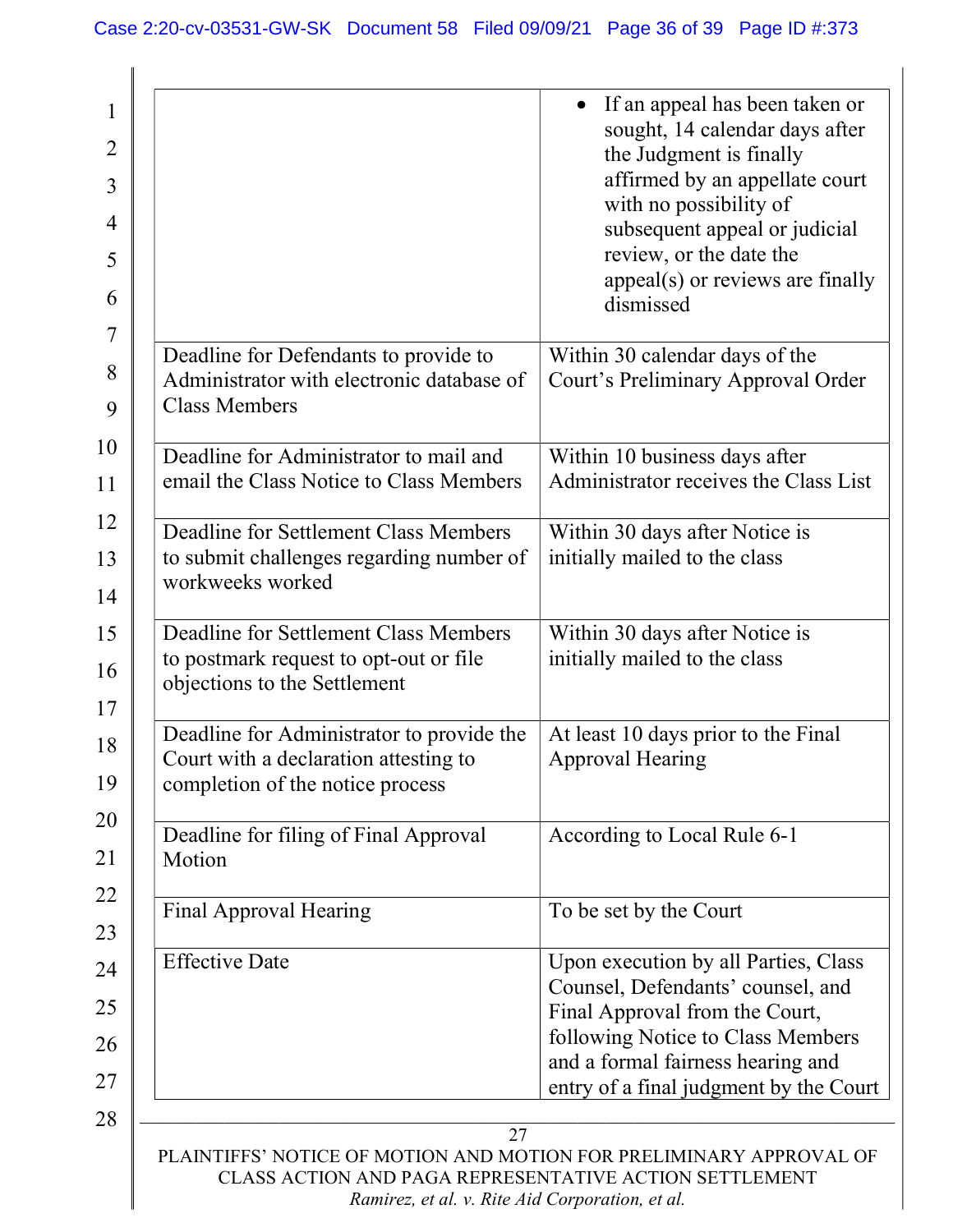|                | Deadline for Administrator to make all                                                      |               | Within ten $(10)$ business days of the                                                |
|----------------|---------------------------------------------------------------------------------------------|---------------|---------------------------------------------------------------------------------------|
| 2              | payments due under the Settlement                                                           |               | <b>Payment Date</b>                                                                   |
| $\overline{3}$ | Check-cashing deadline                                                                      |               | 180 days after issuance                                                               |
| 4              | Deadline for Administrator to either                                                        |               | As soon as practicable after check-                                                   |
| 5              | distribute uncashed check funds to $cy$<br><i>pres</i> recipient or redistribute such funds |               | cashing deadline                                                                      |
|                |                                                                                             |               |                                                                                       |
| 6              | Deadline for Plaintiffs to file a Post-                                                     |               | Within 21 days after the distribution                                                 |
| 7              | <b>Distribution Accounting</b>                                                              |               | of any remaining monies to Class<br>Members who cashed their                          |
| 8              |                                                                                             |               | Settlement Award check or to the $cy$                                                 |
| 9              |                                                                                             |               | <i>pres</i> recipient                                                                 |
| 10             | Deadline for Plaintiff Ramirez to dismiss                                                   |               | Within 5 days of the Court entering                                                   |
| 11             | with prejudice the <i>Ramirez</i> PAGA action,                                              |               | Judgment as to the Consolidated                                                       |
| 12             |                                                                                             |               | Action                                                                                |
| 13             | <b>CONCLUSION</b><br>VI.                                                                    |               |                                                                                       |
| 14             |                                                                                             |               | For the foregoing reasons, Plaintiffs respectfully request that this Court grant      |
| 15             |                                                                                             |               | preliminary approval of the Settlement Agreement, in accordance with the schedule set |
| 16             | forth herein.                                                                               |               |                                                                                       |
|                |                                                                                             |               |                                                                                       |
| 17             |                                                                                             |               |                                                                                       |
| 18             | Date: September 9, 2021                                                                     |               | Respectfully submitted,                                                               |
| 19             |                                                                                             |               |                                                                                       |
| 20             |                                                                                             |               |                                                                                       |
| 21             |                                                                                             |               | Carolyn Hunt Cottrell                                                                 |
|                |                                                                                             |               |                                                                                       |
| 22             |                                                                                             | Ori Edelstein |                                                                                       |
|                |                                                                                             |               | Kristabel Sandoval                                                                    |
| 23<br>24       |                                                                                             |               | <b>SCHNEIDER WALLACE</b><br><b>COTTRELL KONECKY LLP</b>                               |
| 25             |                                                                                             |               |                                                                                       |
| 26             |                                                                                             |               | Randall B. Aiman-Smith                                                                |
|                |                                                                                             |               | Reed W.L. Marcy<br>Hallie Von Rock                                                    |
| 27<br>28       |                                                                                             |               |                                                                                       |

Ramirez, et al. v. Rite Aid Corporation, et al.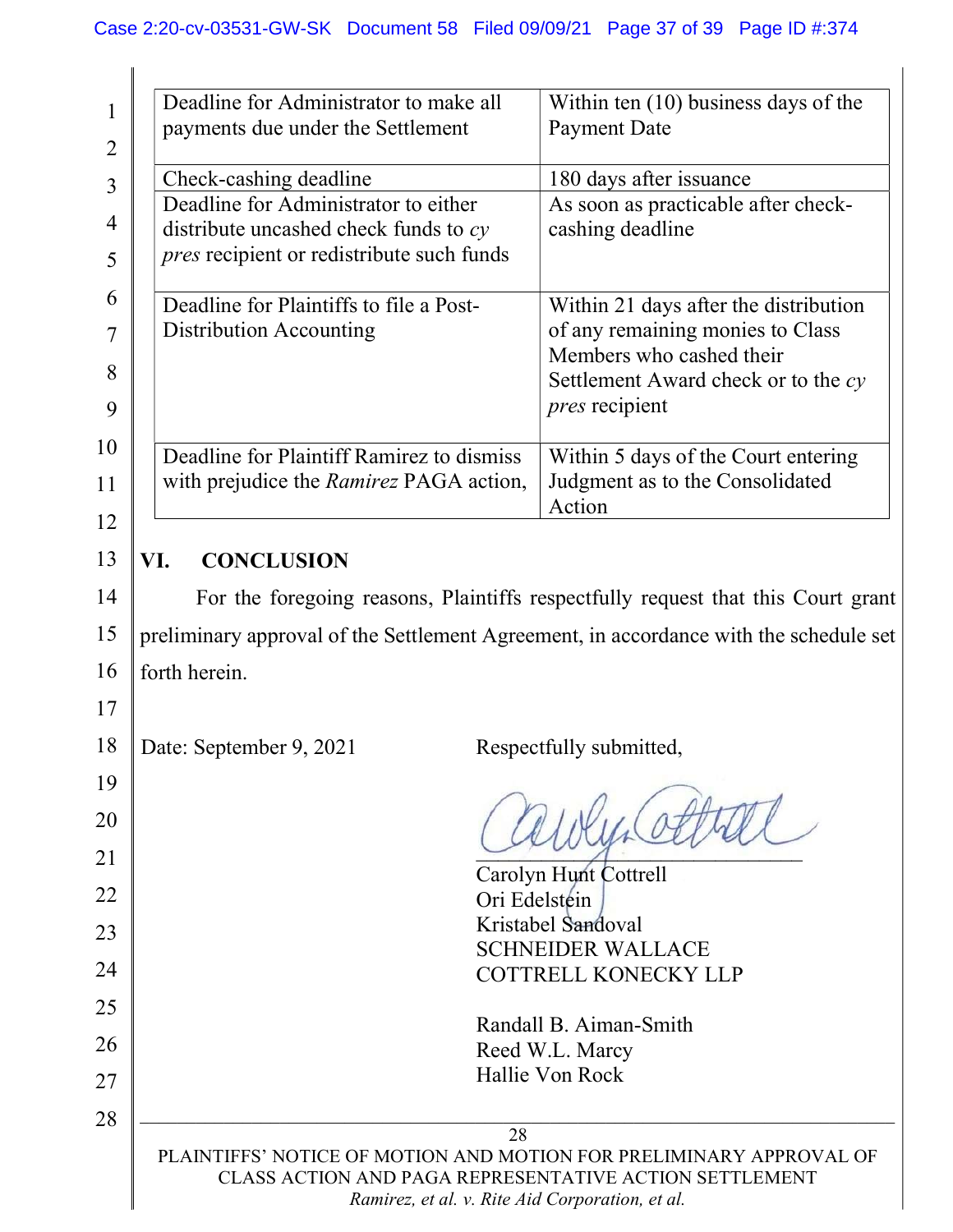| $\mathbf{1}$   | AIMAN-SMITH $\&$ MARCY PC                                                                                                                                                              |
|----------------|----------------------------------------------------------------------------------------------------------------------------------------------------------------------------------------|
|                |                                                                                                                                                                                        |
| $\overline{2}$ | Attorneys for Plaintiffs and on Behalf of Other<br>Similarly Situated                                                                                                                  |
| 3              |                                                                                                                                                                                        |
| $\overline{4}$ |                                                                                                                                                                                        |
| 5              |                                                                                                                                                                                        |
| 6              |                                                                                                                                                                                        |
| $\overline{7}$ |                                                                                                                                                                                        |
| 8              |                                                                                                                                                                                        |
| 9              |                                                                                                                                                                                        |
| 10             |                                                                                                                                                                                        |
| 11             |                                                                                                                                                                                        |
| 12             |                                                                                                                                                                                        |
| 13             |                                                                                                                                                                                        |
| 14             |                                                                                                                                                                                        |
| 15             |                                                                                                                                                                                        |
| 16             |                                                                                                                                                                                        |
| 17             |                                                                                                                                                                                        |
| 18             |                                                                                                                                                                                        |
| 19             |                                                                                                                                                                                        |
| 20             |                                                                                                                                                                                        |
| 21             |                                                                                                                                                                                        |
| 22             |                                                                                                                                                                                        |
| 23             |                                                                                                                                                                                        |
| 24             |                                                                                                                                                                                        |
| 25             |                                                                                                                                                                                        |
| 26             |                                                                                                                                                                                        |
| 27             |                                                                                                                                                                                        |
| 28             |                                                                                                                                                                                        |
|                | 29<br>PLAINTIFFS' NOTICE OF MOTION AND MOTION FOR PRELIMINARY APPROVAL OF<br>CLASS ACTION AND PAGA REPRESENTATIVE ACTION SETTLEMENT<br>Ramirez, et al. v. Rite Aid Corporation, et al. |